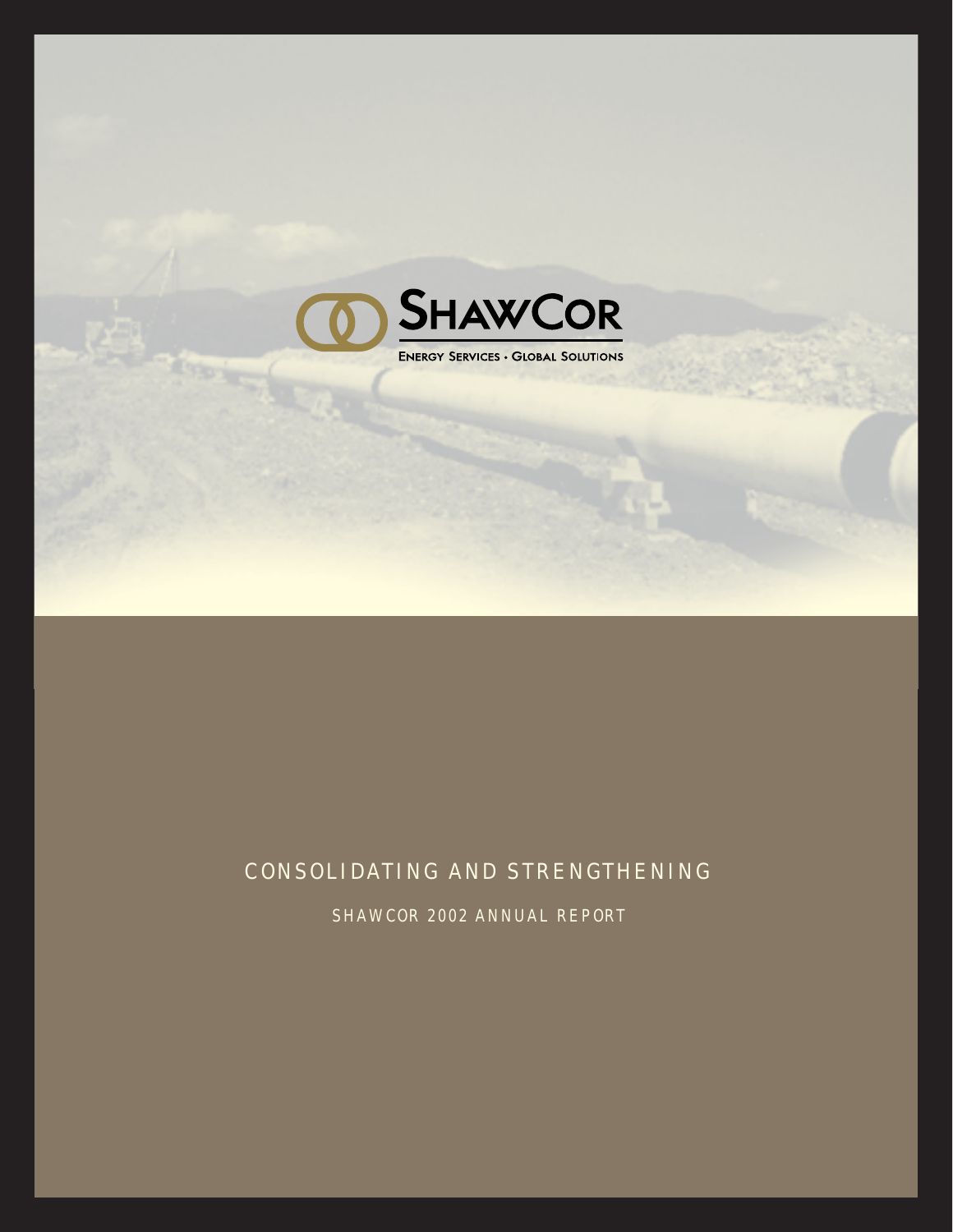# SHAWCOR LTD.

SHAWCOR LTD. IS A GROWTH-ORIENTED, GLOBAL ENERGY SERVICES COMPANY THAT OPERATES THROUGH SEVEN BUSINESS UNITS WHICH FOCUS ON TECHNOLOGY-BASED PRODUCTS AND SERVICES FOR EXPLORATION AND PRODUCTION, PIPELINE AND PETROCHEMICAL AND INDUSTRIAL MARKETS WITH MANUFACTURING AND SERVICE FACILITIES LOCATED IN OVER TWENTY COUNTRIES AROUND THE WORLD.

## **FINANCIAL SUMMARY**

| (In thousands of Canadian dollars except per share amounts) | 2002            |               | 2001    |
|-------------------------------------------------------------|-----------------|---------------|---------|
| <b>OPERATING RESULTS</b>                                    |                 |               |         |
| <b>Revenue</b>                                              | \$<br>698,982   | $\mathcal{S}$ | 688,682 |
| EBITDA *                                                    | \$<br>69,806    | $\mathcal{S}$ | 87,728  |
| Income from operations                                      | \$<br>22,707    | $\mathbb{S}$  | 50,117  |
| Provision for asset impairment                              | \$<br>17,000    | \$            |         |
| Net income for the year                                     | \$<br>1,134     | \$            | 33,376  |
| Net income per share, Class A and Class B - Basic           | \$<br>0.02      | \$            | 0.55    |
| Net income per share, Class A and Class B - Diluted         | \$<br>0.02      | \$            | 0.54    |
| <b>CASH FLOW</b>                                            |                 |               |         |
| Cash (used in) provided by operating activities             | \$<br>(2, 813)  | $\mathcal{L}$ | 30,346  |
| Additions to capital assets                                 | \$<br>31,594    | $\mathbb{S}$  | 86,458  |
| Acquisitions                                                | \$<br>221,025   | $\mathbb{S}$  | 20,461  |
| <b>FINANCIAL POSITION</b>                                   |                 |               |         |
| Working capital                                             | \$<br>(79, 611) | \$            | 80,363  |
| Total assets                                                | \$<br>985,900   | $\mathcal{S}$ | 620,625 |
| Shareholders' equity per share (Class A and Class B)        | \$<br>7.24      | \$            | 6.16    |

\*Refer to Six Year Review following the notes to the consolidated financial statements.

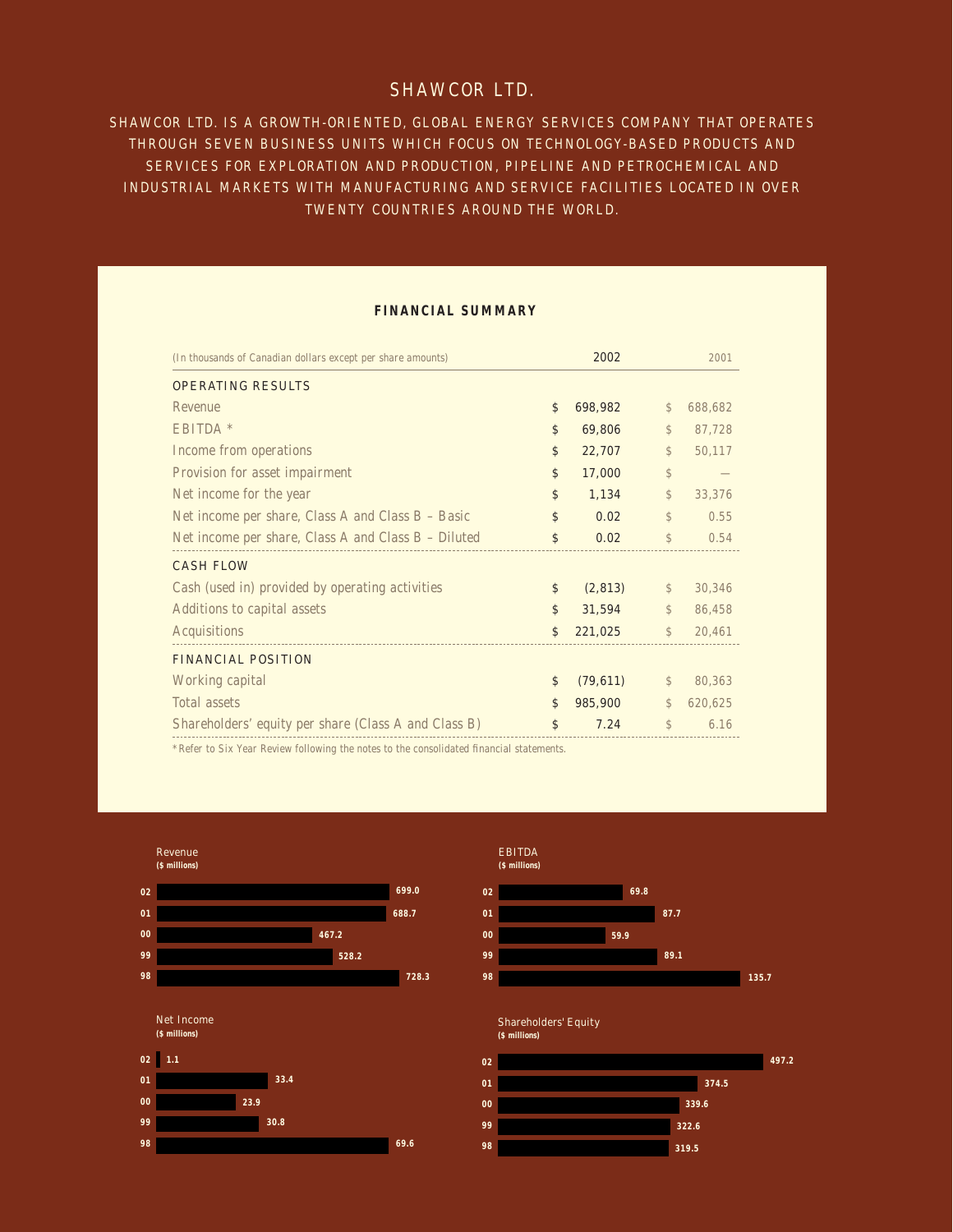# A MESSAGE TO OUR SHAREHOLDERS

#### 2002 RESULTS

The year 2002 marked a major step in ShawCor's long-term growth with the acquisition from Halliburton Company of its 50% interest in the Bredero Shaw pipecoating business. The operation of Bredero Shaw as a whollyowned division of ShawCor will greatly enhance the company's position in the pipeline segment of the energy service industry. This acquisition will also permit increased synergies between the products offered by Bredero Shaw and those of ShawCor's other pipeline businesses, Canusa–CPS and Shaw Pipeline Services. Together, the company's three pipeline businesses provide a broad range of corrosion protection, insulation and weight coating systems and pipe welding capabilities along with field girth weld inspection services and field applied joint protection systems for land, offshore and deepwater pipeline applications worldwide.

Although pipeline products and services now account for over 75% of ShawCor's total revenue, OMSCO and Guardian, the company's exploration and production segment businesses and DSG–Canusa and ShawFlex, the company's petrochemical and industrial products segment businesses will continue to play important roles as ShawCor pursues growth in all markets served.

Following the decline in oil and gas drilling commencing mid-year 2001, industry participants were initially confident that increased economic activity would lead to the beginning of a cyclical upturn during the second half of 2002. While energy prices recovered from the low levels reached late in 2001 and remained strong throughout 2002, the anticipated North American drilling recovery did

not occur. Key elements in the lack of commitment to increased drilling by gas producers were the high levels of gas in storage and reduced demand. As a result, the average active rig counts in Canada and the United States during 2002 dropped to 262 and 832, a reduction of 23% and 28% respectively and the number of wells drilled in Canada and the United States declined by 19% and 28% on a year-over-year basis. Although the declines were not as pronounced, the average number of active rigs also declined in international markets during 2002.

Recently, prices for both oil and natural gas have risen significantly although for different reasons. Heightened political instability in key oil producing regions in the Middle East and Latin America raised the spectre of possible future oil shortages. Notwithstanding, the multinational and state-owned producers active in international markets have maintained steady capital spending levels and have not moved to increase drilling programs. Generally, producers have not yet responded to the positive price signals, preferring to wait until the political issues have been resolved and the impact on oil supplies and prices becomes clear.

In North American gas markets, commodity price pressures were offset by high levels of gas in storage throughout most of 2002. Recently, the advent of below normal winter temperatures in several regions, coupled with supply declines and rising demand for power generation, has resulted in a rapid increase in the removal of gas from storage and gas drilling activity has finally started to recover. Given the high average decline rates being experienced with new wells in many of the



Chairman of the Board



Geoffrey F. Hyland President and Chief Executive Officer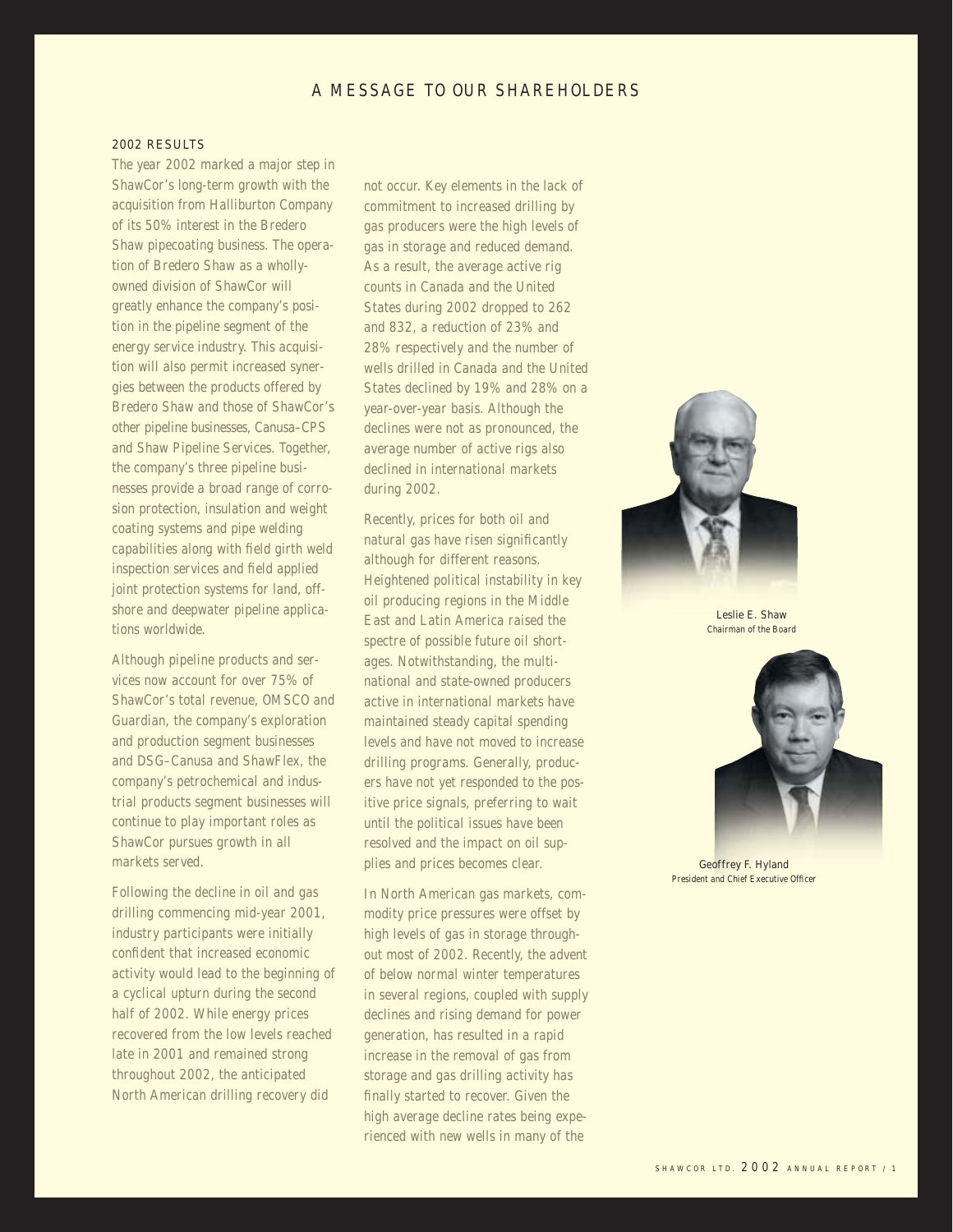# **(0) BREDERO SHAW**

EFFECTIVE OCTOBER 1, 2002, SHAWCOR SUCCESSFULLY COMPLETES ACQUISITION OF 50% INTEREST IN BREDERO SHAW FROM HALLIBURTON COMPANY.

OPERATION OF BREDERO SHAW AS A WHOLLY-OWNED DIVISION OF SHAWCOR MARKS A MAJOR STEP IN COMPANY'S LONG-TERM GROWTH.

PIPELINE PRODUCTS AND SERVICES NOW ACCOUNT FOR OVER 75% OF SHAWCOR'S TOTAL REVENUE.

producing basins, continued growth in demand will leave gas storage in both Canada and the United States well below the average levels recorded during the past decade. This outcome will place additional pressure on gas prices creating an added incentive that should cause producers to look favourably at committing additional capital to gas drilling programs during the balance of 2003.

Based upon the level of North American drilling activity in 2002, order input at OMSCO was at an extremely low level and drill pipe production rates remained depressed throughout the year. With the recent upturn in the number of active rigs, drill pipe quotation rates and new orders have started to climb, leading to the first increases in production schedules in almost a year. Continuation of this trend will depend on further strengthening of rig utilization levels during the second and third quarters of 2003. Although maintenance activities are not as cyclical as new drill pipe sales, Guardian also suffered from reduced tubular inspection and refurbishment volumes throughout most of 2002. The number of drilling rigs working in western Canada reached 348 by the end of 2002, 32% above the comparable figure at the end of the prior year, which has resulted in a marked increase in demand for tubular services on a year-over-year basis. Drilling contractors now appear more confident that rig activity will continue to strengthen during 2003 leading to further growth in service volumes and demand for new drill pipe which will ultimately be followed by increased small diameter pipe coating for oil and gas gathering applications.

Global pipeline construction activity remained relatively stable throughout 2002 with reduced gathering and transmission volumes in North American land markets and the North Sea offset by increased activity in West Africa, the Middle East and the Far East. Pipeline design, engineering and specification work continued to occur at a good pace in several markets with energy producers anticipating that a number of projects will reach the construction phase in 2003 and 2004. It is based upon this expectation of future activity in pipeline construction markets that ShawCor acquired Halliburton's 50% interest in Bredero Shaw, a move which is expected to lead to significant growth in the company's pipeline operations.

Although the medium-term outlook for Bredero Shaw is improving as international project activity begins to ramp up, 2002 was a less than satisfactory year due to the continuation of higher than expected start-up costs and the completion of several large projects with reduced margins at the company's deepwater facility in Mobile, Alabama. Additional resources were devoted to address these issues and several programs were implemented to increase productivity throughout the facility. Significant progress was made toward the achievement of these goals during the second half of 2002. It is expected that the results achieved at the Mobile facility in 2003 will be much improved over those attained during the prior year.

Operating results strengthened at Shaw Pipeline Services through a combination of higher girth weld inspection volumes and lower costs as the division consolidated its primary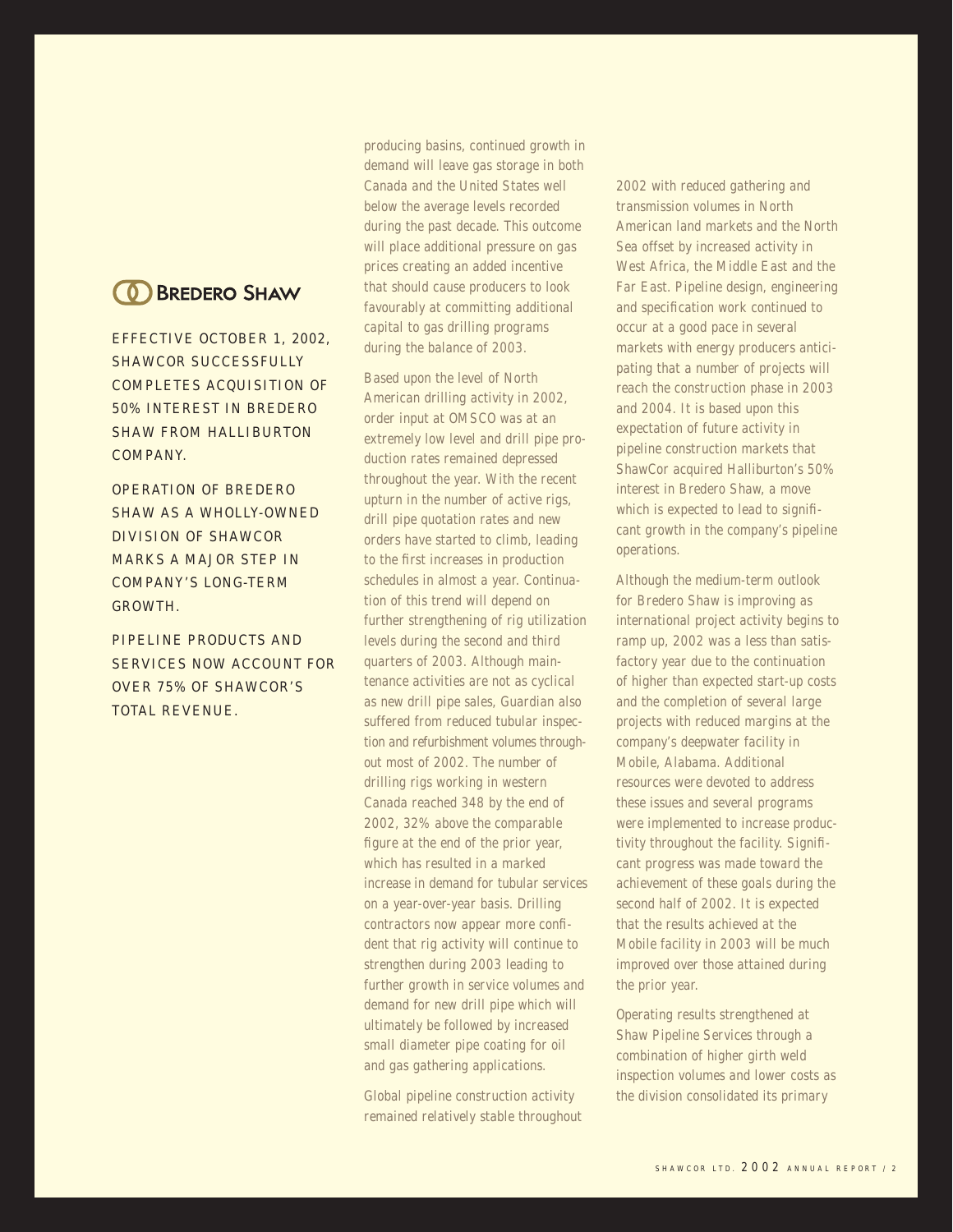North American operations in Houston, Texas. Notwithstanding reduced levels of small diameter pipeline construction activity in North America, Canusa–CPS recorded a good year in 2002 with the continued success of its market leading joint protection systems on a number of international pipeline projects and the introduction of several new products that achieved rapid customer acceptance.

At ShawFlex, successfully securing contracts for major heavy oil and other resource projects in western Canada coupled with renewed demand for the division's proprietary SLAR nuclear cables, which are used for maintenance applications in Canadian Candu reactors, resulted in a record performance by this division. Improved results were also achieved at DSG–Canusa with both the North American and European operations generating increased sales and profits in comparison to the previous year. For DSG–Canusa, this performance was even more significant as the division was able to offset a decline in demand from the cable television sector through the introduction of new products for electrical applications and by securing third-party and customer approvals for the division's products in several markets.

On the financial front, ShawCor's net working capital and bank indebtedness at the end of 2002 reflected the purchase of the additional 50% of Bredero Shaw that was not previously owned. Consequently, at December 31, 2002, cash and cash equivalents decreased \$29.7 million from the prior year to \$25.9 million and bank indebtedness increased by \$143.1 million to \$231.3 million. Management intends to structure the balance sheet to extend the term of a substantial portion of the existing demand bank debt facilities.

#### CONSOLIDATING AND **STRENGTHENING**

With the improvement in energy industry activity levels anticipated in the second half of 2003, ShawCor continues to concentrate on the priorities established in 2002 which include consolidating and strengthening the company's position in each market segment, a focus on improved operating efficiencies and continuation of the integration of Bredero Shaw into ShawCor.

The Bredero Shaw acquisition created increased liquidity for the company's shareholders as approximately half of the purchase consideration was in the form of 7.7 million ShawCor Class A shares which were, in turn, sold by Halliburton early in 2003. This issue was the first external use of new equity by the company.

Although it is not yet clear when the next upturn in the energy cycle will firmly take hold, ShawCor and each of its businesses will continue to focus on achieving increased profitability and greater shareholder returns.

Geoffney Highard

**Geoffrey F. Hyland** President and Chief Executive Officer

liefhow

**Leslie E. Shaw** Chairman of the Board



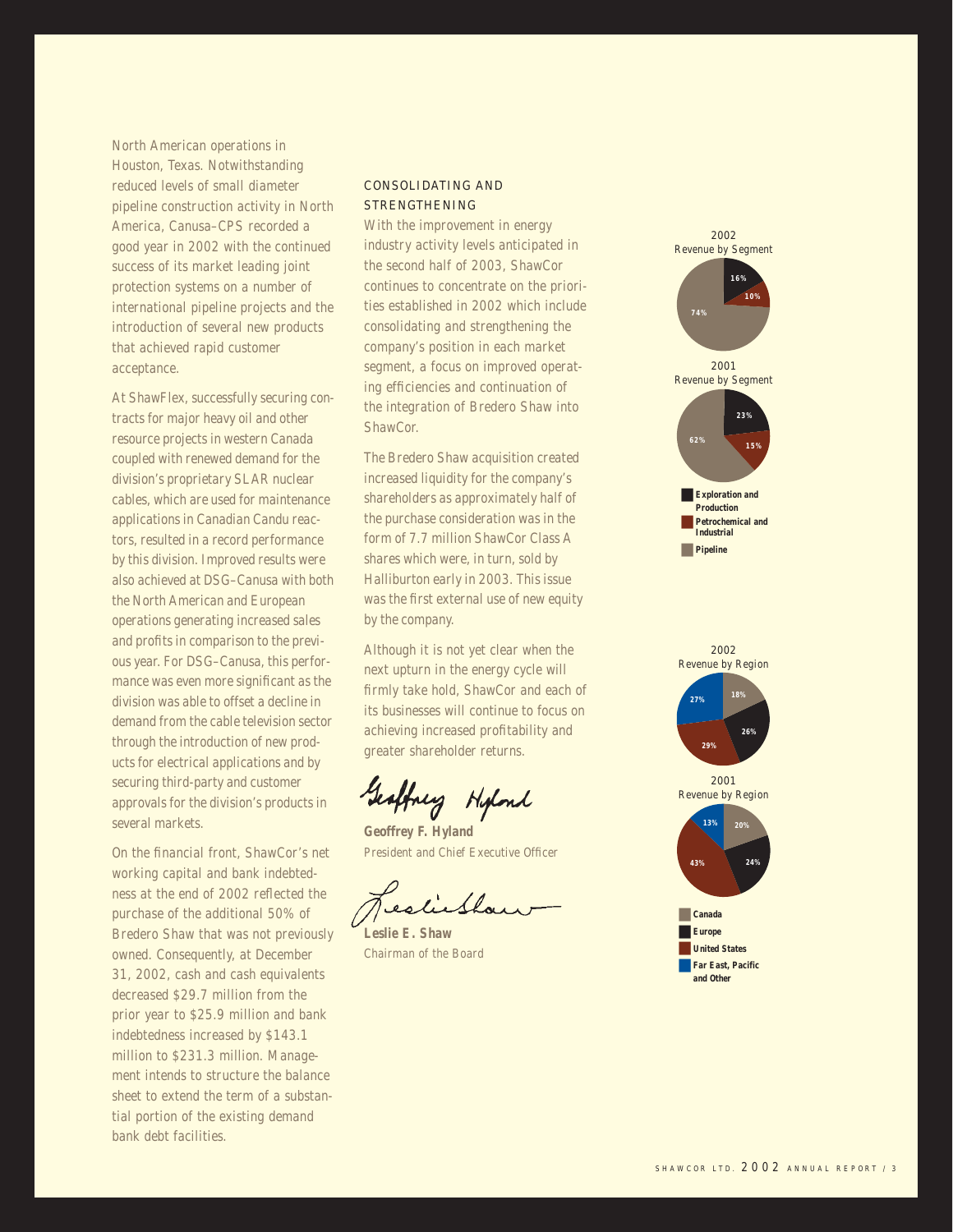

OMSCO is a major manufacturer of premium drill string components including drill pipe, heavyweight drill pipe, drill collars, kellys, kelly valves and other drilling accessories.

At the beginning of 2002, North American land drilling activity had declined dramatically on a year-over-year basis and the majority of drilling contractors curtailed purchases of new drill pipe. The decline in international drilling rates was not as precipitous and OMSCO focused more on the international and offshore drilling markets in order to offset some of the decline in North American land drilling. Notwithstanding these efforts, overall order backlogs at OMSCO rapidly deteriorated and the division reduced production schedules and output accordingly. To offset the impact of the slow market, management focused on several cost reduction initiatives including improvements to the division's heat

treating facilities that will also provide increased capacity to heat treat drill pipe tubes and bar stock.

Productivity increases achieved at OMSCO's Houston facility have made it possible to produce and ship drill pipe and other products with a lower landed cost in most markets worldwide. This ability to cost effectively centralize manufacturing in Houston allowed OMSCO to close its satellite manufacturing facility in Cumbernauld, Scotland resulting in annualized operating cost savings of over \$1 million per year.

Early signs of a recovery in drilling, led by increased gas demand and sharply lower gas storage levels, is expected to support rising sales of drill pipe and other drill string components as 2003 progresses.



OMSCO drill pipe provides strength and long life under typical drilling conditions on a rig operating in Texas.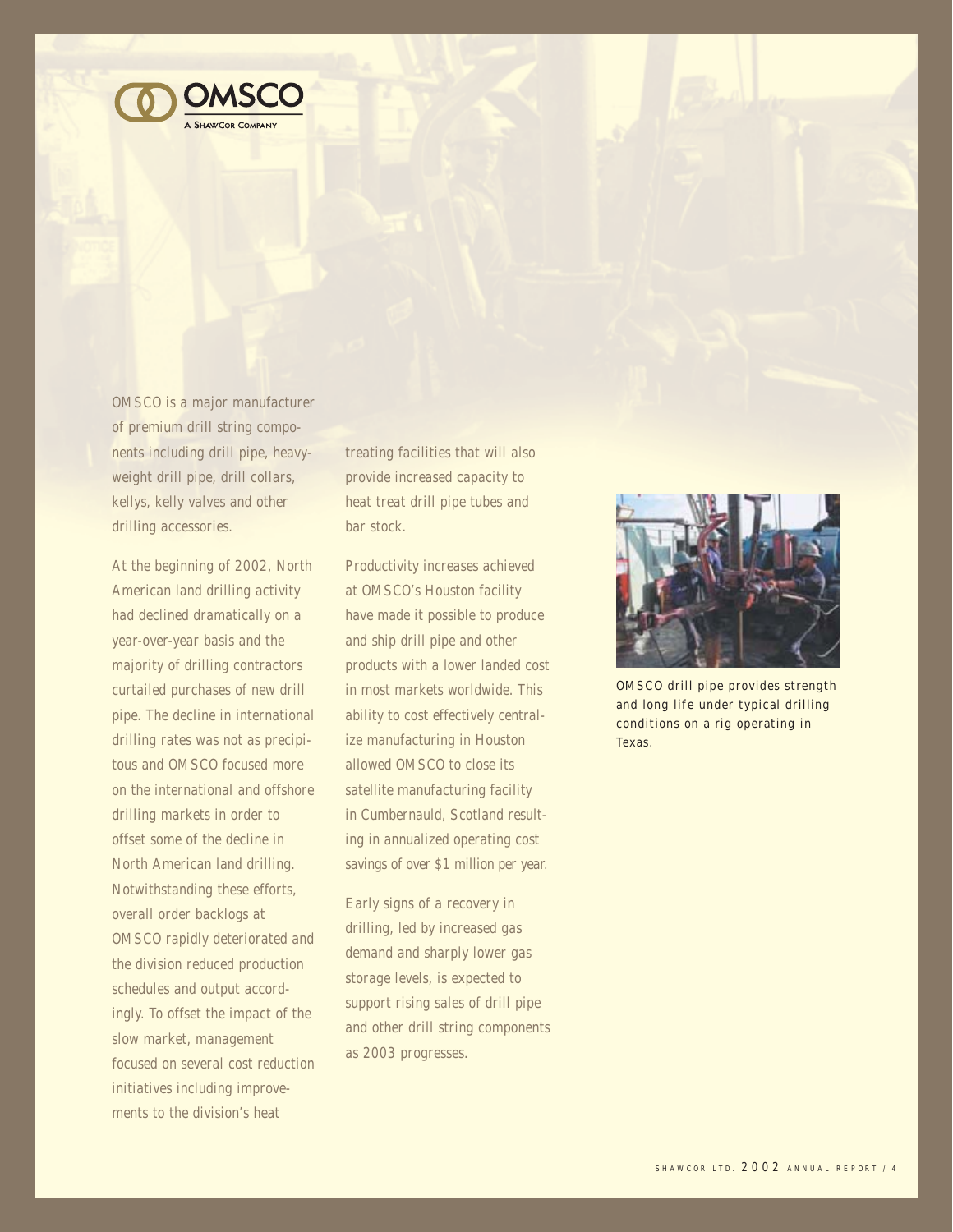

Guardian is a leading Canadian provider of a complete range of tubular management services including mobile and in-plant inspection, machine shop services and computerized inventory management for drill pipe, production tubing and casing. Guardian provides services to oil and gas producers, drilling contractors and tubular rental companies from facilities located in western Canada and Mexico.

During 2002, Guardian fieldtested a number of improvements to its computerized tubular management system, which will be accessible to customers via the Internet. This enhanced service will allow online access to pipe inventory data including all shipping and receiving manifest information and the complete history of all pipe in inventory. Customers will be able to locate any individual joint of pipe in the system and determine its current condition based upon recent

inspection and repair history. The status of pipe in the inventory system is constantly updated on a real-time basis utilizing data from Guardian's computerized pipe inspection and reporting system. With over one million historical inspection records available dating as far back as 1993, Guardian is capable of providing a comprehensive tubular management system to its customers.

Although inspection sales at Guardian were relatively stable in 2002, the anticipated recovery in Canadian drilling rates should generate improved inspection and repair volumes and an increase in Guardian's sales of OMSCO drill pipe in 2003.



A Guardian technician utilizes an over-thewell inspection unit to check production tubing as it is removed from the well.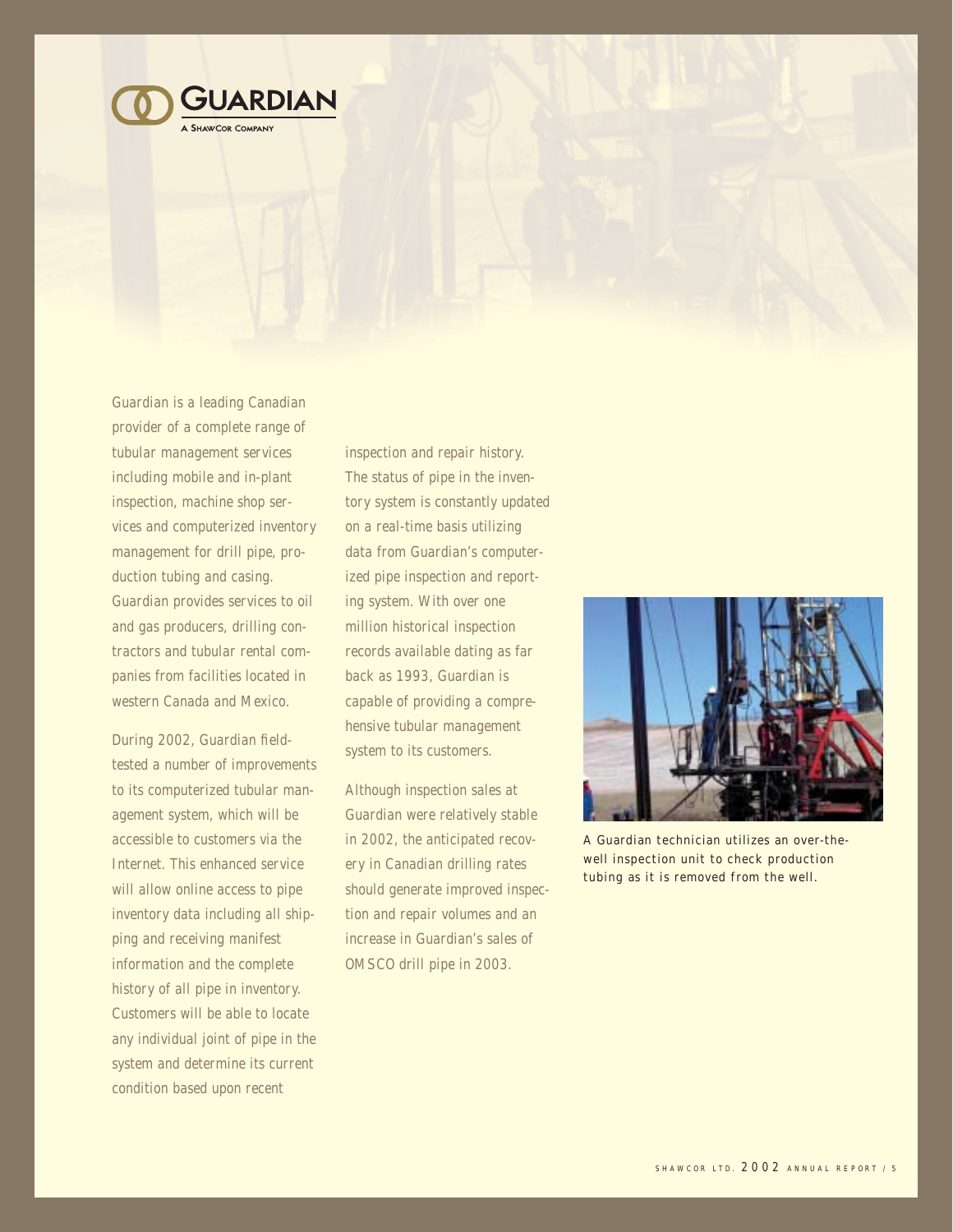

Bredero Shaw is the world's largest pipecoating company, employing over 3,900 permanent and contract personnel at facilities located in sixteen countries. The division provides specialized corrosion, insulation and weight coatings and pipe welding services for land and marine pipelines including leading-edge deepwater applications.

During 2002, a decline in pipecoating activity in North America was partially offset by increases in Africa, the Middle East and the Far East. Bredero Shaw's deepwater facility in Mobile, Alabama was busy with several major projects for producers in the Gulf of Mexico. The Mobile facility completed its first full year of operations in 2002 under difficult circumstances as it was necessary to implement significant changes on several of the process lines in order to attain required operating efficiencies and throughput levels. With productivity improvement programs continuing at the Mobile facility,

the overall operation is already achieving improved performance objectives.

Notwithstanding the challenges that overshadowed the first year of operations at the Mobile facility, a number of very significant projects were completed with a high degree of customer satisfaction. Of particular importance was the award and completion of the Nakika Development Project. This mammoth project involved the welding, coating and insulation of the flow lines and risers to serve five consolidated fields producing to a single Floating Production Platform and represented the largest deepwater production development in the Gulf of Mexico to date. Products and services provided for the Nakika Project included double and quad joint steel catenary riser (SCR) fabrication, fusion bond epoxy and three-layer coatings, pipe-inpipe insulation systems and



Specialized welding equipment utilized by Bredero Shaw to weld offshore flow lines and risers.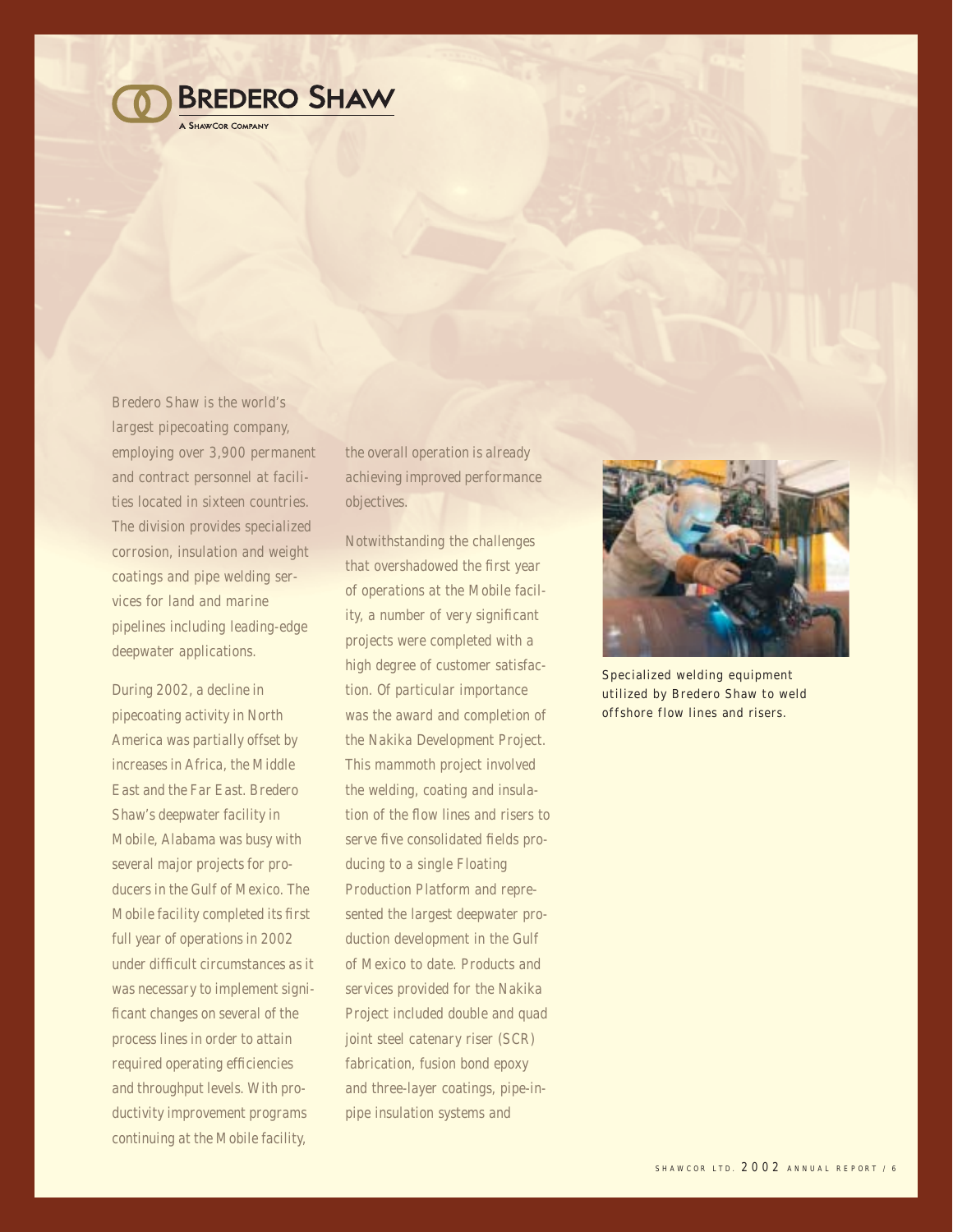polypropylene insulation. More recently, the Mobile facility initiated production on the Mardi Gras Project for BP, which is the largest deepwater offshore pipeline system yet to be installed in the Gulf of Mexico.

At Bredero Shaw, the achievement and maintenance of technological leadership in all aspects of pipeline coatings and insulation systems will play a prominent role in the division's future growth. Many of the product and process enhancements that ensure the division's leadership position are developed internally by personnel at the Bredero Shaw Technology and Development laboratory in Calgary and the ShawCor Corporate Research facility in Toronto. In order to provide added resources to support this internal research effort, Bredero Shaw completed a major upgrade to the division's Technology and Development lab

in 2002. This program doubled the size of the Calgary facility and provides the capabilities necessary to perform product development and testing to meet specialized offshore requirements. Included as part of the addition to this facility is a pressure vessel for testing coating and insulation products for extremely demanding deepwater applications.

Several indicators point to a recovery in the level of pipeline coating volumes including a rise in coating quotation activity and contract awards for project work commencing in late 2003 and continuing throughout 2004 and 2005. As a result, Bredero Shaw anticipates increased pipecoating volumes in most markets along with a recovery in small diameter coating for gathering lines in western Canada during the next few years.



A reel ship loads pipe at Bredero Shaw's Thermotite insulation facility in Orkanger, Norway.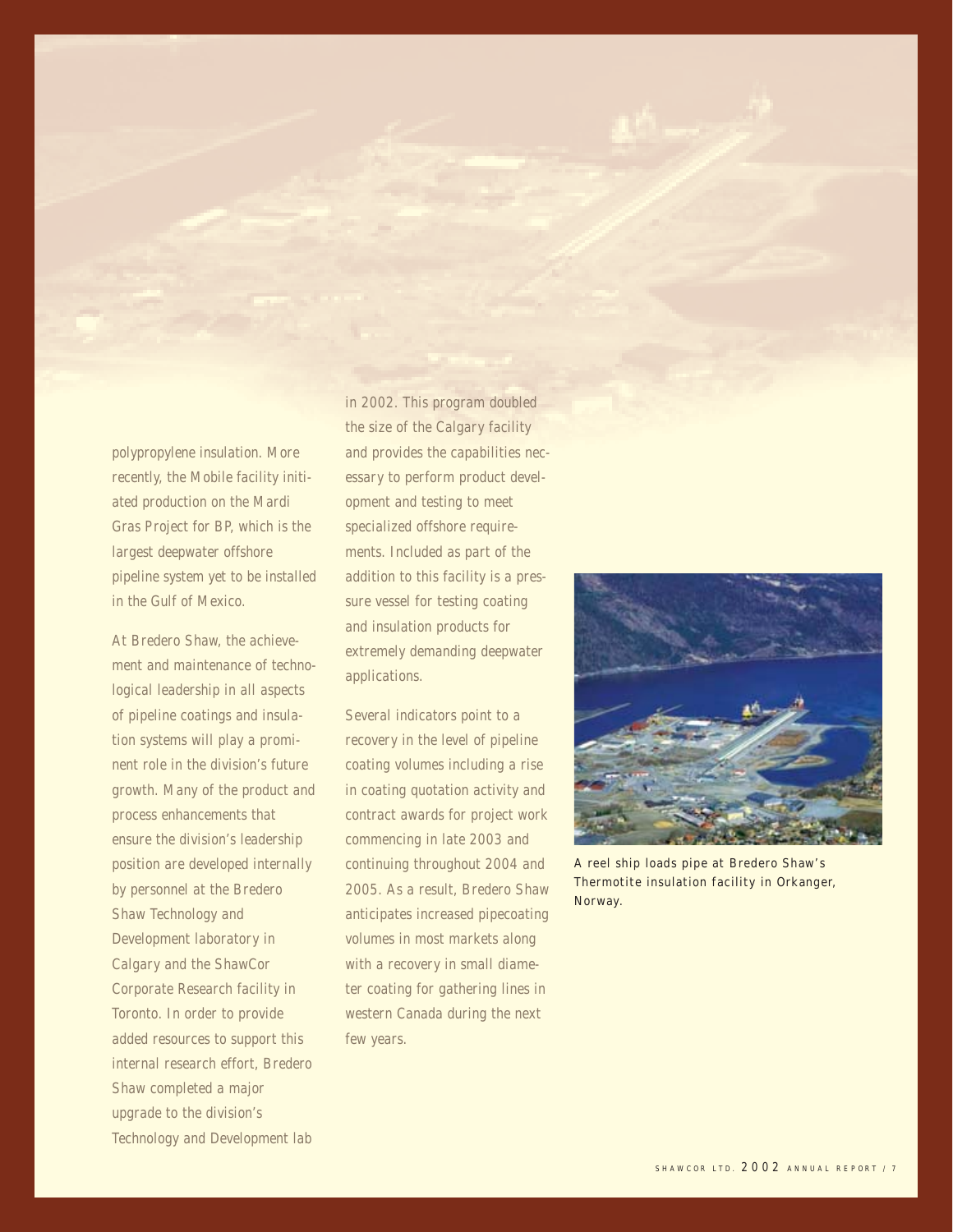# **SHAW PIPELINE SERVICES**

**SHAWCOR COMPANY** 

Shaw Pipeline Services provides a complete range of ultrasonic and radiographic girth weld inspection services and other related non-destructive testing services for land and marine pipelines worldwide.

During 2002, Shaw Pipeline Services product development programs continued to build on the division's technical leadership position through improvements to the quality and accuracy of its ultrasonic girth weld inspection process. One example of this effort was the successful development and implementation of a unique Auto Detection software enhancement that assists the system operator to more easily detect and classify pipeline girth weld defects. With the most accurate weld defect sizing capability in the industry, the division has also expanded its services to include the high precision inspection of production risers and tendon systems for deepwater applications.

As an addition to conventional girth weld inspection, Shaw Pipeline Services has introduced

several proprietary new products including ancillary inspection tools for accurately measuring pipe end ovality and weld joint high-low tolerance and for internal weld inspection. Customized sorting and matching software developed for these tools enables customers to minimize excess pipe handling by pre-selecting a best fit pipe string from a batch of pipe joints.

During the year, Shaw Pipeline Services implemented several programs to reduce overhead costs and improve division profitability. One important move was the relocation of the Calgary operations activity, which was consolidated into the Houston base, to provide one central operating facility yielding reduced costs and more efficient access to the key Gulf of Mexico market. A further improvement in Shaw Pipeline Services' performance is anticipated in 2003 as the division has secured a solid backlog of projects with energy producers and pipelay contractors.



A technician monitors the ultrasonic transducer array utilized to inspect a pipeline girth weld.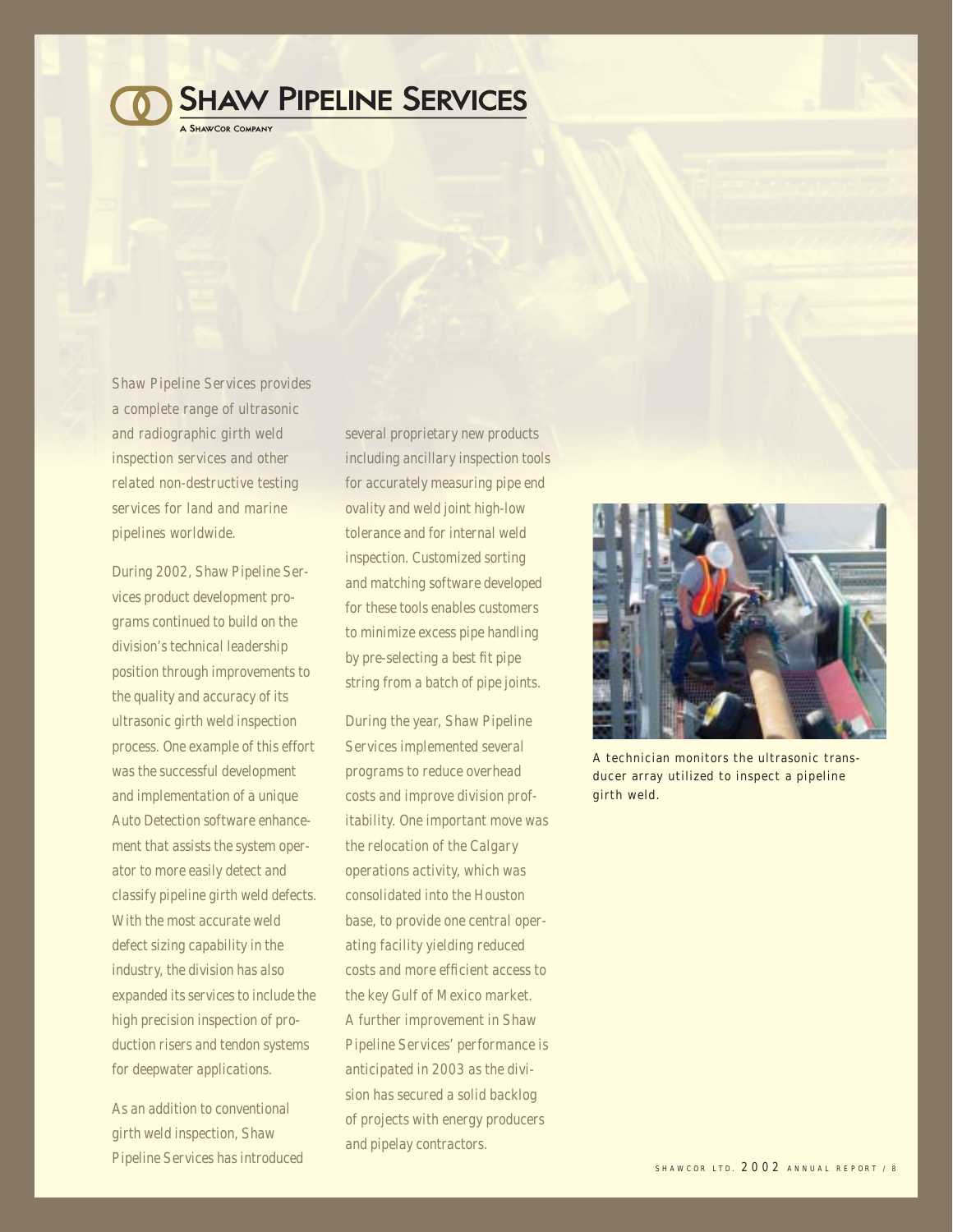

Canusa–CPS develops and manufactures heat shrinkable joint protection systems, adhesives, sealants and liquids-based coating systems for oil, gas, sewage, water transmission and district heating pipelines around the world.

Revenue and profitability at Canusa–CPS in 2002 were close to the levels achieved by this division in the prior year. Customer acceptance for the new high performance, polypropylene-based joint protection systems and global transmission sleeve (GTS) product line allowed the division to obtain a number of key project orders in international markets. Canusa–CPS's ability to win orders under competitive market conditions speaks to the dedication of the division's sales, marketing and technical personnel in securing the approvals that are a prerequisite before participating on many of these projects.

As pipeline operating temperatures continue to increase and remote locations ensure more demanding installation and oper-

ating conditions, Canusa–CPS has introduced several high performance joint protection systems based upon ShawCor's materials and process research and development programs. The division anticipates these development activities will lead to further advances with polypropylene-based sleeves and epoxybased liquid coatings that will provide superior corrosion protection on pipelines operating at elevated temperatures.

Canusa–CPS continued to add capacity and increase flexibility and productivity at its Huntsville, Ontario manufacturing facility in order to efficiently handle large pipeline projects. During 2002, the division installed several process enhancements in order to maintain delivery lead times at acceptable levels. This increased capacity will allow Canusa–CPS to pursue opportunities in markets around the world.



A Canusa–CPS wraparound sleeve is installed to protect the girth weld on concrete coated pipe.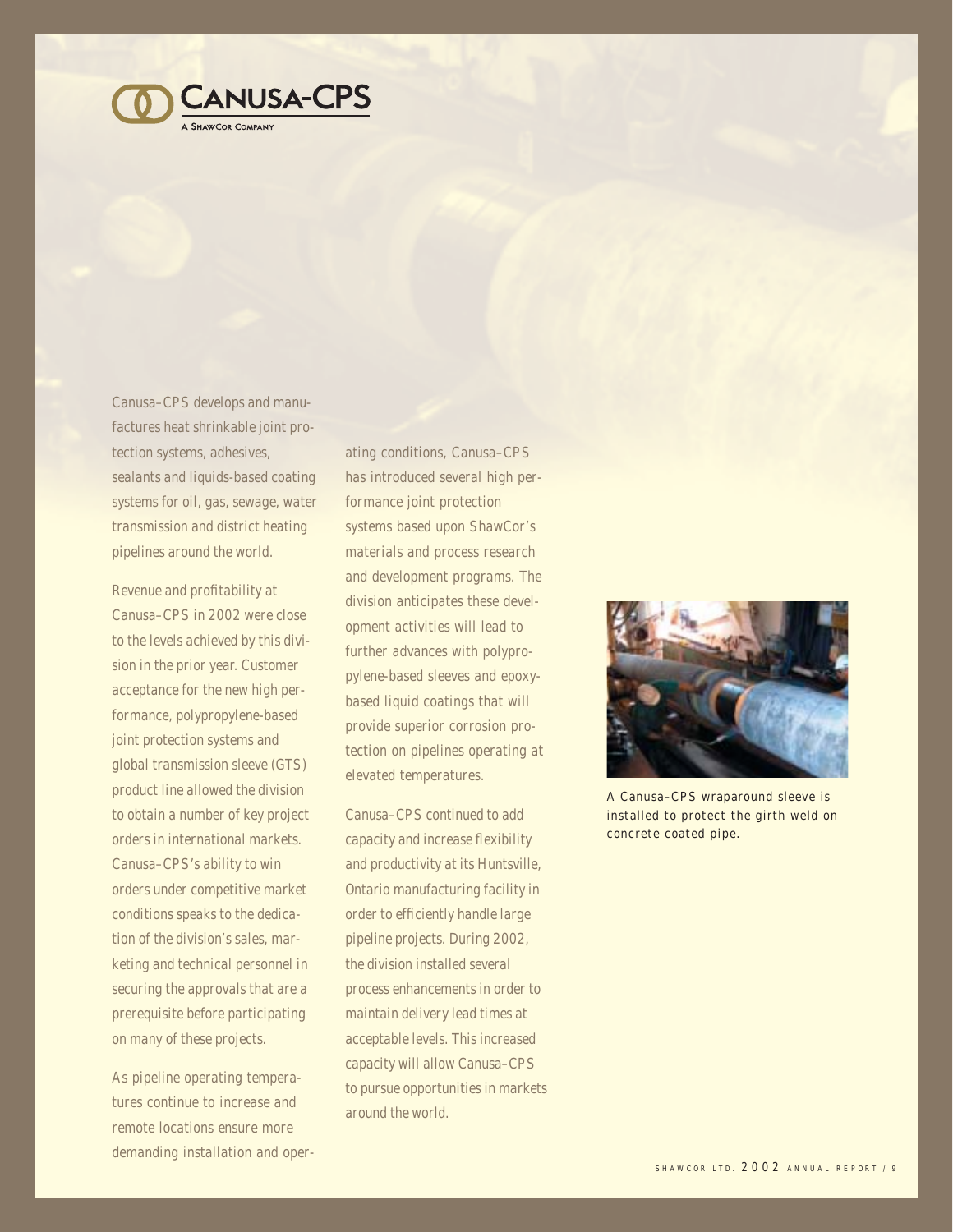

ShawFlex is a world-class manufacturer of instrumentation and control cable including thermocouple, armoured, tray, traffic signal, robotic, marine/shipboard, nuclear and utility cables.

ShawFlex continued to achieve success during 2002, a period during which most North American wire and cable markets continued to suffer from lower levels of capital spending. ShawFlex's success, resulting in a record year for the division, was due to its focus on niche specialty markets in the petrochemical, power generation and resource based industries. These markets were notably stronger than the general industrial markets for wire and cable, which were depressed throughout the year. In particular, ShawFlex secured several large orders for heavy oil projects as well as significant orders for the division's proprietary SLAR umbilical cables used to provide power and control for maintenance

robots utilized inside Candu nuclear reactors.

In addition to its niche market focus, ShawFlex has achieved a high degree of customer satisfaction based upon a proven capability to provide rapid shipments of run-to-order specialty cables. With the growth in revenue during 2002, lead times at ShawFlex would have been stretched had it not been for the addition of increased capacity at the end of the prior year.

Although it is anticipated that a number of previously announced heavy oil projects may be subject to delays or deferrals, ShawFlex will ultimately benefit as these megaprojects proceed based upon growing North American energy demand and a continuing decline in conventional oil production.



ShawFlex armoured instrumentation and control cable for use in hazardous locations including nuclear reactors.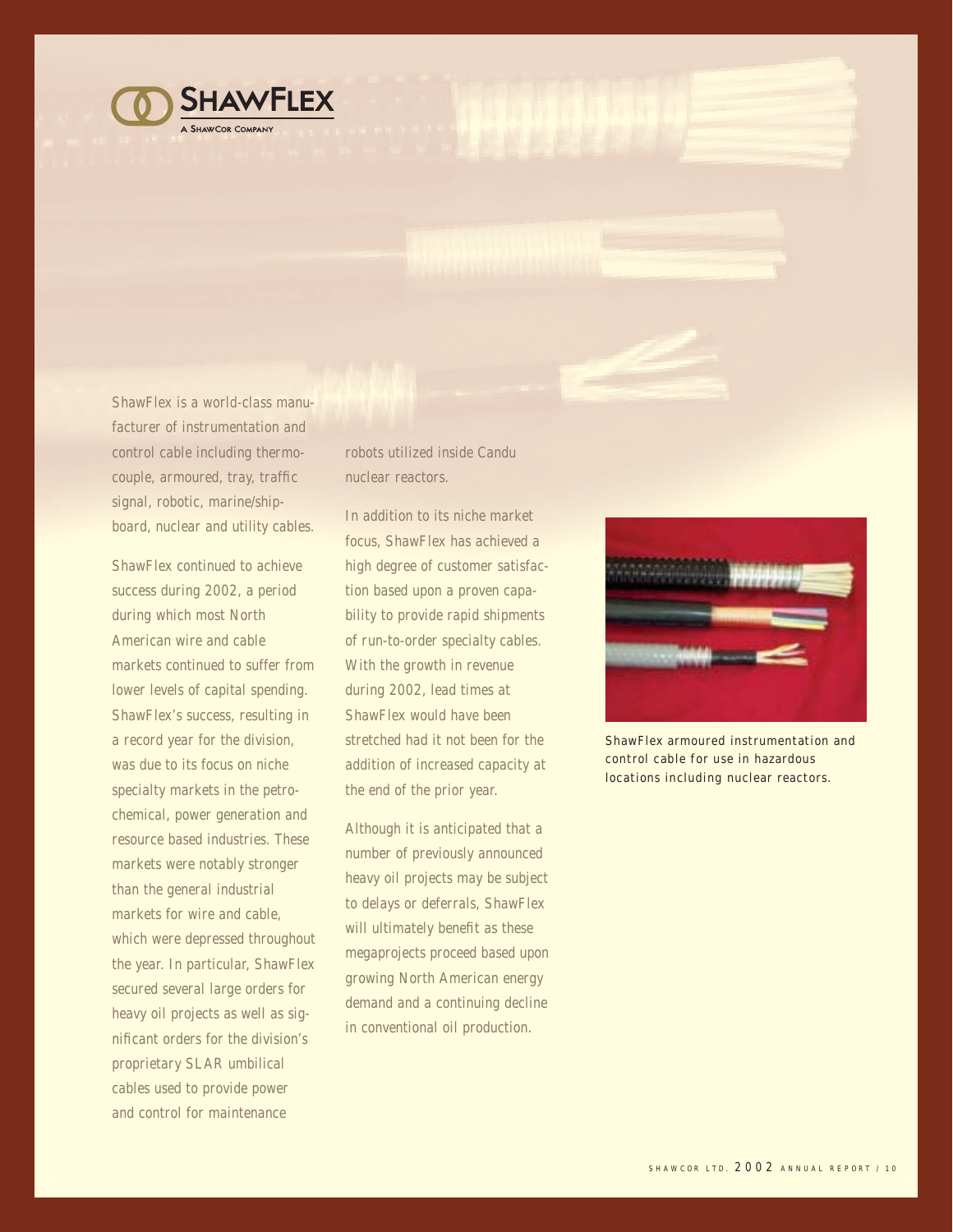

DSG–Canusa is a leading global manufacturer of heat shrinkable tubing, sleeves, moulded products and kits for sealing cable joints and terminations in electrical, electronic, automotive and communications applications.

With the continuing decline in capital spending in the cable television industry, 2002 was a pivotal year for DSG–Canusa as the division managed to increase revenue and profitability through the introduction of new products designed to serve a broad range of applications in the electrical utility and automotive markets. DSG–Canusa secured important utility approvals for low and medium voltage splice and termination kits while the division also received key approvals from major automotive manufacturers for tubing utilized in wire harness applications. Revenue growth in DSG–Canusa's key

European and North American markets was also supported by rising market shares secured through distributor and private brand programs in the electrical and electronics sectors.

DSG–Canusa's management continued to focus on productivity and cost control initiatives and on the maintenance of high standards for customer service and product quality as demonstrated by the registration of the division's quality system to the QS 9000 standard throughout North America in 2002.

Although DSG–Canusa's primary markets are not as cyclical as the energy industry, they do depend on growth rates in the broader European and North American economies. Overall economic performance is expected to improve in 2003, which will support DSG-Canusa's growth through share gains and new product introductions.



DSG–Canusa's CFTV tubing seals against moisture but the adhesive strips cleanly to allow connector re-entry.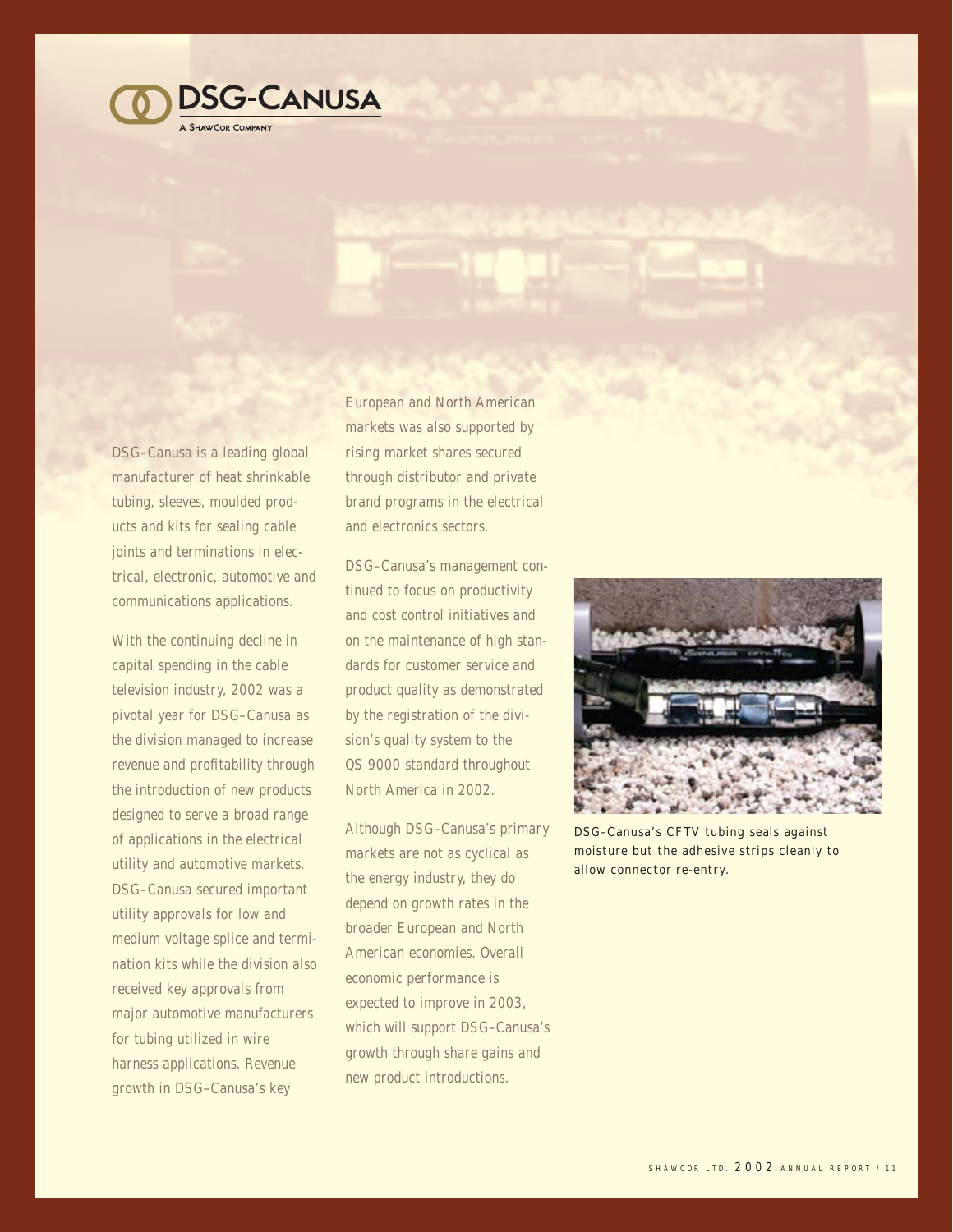# MANAGEMENT DISCUSSION AND ANALYSIS



Consolidated Revenue<br>(\$ millions)

Effective October 1, 2002, ShawCor completed the acquisition of the remaining 50% of the Bredero Shaw joint venture. Accordingly, ShawCor net income and cash flow for the last three months of 2002 included 100% of the operations of Bredero Shaw for those three months, and the balance sheet at December 31, 2002 included 100% of Bredero Shaw's assets and liabilities. Prior to that date ShawCor's consolidated results included its 50% proportionate share of the assets, liabilities and results of operations of Bredero Shaw.

ShawCor classifies its revenue into three segments of the energy services industry: exploration and production, pipeline, and petrochemical and industrial. Several factors drive the energy services sector including: the level of energy prices, global economic growth and, in North America particularly, demand for natural gas for domestic utilization and to fuel electricity generation.

REVENUE

Consolidated revenue in 2002 was \$699.0 million compared with \$688.7 million in the prior year. Inclusion of 100% of Bredero Shaw operations in the fourth quarter of 2002 resulted in an increase in revenue of \$87.2 million. On a comparative basis, (restating 2001 fourth quarter to include 100% of Bredero Shaw revenue) consolidated revenue in 2002 was 13.5% lower than the prior year. The decline was largely accounted for in the North American small diameter pipe coating and drill pipe markets, where oil and gas producers curtailed investment spending during the year.

The exploration and production segment includes the international markets served by OMSCO and Guardian. OMSCO manufactures drill pipe and drill string components in the United States and Guardian provides tubular management services and carries out inspection, testing and refurbishment of oil field tubulars in Canada and Mexico. Guardian also acts as a distributor of OMSCO products in Canada and Mexico. During the year, OMSCO's Cumbernauld, Scotland facility was closed in

a cost reduction move. The restructuring did not result in the loss of revenue at OMSCO during the year and will have little effect on capacity levels going forward. In 2002, revenue at OMSCO was considerably below the prior year as exploration and production capital spending programs were severely curtailed in North America. With excess drill rig capacity, oil and gas drilling contractors use drill pipe from stacked or idle rigs before placing new orders. Oil and gas producers reduced expenditure programs largely because of fluctuating energy demand and prices and, through most of

the year, above average gas storage levels. In this market environment, oil and natural gas drilling in North America declined by more than 25% from a year earlier, which resulted in revenue from tubular management and inspection services provided by Guardian being below the prior year level. Exploration and production segment revenue in 2002 was \$66.2 million compared with \$156.3 million in 2001.

The pipeline segment, which is the largest part of the company's activity, includes the global markets served by Bredero Shaw, Canusa–CPS and Shaw Pipeline Services. Bredero Shaw applies external corrosion, insulation, concrete weight coatings and internal flow efficiency coatings on steel pipe for oil, gas and water pipelines. Bredero Shaw is also a major supplier of products and services, such as specialized insulation, corrosion coatings, and pipe welding, to deepwater oil and gas markets. Canusa–CPS manufactures heat shrinkable sleeves, adhesives, sealants and liquid coatings utilized in pipecoating processes and pipeline joint protection systems. Shaw Pipeline Services provides ultrasonic and radiographic girth weld inspection services to pipeline owners and onshore and offshore pipeline contractors.

Bredero Shaw's contribution to ShawCor's consolidated revenue in 2002, including 100% of fourth quarter revenue of \$174.4 million, was \$428.6 million (2001 – \$348.1 million). Overall, the activity level in 2002 at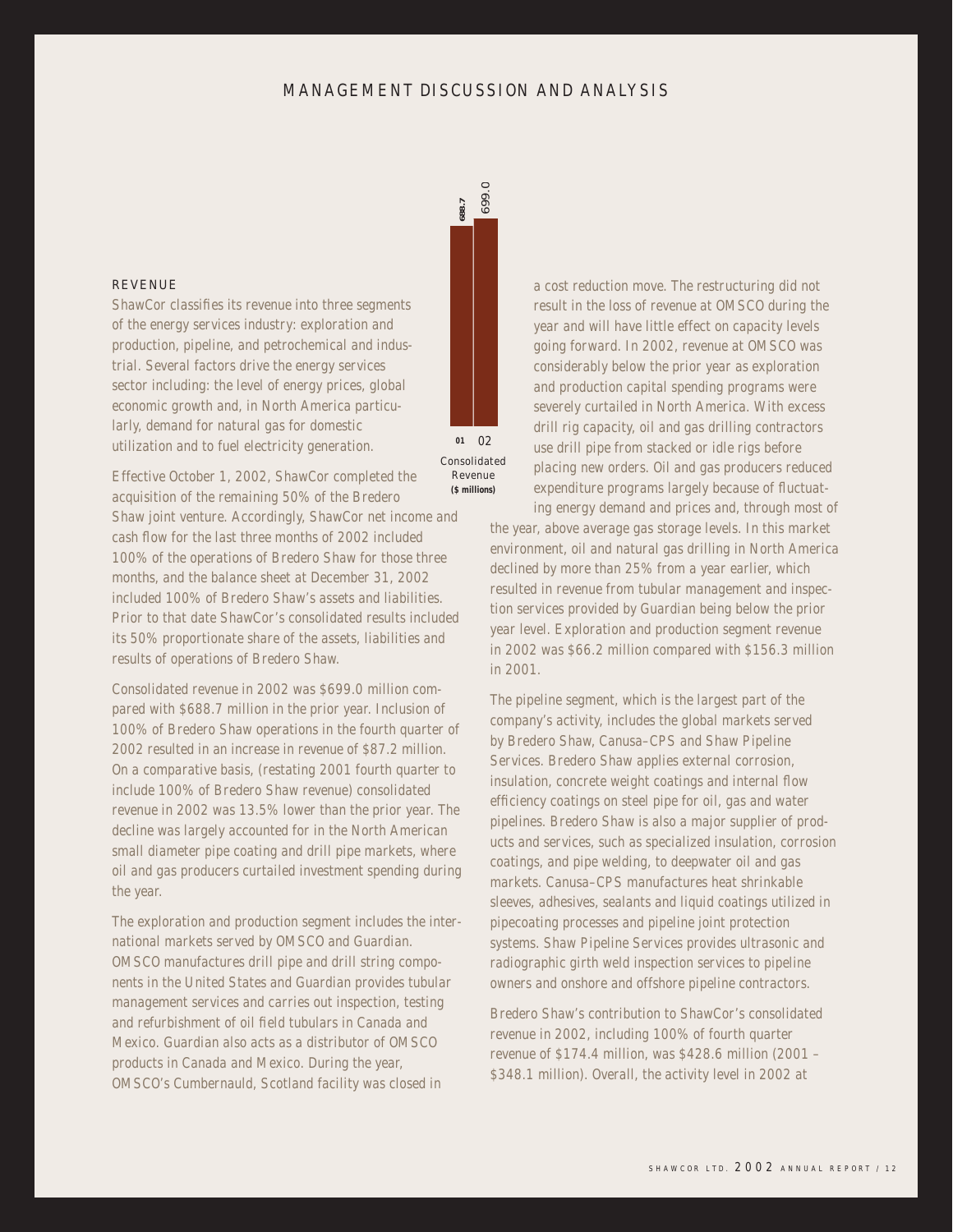Bredero Shaw approximated the prior year although the geographical sales mix differed. North American activity fell compared to 2001, which was accounted for partly by the completion, in 2001, of a large natural gas project in the Gulf of Mexico and in the current year by reduced small diameter pipecoating activity in Canada. During 2002 major oil and gas developments in Nigeria combined with strong project activity in the Far East boosted revenue above 2001 levels in these markets. Bredero Shaw continued during the year to solidify its position in deepwater pipeline markets with the installation of a pipe welding facility and

success in securing projects, including BP Mardi Gras, at the Mobile, Alabama facility. To service oil and gas developments in Nigeria and meet scheduling requirements, a large coating order was shipped from the Leith, Scotland facility and a pipecoating plant was supplied under a management agreement to a local Nigerian company. In addition to domestic coating undertaken at the Kuantan, Malaysia and Batam, Indonesia facilities, activity in the Far East included export orders for projects in Vietnam, Mozambique, and Australia. North Sea pipeline activity was slow during the year, however, the outlook for the Norwegian sector is encouraging.

Notwithstanding a competitive market, Canusa–CPS sustained success in the international arena, winning tenders on a variety of projects around the world. This success offset the downturn in traditional western Canadian markets, where small diameter sleeve products and sealant sales felt the effect of energy industry investment cutbacks. Shaw Pipeline Services' revenue in 2002 was above the prior year, buoyed by offshore girth weld inspection contracts with major international marine contractors. During the year, onshore ultrasonic and radiographic markets were soft and several projects in North America were deferred. Shaw Pipeline Services continued to lead the industry in technical innovation with new specialized inspection equipment and software introduced to the market during the year. Pipeline segment revenue in 2002



 $50.1$ 

was \$519.7 million (2001 – \$428.9 million), a result boosted by international pipeline project markets and the inclusion of 100% of Bredero Shaw revenue in the fourth quarter.

The petrochemical and industrial segment includes ShawFlex, a manufacturer of wire and cable for process instrumentation and control applications and DSG–Canusa, which manufactures heat shrinkable tubing for the electrical, electronic, telecommunications and automotive industries. At ShawFlex, success domestically in supplying wire

and cable products to heavy oil projects and for nuclear power generation maintenance, together with growth in shipments to the United States, resulted in record revenue in 2002. Largely through successful marketing and distribution programs, heat shrinkable tubing and related product shipments in 2002 increased at DSG–Canusa in both North American and European markets. Petrochemical and industrial segment revenue increased 9.1% in 2002 to \$114.5 million.

On a geographical basis, revenue in 2002 decreased in North America. Completion of large offshore Gulf of Mexico projects in the prior year and cutbacks in exploration and production spending in 2002 accounted for the decline. In 2002, compared with the prior year, stronger demand in the company's markets in Europe, Africa, the Middle East and the Far East largely account for increased sales in these sectors.

#### INCOME FROM OPERATIONS

Income from operations, at \$22.7 million, represented a decrease of 54.7% below the prior year. Inclusion of 100% of Bredero Shaw operations in the fourth quarter of 2002 (prior year recorded at 50%) resulted in an increase in income from operations of \$4.8 million. A downturn in energy industry investment throughout 2002 adversely affected exploration and production segment volume and earnings, negatively impacting ShawCor consolidated earnings.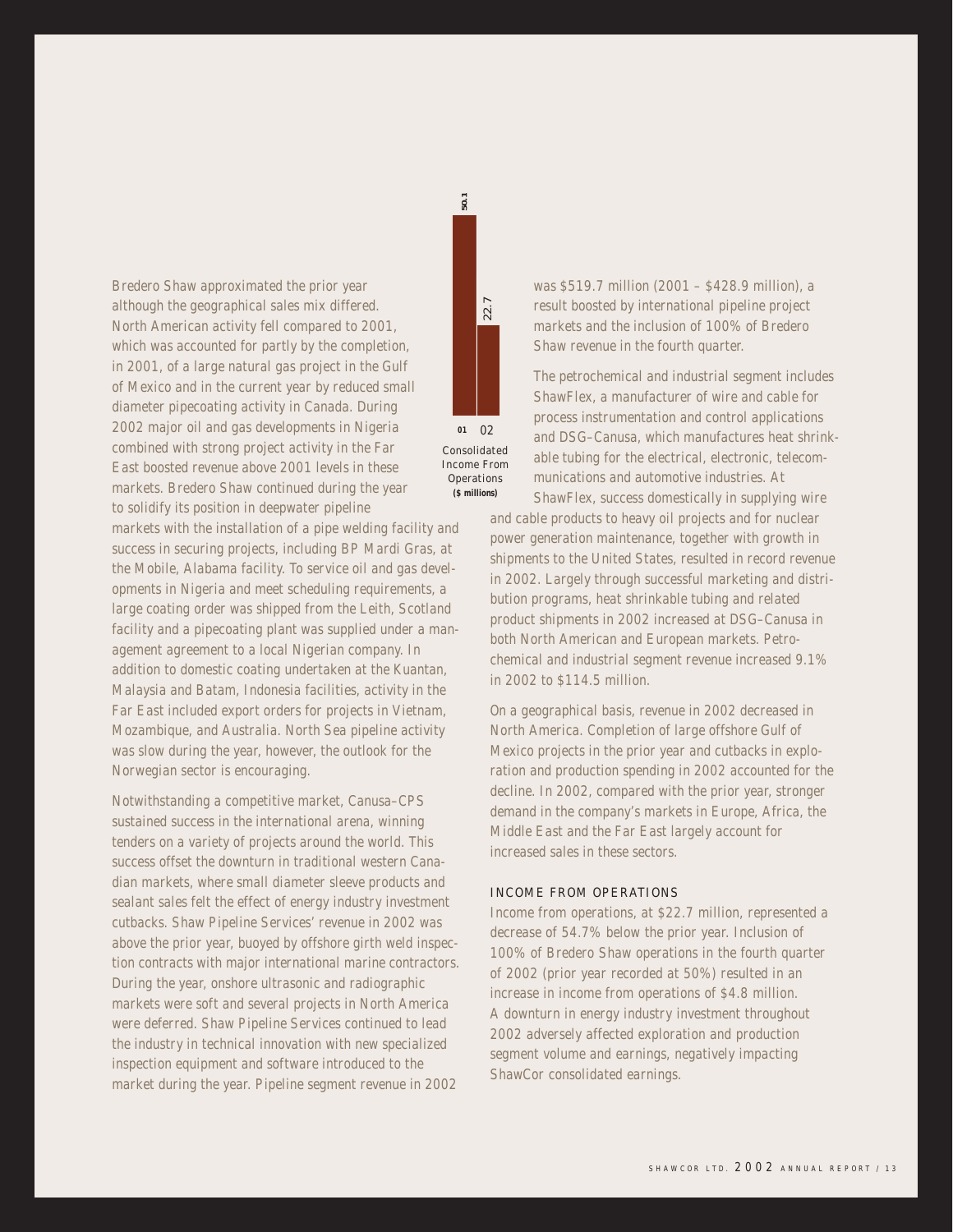In the exploration and production segment, shipments of drill pipe, manufactured by OMSCO, and tubular inspection and management services, provided by Guardian, both experienced a pronounced decline compared with the prior year. Deterioration in capital spending by major producers, which commenced mid-year 2001, continued throughout 2002 to depress demand for these products and services. Consequently, earnings were adversely affected, particularly at OMSCO, as a result of the cost burden arising from underutilized manufacturing capacity. During the second quarter of 2002, OMSCO closed its Cumbernauld, Scotland facility, with the fixed costs savings in 2002 offsetting the restructuring expenses. On a going forward basis this closing will benefit OMSCO operations through reduced per unit costs of production. Due to the very weak business environment in 2002, a segment loss from operations of \$10.8 million was recorded compared with income of \$23.6 million in 2001.

Pipeline segment income from operations was \$31.6 million in 2002 compared with \$28.5 million in 2001. Inclusion of 100% of Bredero Shaw operations in the fourth quarter of 2002 resulted in an increase in income from operations of \$4.8 million. Bredero Shaw recorded improved year-over-year earnings in the Far East and Africa, which offset a loss at the deepwater facility at Mobile, Alabama. Completion of initial, competitively priced contracts together with inefficiencies arising from a much faster than planned start-up during the year created a loss at this location. Operational improvements and higher margin contracts scheduled for 2003 underpin a recovery at the Mobile facility, although the focus will continue on achieving higher levels of profitability.

Shaw Pipeline Services boosted its earnings performance in international and offshore ultrasonic inspection although this result was dampened by United States onshore radiographic and ultrasonic inspection activities,



 $31.9$ 

Capital Expenditures and Depreciation (\$ millions) ■ **Depreciation** ■ **Capital expenditures**

which experienced a market slow-down and lower price levels. A restructuring at Shaw Pipeline Services was completed during the year with operational, administrative and research functions now centred in Houston, Texas. Canusa–CPS produced another good earnings result by successfully winning tenders in competitive global markets. Effective international marketing strategies and new capacity related investment, at the Canusa–CPS Huntsville, Ontario manufacturing facility, underpinned the successful year.

In the petrochemical and industrial segment, income from operations totaled \$12.0 million, a 65.0% increase from the year earlier. ShawFlex, on an increased level of shipments, achieved a record result and at DSG–Canusa, earnings strengthened in both North America and Europe, also on a year-over-year increase in volume.

Depreciation in 2002 was \$43.9 million (2001 – \$31.9 million), which included \$28.5 million from Bredero Shaw operations (2001 – \$17.2 million). Effective January 1, 2002, in accordance with CICA accounting requirements, goodwill is no longer amortized (2001 – \$4.3 million). Research and development expenses were \$5.0 million for the year compared with \$5.4 million in 2001. ShawCor's proportionate share of Bredero Shaw's earnings of associated companies, at \$3.8 million was almost triple the prior year's level. Interest on bank indebtedness was \$5.8 million (2001 – \$3.3 million), which reflected higher borrowings associated with Bredero Shaw operations. Interest on long-term debt was \$509 thousand compared with \$412 thousand in the prior year.

Income taxes in 2002 were 59.6% of income before taxes and minority interest (2001 – 32.6%). (See note 16 to the consolidated financial statements.) The minority-interest in the profit of subsidiaries of \$609 thousand compared with a prior year loss of \$88 thousand and related to the less than wholly-owned subsidiaries of Bredero Shaw.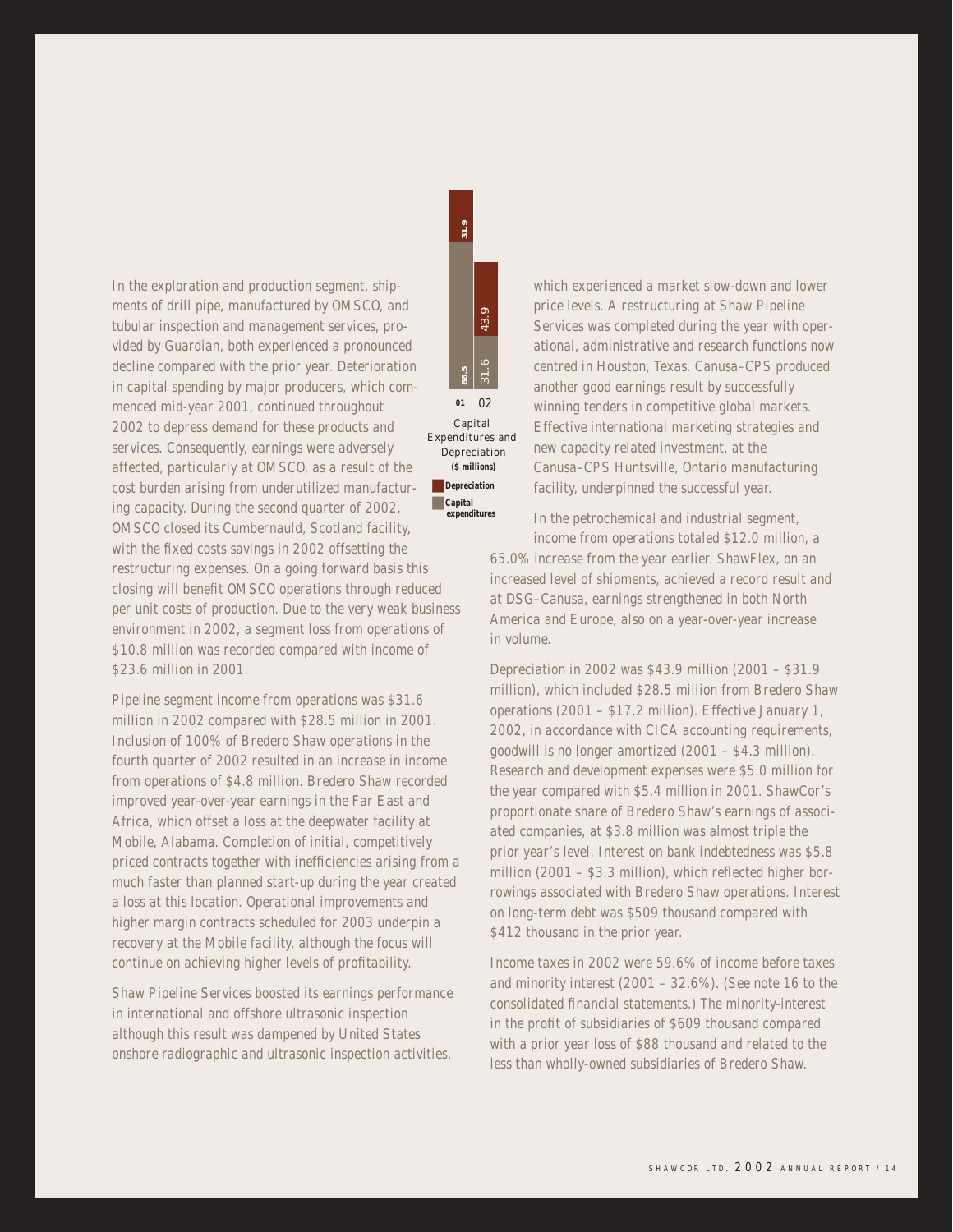#### CASH FLOWS

Cash from operations before working capital changes for the year totaled \$28.0 million compared to \$66.2 million in the prior year. Reduced earnings and a reversal of deferred tax balances accounted for the change. Investments in net working capital increased by \$30.8 million in the year, compared to \$35.9 million a year ago.

The most significant event of the year was the acquisition of the other half of Bredero Shaw. The total cost of the acquisition, \$296.6 million, was settled by the payment of \$69.2 million in cash (net of cash acquired of \$14.2 million), a short-term note of \$39.4 million (US\$25.0 million), the issue of 7,723,996 Class A Subordinate shares with a value of \$112.4 million, and the assumption of the other 50% of Bredero Shaw's bank and other debt of \$75.6 million. (See note 3 to the consolidated financial statements.)

Additions to capital assets totaled \$31.6 million compared to \$86.5 million in the prior year, which included most of the costs associated with the new Mobile, Alabama facility.

Cash balances were drawn down by \$29.7 million and bank debt increased by \$71.9 million, primarily to finance the acquisition noted above, in addition to the assumption of the other 50% of Bredero Shaw's bank debt.

#### DIVIDENDS

Dividends per share in 2002 were \$0.0808 for Class A Subordinate Voting Shares (2001 – \$0.0808 per share) and \$0.0734 for Class B Multiple Voting Shares (2001 – \$0.0734 per share). The dividend applicable to Class A shares includes a non-cumulative premium of 10% above that applicable to Class B shares. The Board of Directors determines dividend payments based on consideration of net earnings over a period of years and the company's overall financial standing.



**22.4**

■ **Increase in bank indebtedness** ■ **Increase (decrease) in cash position**

#### LIQUIDITY AND CAPITALIZATION

At December 31, 2002, the company recorded a working capital ratio of 0.82 to 1 (December 31, 2001 – 1.38 to 1). Net working capital at December 31, 2002 included 100% of the working **01** capital position of Bredero Shaw (December 31, 2001 – 50%). Net working capital decreased from December 31, 2001 by \$160.0 million, largely due to increased indebtedness in respect to the purchase of the 50% of Bredero Shaw not already owned and for capital programs. At December 31, 2002, cash and cash equivalents decreased \$29.7 million from the prior year to \$25.9 million and bank indebtedness and notes payable increased by \$182.8 million to \$271.0 million. Discussions are currently underway to extend the term of a substantial portion of the existing demand bank debt facilities.

Capital assets, net of accumulated depreciation, increased \$180.9 million during the year, which was accounted for by the addition of the Bredero Shaw capital assets and consolidated capital expenditures. ShawCor capital expenditures for the full year ended December 31, 2002 were \$31.6 million (2001 – \$86.5 million). Expenditures included installation of a pipe welding facility at Bredero Shaw's deepwater Mobile, Alabama site and capacity expansion project expenditures, notably at Bredero Shaw's Far East facilities and at Canusa–CPS, DSG–Canusa and ShawFlex. For the twelve months ended December 31, 2002, proceeds on the disposal of capital assets, including disposition of the successfully reclaimed Surrey, British Columbia property totaled \$9.3 million (2001 – \$7.5 million).

Goodwill increased by \$130.3 million in 2002 to \$212.1 million. At December 31, 2002, goodwill was comprised of \$19.5 million in respect of the 1998 acquisition of the DSG Group of companies and \$192.6 million in respect of Bredero Shaw.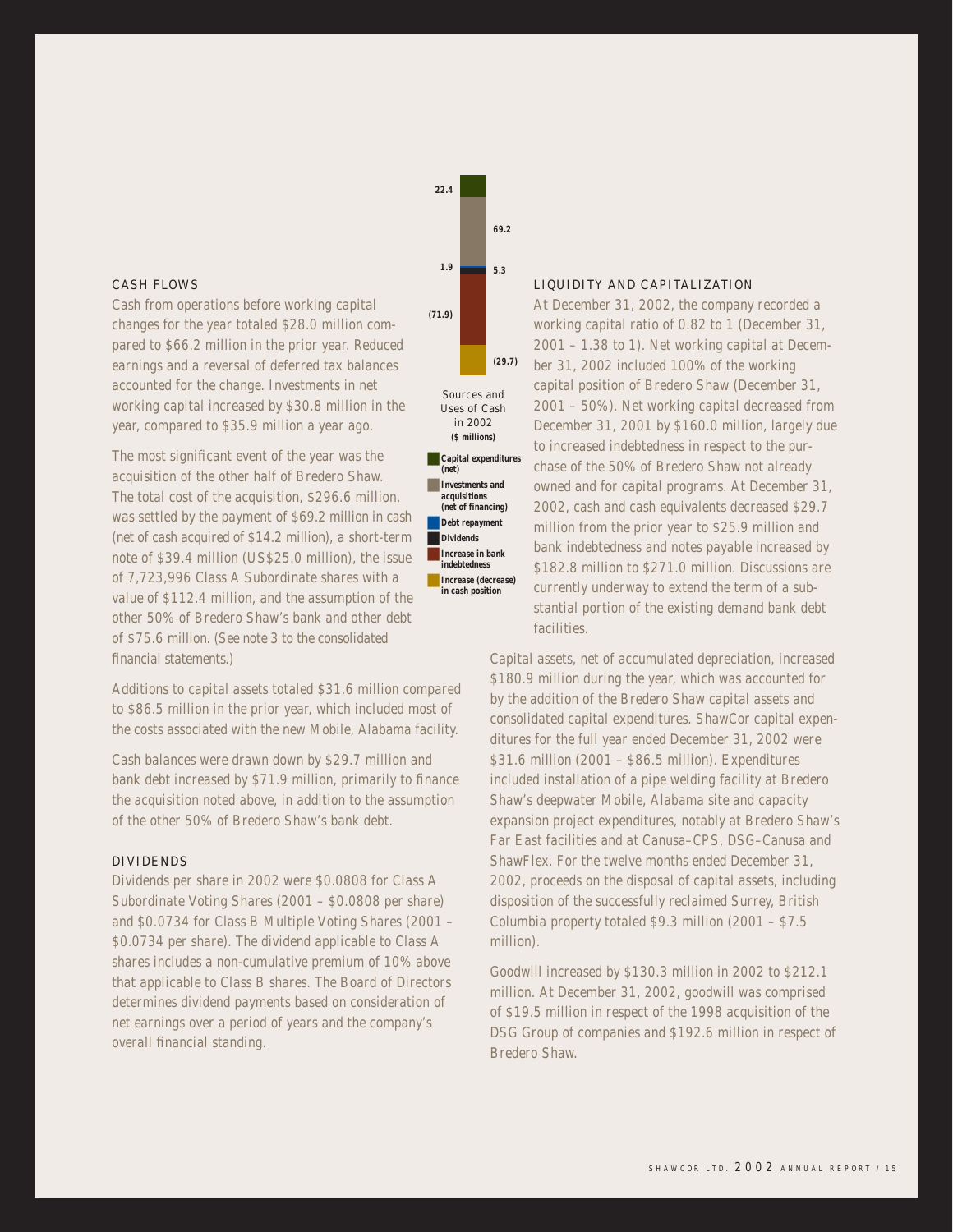Other assets, at December 31, 2002, were \$16.0 million, a decrease of \$14.8 million from 2001. Non-cash provisions for asset impairment recorded in the fourth quarter in respect of an investment in Compagnie Générale de Géophysique "CGG" common shares reduced the carrying value of this investment from \$26.1 million to \$7.1 million. These shares, which trade publicly on the Paris Stock Exchange (The Bourse), were acquired in 2000 as consideration for the sale of ShawCor's

Mark Products seismic component manufacturing division. Without the previously announced consolidation in the seismic industry, which has not yet occurred, the CGG share price has been depressed by the current over-capacity in marine seismic markets and the mediocre outlook for seismic markets generally. As a result, management has concluded that the decline in market value of the company's investment was more than temporary and therefore a write-down of the carrying value of the investment was warranted. Note 6 to the consolidated financial statements sets out details of the other assets.

Shareholders' equity, at December 31, 2002, increased 32.8% from a year earlier, reaching \$497.2 million. Shareholders' equity is comprised of retained earnings, capital stock, contributed surplus and cumulative translation adjustments. Retained earnings was \$377.4 million (2001 – \$383.9 million), which reflected net income for the year less dividends paid and adjustments for stockbased compensation. During 2002, capital stock increased \$112.9 million to \$120.5 million, which was in respect to the issue of 7,723,996 Class A shares (Bredero Shaw acquisition) and Class A shares issued under company stock option plans. Contributed surplus, at \$2.7 million (2001 – nil), resulted from the adoption of the CICA recommendation in respect of stock-based compensation. The cumulative translation account, at \$3.3 million, decreased by \$13.6 million, reflecting primarily the net change in the Canadian dollar compared with the United States dollar, the United Kingdom pound and the Euro, in translating self-sustaining foreign operations.



#### OUTLOOK AND UNCERTAINTIES

Notwithstanding the current elevated energy price environment, the industry remains volatile, undermining the incentive required by producers to generate growth through new capital spending programs. In the near term, this cautious investment policy will dampen demand for ShawCor's products and services supplied in exploration and production markets.

With the acquisition, on October 1, 2002, of the 50% interest in the Bredero Shaw pipecoating joint venture which was not already owned, revenue generated by ShawCor's three Pipeline segment businesses will account for approximately 75-80% of consolidated sales on an ongoing basis. In pipeline markets served, ShawCor holds a leading position, with a wide product range, broad geographical coverage and many decades of experience. Over the next few years pipeline market activity, based upon deepwater and international project tracking, is expected to show gains above the levels experienced in 2001 and 2002.

Uncertainties facing the company include the level of world oil and gas prices, foreign exchange rates, domestic and foreign government policies and regulations, and the global economic outlook. Another potential uncertainty is the deterioration in political stability in countries identified as important growth markets, including those located in areas such as Southeast Asia, West Africa, Latin America and the Middle East.

This document contains forward-looking statements, which are subject to certain risks and uncertainties that could cause actual results to differ materially from those reflected in such statements.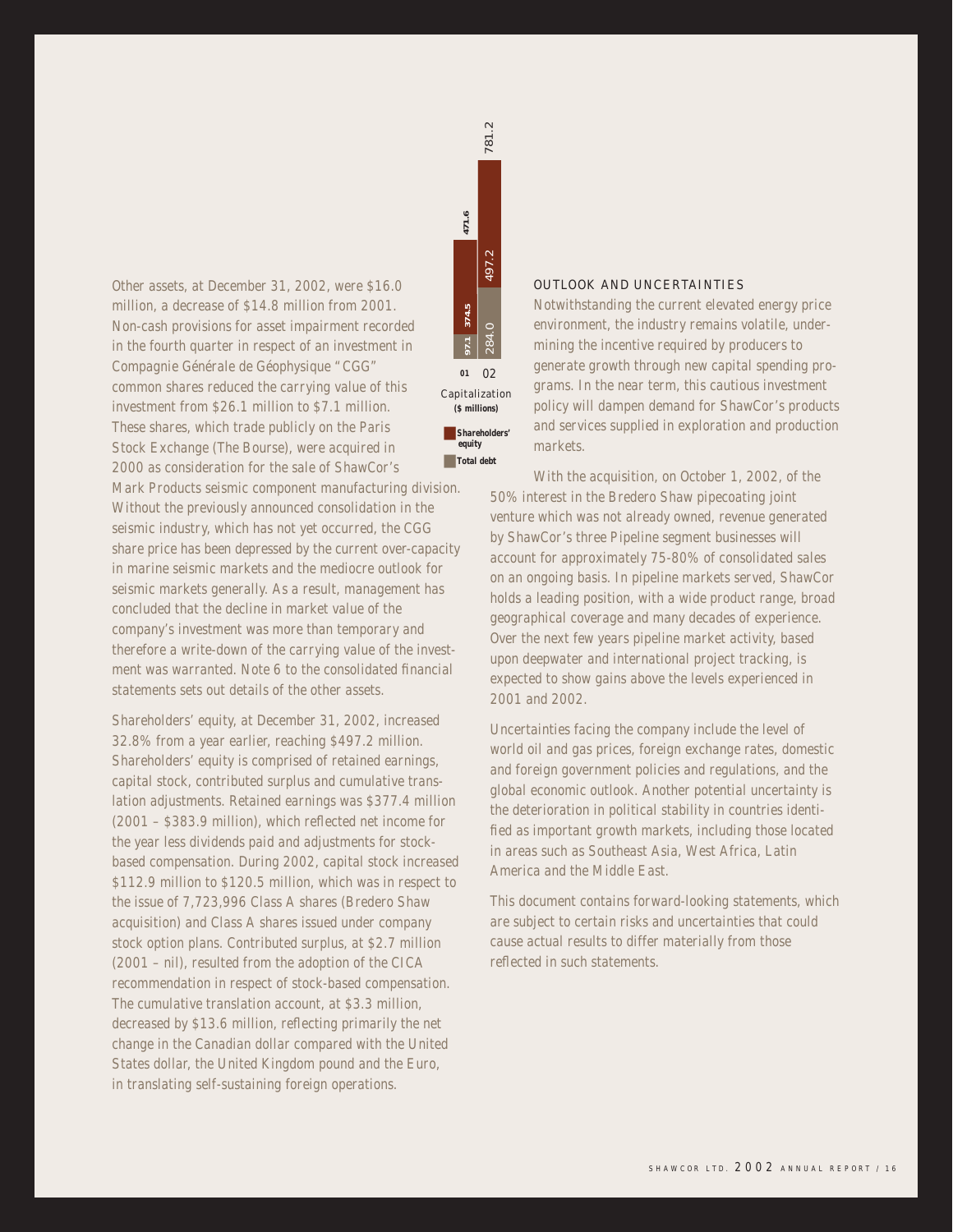# MANAGEMENT'S RESPONSIBILITY FOR FINANCIAL STATEMENTS

The accompanying consolidated financial statements of ShawCor Ltd. included in this Annual Report are the responsibility of management and have been approved by the Board of Directors.

The financial statements have been prepared by management in accordance with Canadian generally accepted accounting principles. When alternative accounting methods exist, management has selected those it deems to be most appropriate in the circumstances. The financial statements include estimates based on the experience and judgement of management in order to ensure that the financial statements are presented fairly, in all material respects. Financial information presented elsewhere in the Annual Report is consistent with that in the financial statements.

The management of the company and its subsidiaries developed and continues to maintain systems of internal accounting controls and management practices designed to provide reasonable assurance that the financial information is relevant, reliable and accurate and that the company's assets are appropriately accounted for and adequately safeguarded.

The Board of Directors exercises its responsibilities for ensuring that management fulfils its responsibilities for financial reporting and internal control with the assistance of its Audit Committee.

The Audit Committee is appointed by the Board and all of its members are Directors who are not employees of ShawCor Ltd. or any of its subsidiaries. The Committee meets regularly to review quarterly reports to shareholders and to discuss internal controls over the financial reporting process, auditing matters and financial reporting issues. The Committee reviews the company's annual consolidated financial statements and recommends their approval to the Board of Directors.

These financial statements have been audited by Ernst & Young LLP, the external auditors, on behalf of the shareholders. Ernst & Young LLP has full and free access to the Audit Committee.

February 27, 2003

Geoffney Hipland

Geoffrey F. Hyland President and Chief Executive Officer

Alan R. Thomas Vice President, Finance and Chief Financial Officer

# AUDITORS' REPORT

## TO THE SHAREHOLDERS OF SHAWCOR LTD.

We have audited the consolidated balance sheets of ShawCor Ltd. as at December 31, 2002 and 2001 and the consolidated statements of income, retained earnings and cash flow for the years then ended. These financial statements are the responsibility of the company's management. Our responsibility is to express an opinion on these financial statements based on our audits.

We conducted our audits in accordance with Canadian generally accepted auditing standards. These standards require that we plan and perform an audit to obtain reasonable assurance whether the financial statements are free of material misstatement. An audit includes examining, on a test basis, evidence supporting the amounts and disclosures in the financial statements. An audit also includes assessing the accounting principles used and significant estimates

made by management, as well as evaluating the overall financial statement presentation.

In our opinion, these consolidated financial statements present fairly, in all material respects, the financial position of the company as at December 31, 2002 and 2001 and the results of its operations and its cash flows for the years then ended in accordance with Canadian generally accepted accounting principles.

Toronto, Canada

Ernst + Zoung up

February 14, 2003 Chartered Accountants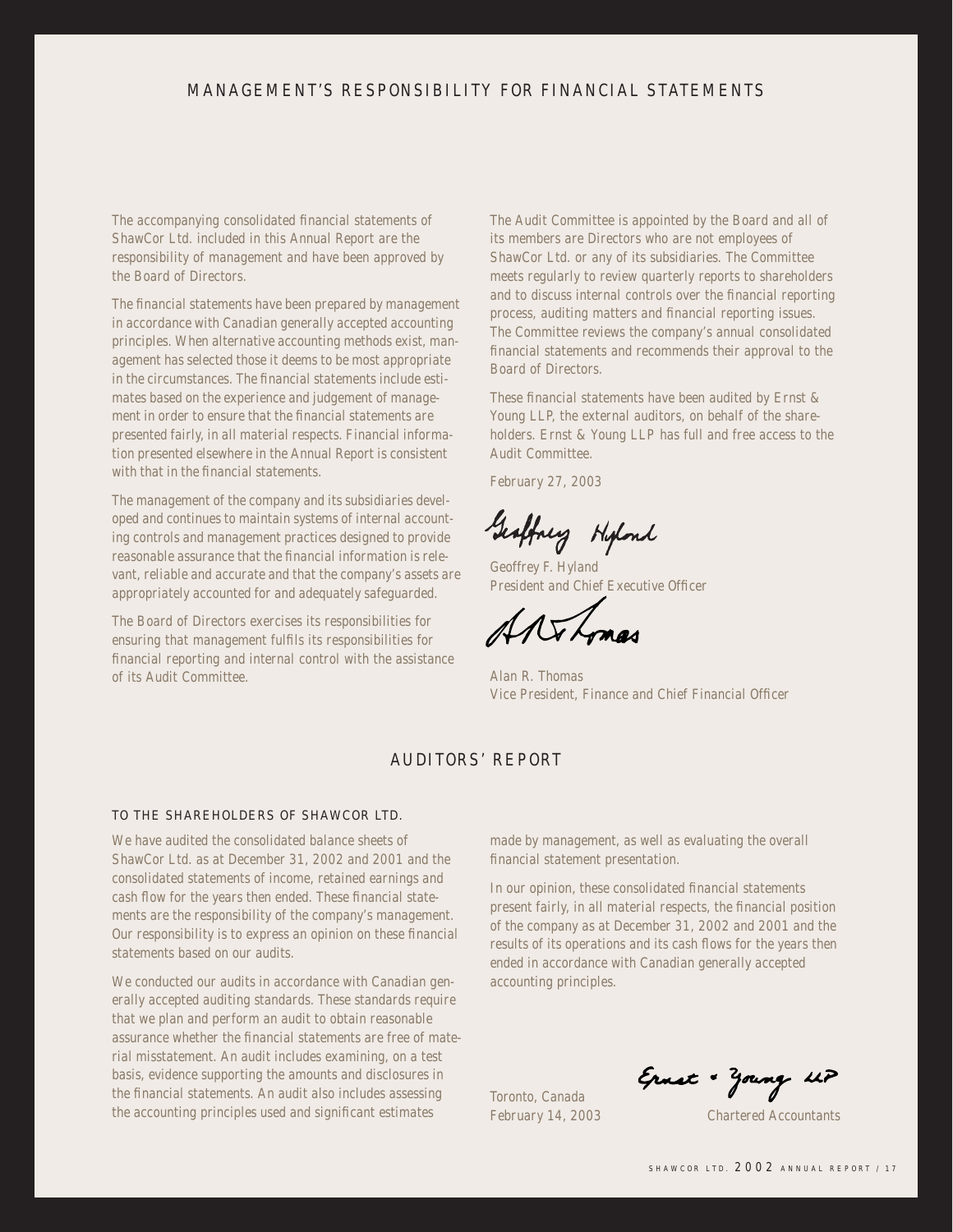# CONSOLIDATED BALANCE SHEETS

| December 31 (In thousands of Canadian dollars)           | 2002         | 2001         |
|----------------------------------------------------------|--------------|--------------|
| <b>ASSETS</b>                                            |              |              |
| Current assets                                           |              |              |
| Cash and cash equivalents                                | \$<br>25,945 | \$<br>55,636 |
| Accounts receivable                                      | 223,101      | 147,332      |
| Inventories (note 4)                                     | 90,345       | 73,748       |
| Prepaid expenses                                         | 19,394       | 9,012        |
| Future income taxes (note 16)                            | 4,280        | 8,482        |
|                                                          | 363,065      | 294,210      |
| Capital assets, net of accumulated depreciation (note 5) | 394,780      | 213,864      |
| Goodwill, net of accumulated amortization of \$13,309,   |              |              |
| $2001 - $13,309$                                         | 212,094      | 81,759       |
| Other assets (note 6)                                    | 15,961       | 30,792       |
|                                                          | \$985,900    | \$620,625    |
| <b>LIABILITIES</b>                                       |              |              |
| <b>Current liabilities</b>                               |              |              |
| Bank indebtedness (note 8)                               | \$231,298    | 88,159<br>\$ |
| Accounts payable and accrued liabilities                 | 160,725      | 123,987      |
| Taxes payable                                            | 4,625        |              |
| Note and interest payable (note 3)                       | 39,698       |              |
| Current portion of long-term debt (note 8)               | 6,330        | 1,701        |
|                                                          | 442,676      | 213,847      |
| Long-term debt (note 8)                                  | 6,739        | 7,180        |
| Future income taxes (note 16)                            | 35,986       | 23,604       |
| Minority interest in subsidiaries                        | 3,293        | 1,465        |
|                                                          | 488,694      | 246,096      |
| <b>SHAREHOLDERS' EQUITY</b>                              |              |              |
| Capital stock (notes 3 and 9)                            | 120,501      | 7,592        |
| Contributed surplus (notes 2 and 11)                     | 2,667        |              |
| Retained earnings                                        | 377,387      | 383,850      |
| Cumulative translation account (note 13)                 | (3, 349)     | (16, 913)    |
|                                                          | 497,206      | 374,529      |
|                                                          | \$985,900    | \$620,625    |
| See accompanying notes.                                  |              |              |

On behalf of the Board

Geoffrey F. Hyland Leslie E. Shaw Director Director

Reslishan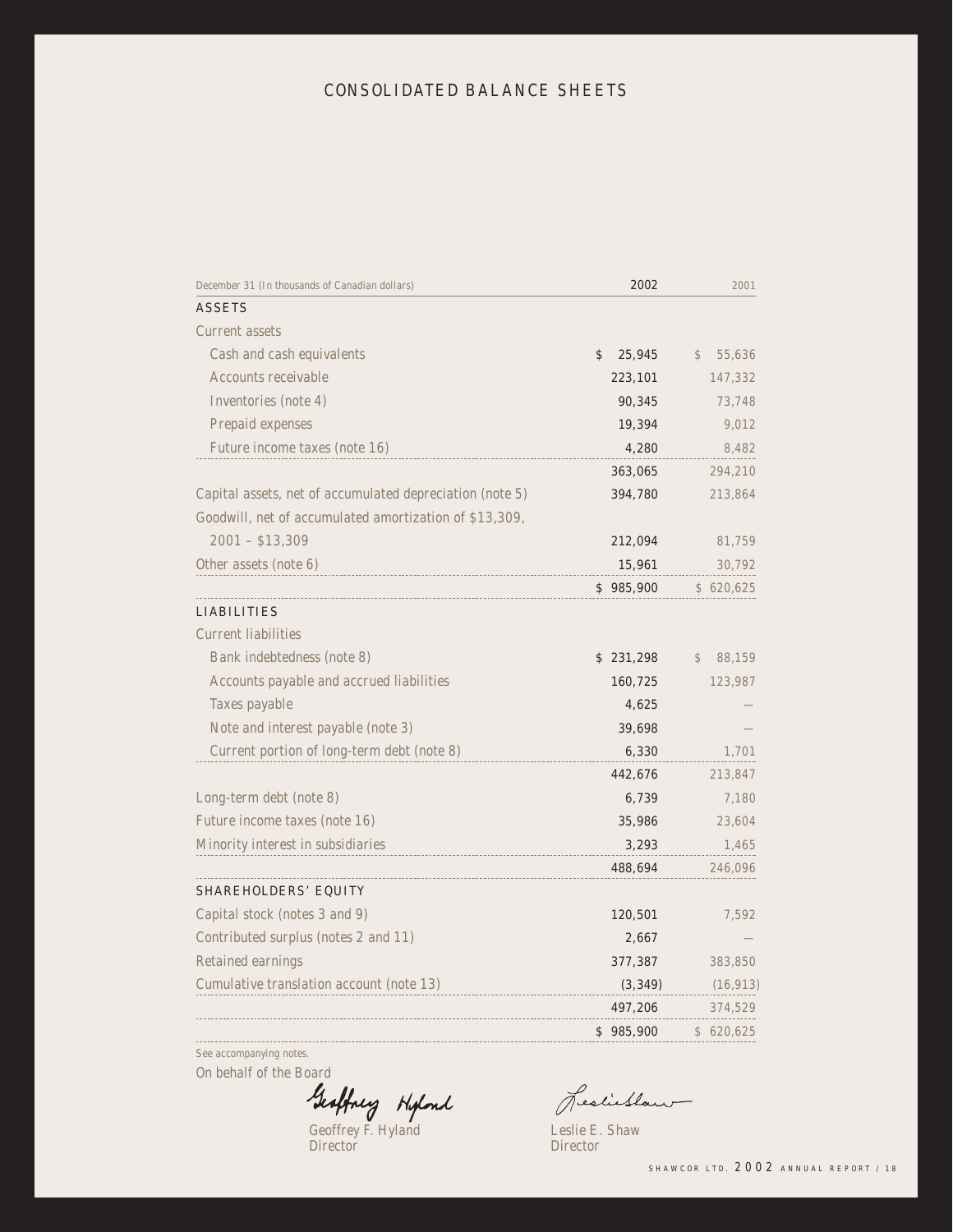# CONSOLIDATED STATEMENTS OF INCOME

| Years ended December 31<br>(In thousands of Canadian dollars except per share information) | 2002        |               | 2001      |
|--------------------------------------------------------------------------------------------|-------------|---------------|-----------|
| Revenue                                                                                    | \$698,982   |               | \$688,682 |
| Operating expenses                                                                         | 627,407     |               | 596,974   |
| Depreciation and amortization                                                              | 43,910      |               | 36,214    |
| Research and development                                                                   | 4,958       |               | 5,377     |
|                                                                                            | 676,275     |               | 638,565   |
| Income from operations                                                                     | 22,707      |               | 50,117    |
| Provision for asset impairment (note 6)                                                    | (17,000)    |               |           |
| Other income (expense) (note 15)                                                           | (1, 391)    |               | (721)     |
| Income before income taxes and minority interest                                           | 4,316       |               | 49,396    |
| Income taxes (note 16)                                                                     | 2,573       |               | 16,108    |
| Income before minority interest                                                            | 1,743       |               | 33,288    |
| Minority interest in (earnings) loss of subsidiaries                                       | (609)       |               | 88        |
| Net income for the year                                                                    | 1,134<br>\$ | $\mathcal{L}$ | 33,376    |
| Net income per share, Class A and Class B - Basic                                          | \$<br>0.02  | $\mathcal{S}$ | 0.55      |
| Net income per share, Class A and Class B – Diluted                                        | 0.02<br>\$  | $\mathcal{L}$ | 0.54      |

# CONSOLIDATED STATEMENTS OF RETAINED EARNINGS

| Years ended December 31 (In thousands of Canadian dollars) | 2002      | 2001       |
|------------------------------------------------------------|-----------|------------|
| Balance at beginning of year                               | \$383,850 | \$355,282  |
| Adjustment for stock-based compensation (notes 2 and 11)   | (2, 470)  |            |
| Balance as restated                                        | 381,380   | 355,282    |
| Net income for the year                                    | 1,134     | 33,376     |
|                                                            | 382,514   | 388,658    |
| Dividends paid                                             | 5,127     | 4,808      |
| Balance at end of year                                     | \$377,387 | \$ 383,850 |
| See accompanying notes.                                    |           |            |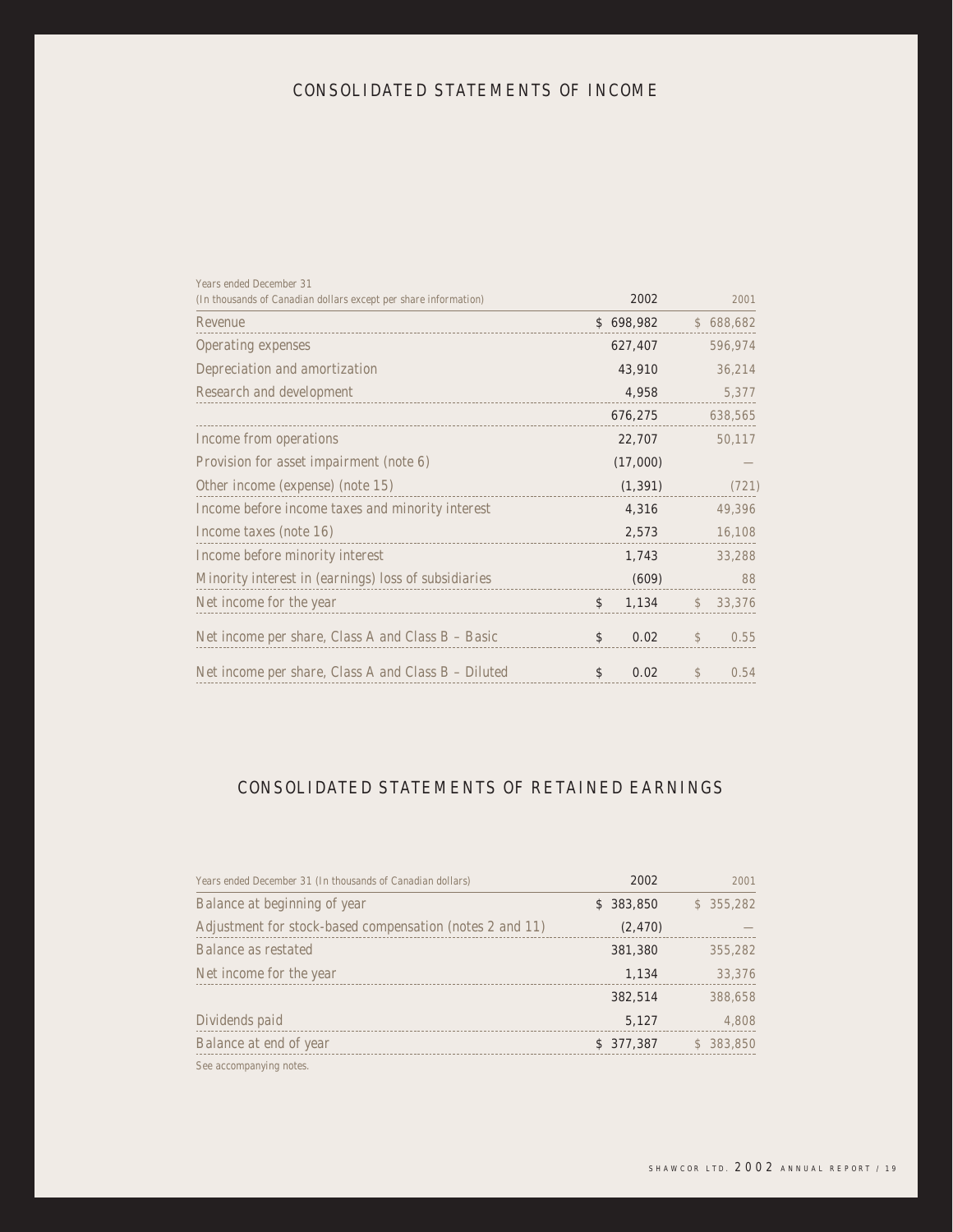# CONSOLIDATED STATEMENTS OF CASH FLOW

| Years ended December 31 (In thousands of Canadian dollars)    | 2002           | 2001                    |
|---------------------------------------------------------------|----------------|-------------------------|
| <b>OPERATING ACTIVITIES</b>                                   |                |                         |
| Net income for the year                                       | \$<br>1,134    | 33,376<br>$\mathcal{S}$ |
| Items not requiring an outlay of cash:                        |                |                         |
| Depreciation and amortization                                 | 43,910         | 36,214                  |
| Future income taxes                                           | (17, 838)      | (1, 952)                |
| Minority interest in (loss) earnings of subsidiaries          | 609            | (88)                    |
| Share of earnings of associated company                       | 155            | (1, 309)                |
| Change in non-cash working capital and other                  | (30, 783)      | (35, 895)               |
| Cash (used in) provided by operating activities               | (2, 813)       | 30,346                  |
| <b>INVESTING ACTIVITIES</b>                                   |                |                         |
| Additions to capital assets                                   | (31, 594)      | (86, 458)               |
| Proceeds on disposal of capital assets                        | 9,263          | 7,463                   |
| Acquisitions, net of cash acquired (note 3)                   | (69, 198)      | (20, 461)               |
| Cash used in investing activities                             | (91, 529)      | (99, 456)               |
| <b>FINANCING ACTIVITIES</b>                                   |                |                         |
| Increase in bank indebtedness                                 | 71,891         | 78,135                  |
| Repayment of long-term debt                                   | (1, 949)       |                         |
| Dividends paid to shareholders                                | (5, 127)       | (4,808)                 |
| Dividends paid to minority shareholders of subsidiaries       | (166)          |                         |
| Issue of shares on exercise of stock options (notes 9 and 10) | $\overline{2}$ | 201                     |
| Cash provided by financing activities                         | 64,651         | 73,528                  |
| Net increase (decrease) in cash position during the year      | (29, 691)      | 4,418                   |
| Cash position at beginning of year                            | 55,636         | 51,218                  |
| Cash position at end of year                                  | 25,945<br>\$   | 55,636<br>$\mathcal{S}$ |
|                                                               |                |                         |

See accompanying notes.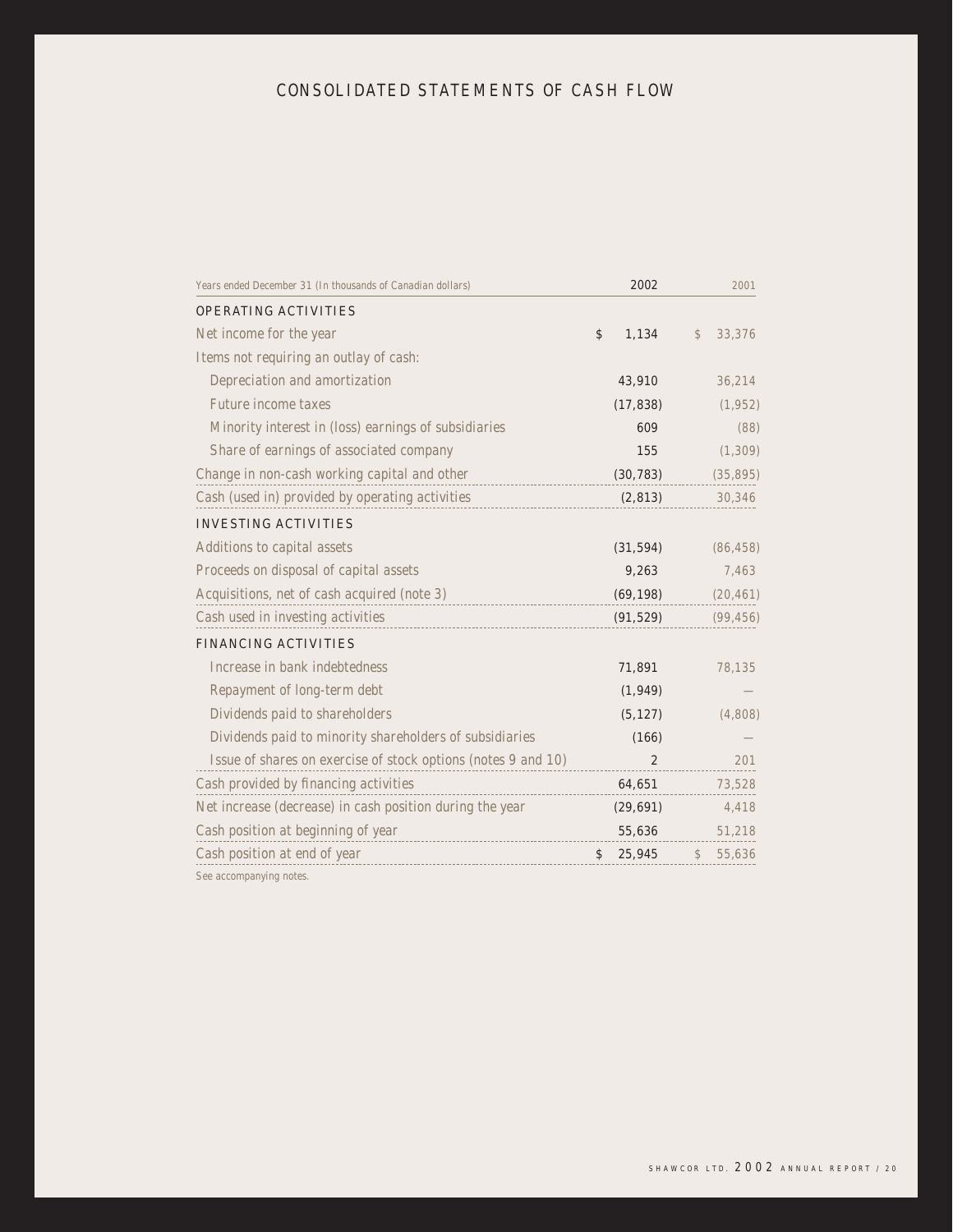# NOTES TO CONSOLIDATED FINANCIAL STATEMENTS

(All tabular amounts are in thousands of Canadian dollars, unless otherwise stated.)

# 1. SIGNIFICANT ACCOUNTING POLICIES

**a) Principles of Consolidation**

The consolidated financial statements include the accounts of ShawCor Ltd. (the "company"), its wholly-owned subsidiaries and up to September 30, 2002, its 50% proportionate interest in the underlying assets, liabilities and activities of the Bredero Shaw incorporated joint venture. On October 1, 2002, the company purchased the remaining 50% of Bredero Shaw and accordingly, 100% of Bredero Shaw's assets, liabilities and results of operations are included after this date (see note 3). The Bredero Shaw accounts include certain partially-owned subsidiaries which give rise to minority interest in the net assets and net results.

#### **b) Use of Estimates**

The preparation of the consolidated financial statements in conformity with Canadian Generally Accepted Accounting Principles ("GAAP") requires management to make estimates and assumptions that affect the amounts of assets and liabilities and disclosures of contingent assets and liabilities at the date of the financial statements and the reported amounts of revenue and expenses during the period. Actual results could differ from those estimates.

#### **c) Revenue Recognition**

Revenue from the sale of products is recognized as products are shipped or accepted by the customer. Pipecoating revenue is recognized as services are performed. Revenue from inspection, repair and other services provided in respect of customer-owned property is recognized as services are performed under specific contracts and other arrangements.

#### **d) Deferred Project Costs**

Costs related to the preparation of production facilities for fixed term projects are deferred and amortized on a basis to match the costs with the revenue from production on the specific projects.

#### **e) Foreign Currency Translation**

Foreign operations which are financially and operationally independent are classified as self-sustaining. Foreign operations which are dependent upon other operations within the company are classified as integrated.

Assets and liabilities of self-sustaining foreign operations are translated at year-end exchange rates. Income and expense items are translated at average exchange rates for the year. The foreign exchange impact of these translations is included in the cumulative translation account on the consolidated balance sheets. The appropriate amounts of exchange gains and losses accumulated in the cumulative translation account are reflected in income when there is a reduction in the company's investment in these subsidiaries as a result of capital transactions.

Monetary assets and liabilities of the company and its integrated foreign operations denominated in foreign currencies are translated at year-end exchange rates. All other assets and liabilities, along with depreciation expense denominated in foreign currencies are translated at historical exchange rates. Income and expense items other than depreciation are translated at average exchange rates for the year. All other foreign exchange gains or losses are included in the determination of net income for the year.

## **f) Cash (includes cash equivalents)**

Cash and cash equivalents consist of cash in bank and short-term investments with original maturity dates on acquisition of 90 days or less.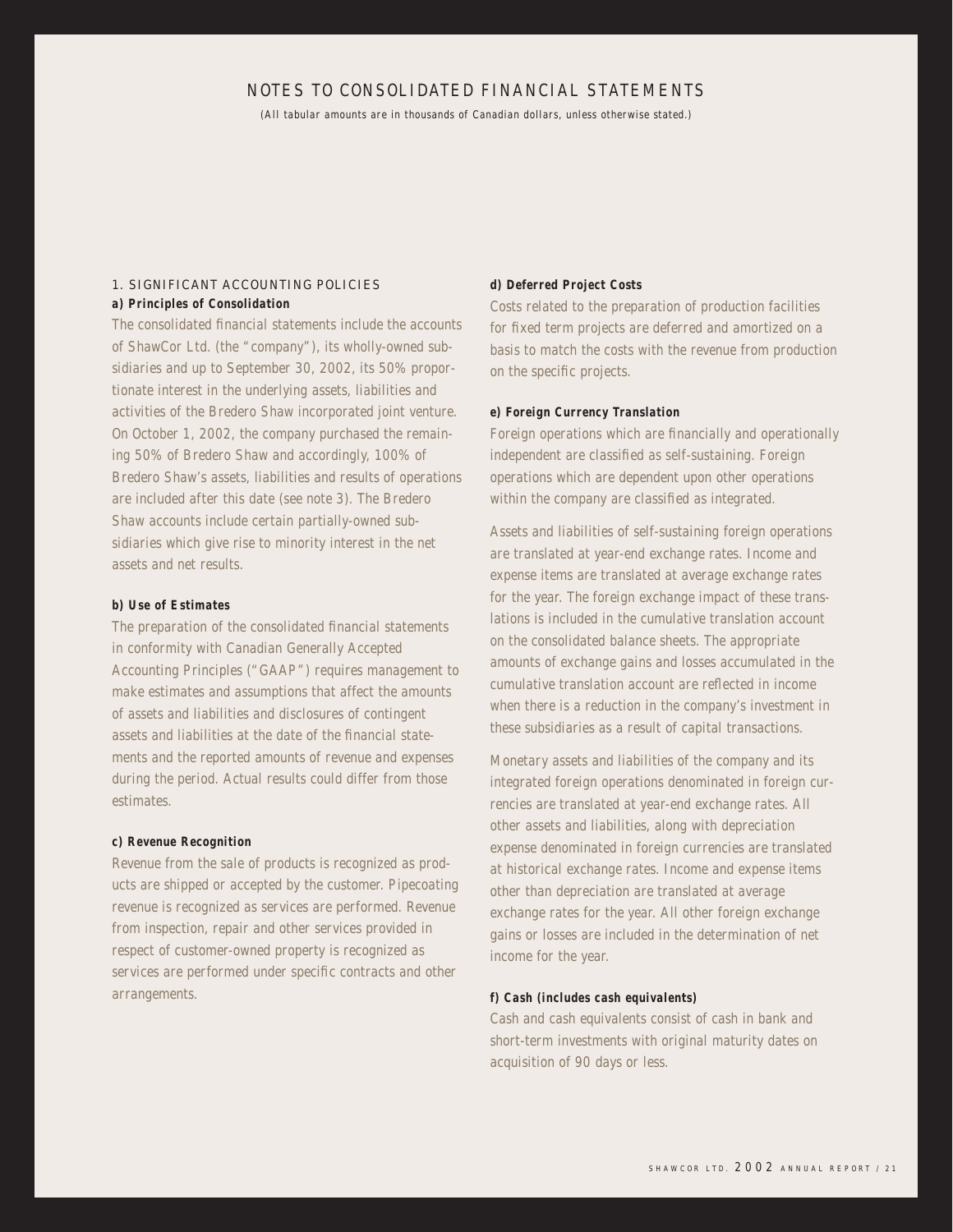# **g) Derivative Financial Instruments**

The company manages interest rate and foreign exchange risk through the use of derivative financial instruments. These financial instruments are marked to market and the unrealized gains and losses are recognized in income in the period. The notional amounts of derivatives are not recognized in the consolidated financial statements.

#### **h) Inventories**

Inventories are valued at the lower of cost on a first-in, firstout basis and net realizable value for finished goods and work in progress and replacement cost for raw materials.

#### **i) Capital Assets**

Capital assets are recorded at cost and, other than projectrelated facilities and equipment, are depreciated over their useful lives commencing when the asset is available for use on a straight-line basis at annual rates of 4% to 5% on buildings, 10% to 20% on machinery and equipment and 33% to 50% for computer equipment. Project-related facilities are depreciated over the initial estimated project life, generally no longer than seven years.

#### **j) Goodwill**

Goodwill represents the excess of the purchase price of the company's interest in the subsidiary entities over the fair value of the underlying net identifiable tangible and intangible assets arising on acquisitions. No amortization was recorded in 2002 (see note 2). The company determines, at least once annually, whether the fair value of each reporting unit to which goodwill has been attributed is less than the carrying value of the reporting unit's net assets including goodwill, thus indicating impairment. Any impairment is then recorded as a separate charge against income. During 2002, the company assessed the fair value of reporting units to which the underlying goodwill is

attributable and determined that no charge for impairment of goodwill is required for the year ended December 31, 2002.

#### **k) Stock Option Plans**

The company has five stock option plans, which are described in note 10. The company's 1989 employee market growth stock option plan (the "1989 Plan") meets the definition of stock appreciation rights that call for settlement by the issuance of equity instruments. Effective January 1, 2002, the company recognizes compensation costs for awards granted under the 1989 Plan over the vesting period and measures compensation cost based on the fair value of the award on the date of grant. Subsequent to January 1, 2002, no new awards will be granted under the 1989 Plan.

The company does not recognize compensation costs for its other employee stock option plans. Consideration paid on the exercise of stock options is credited to share capital. Pro forma disclosure of net income and earnings per share is provided in note 11 as if compensation costs for awards granted under these plans had been recognized using the fair value method.

#### **l) Operating Leases**

Payments for operating leases are charged to income in the year they are incurred.

## **m) Investments**

The company accounts for investments in which it has significant influence using the equity basis. Other investments are recorded at cost less write-downs to reflect other than temporary impairment.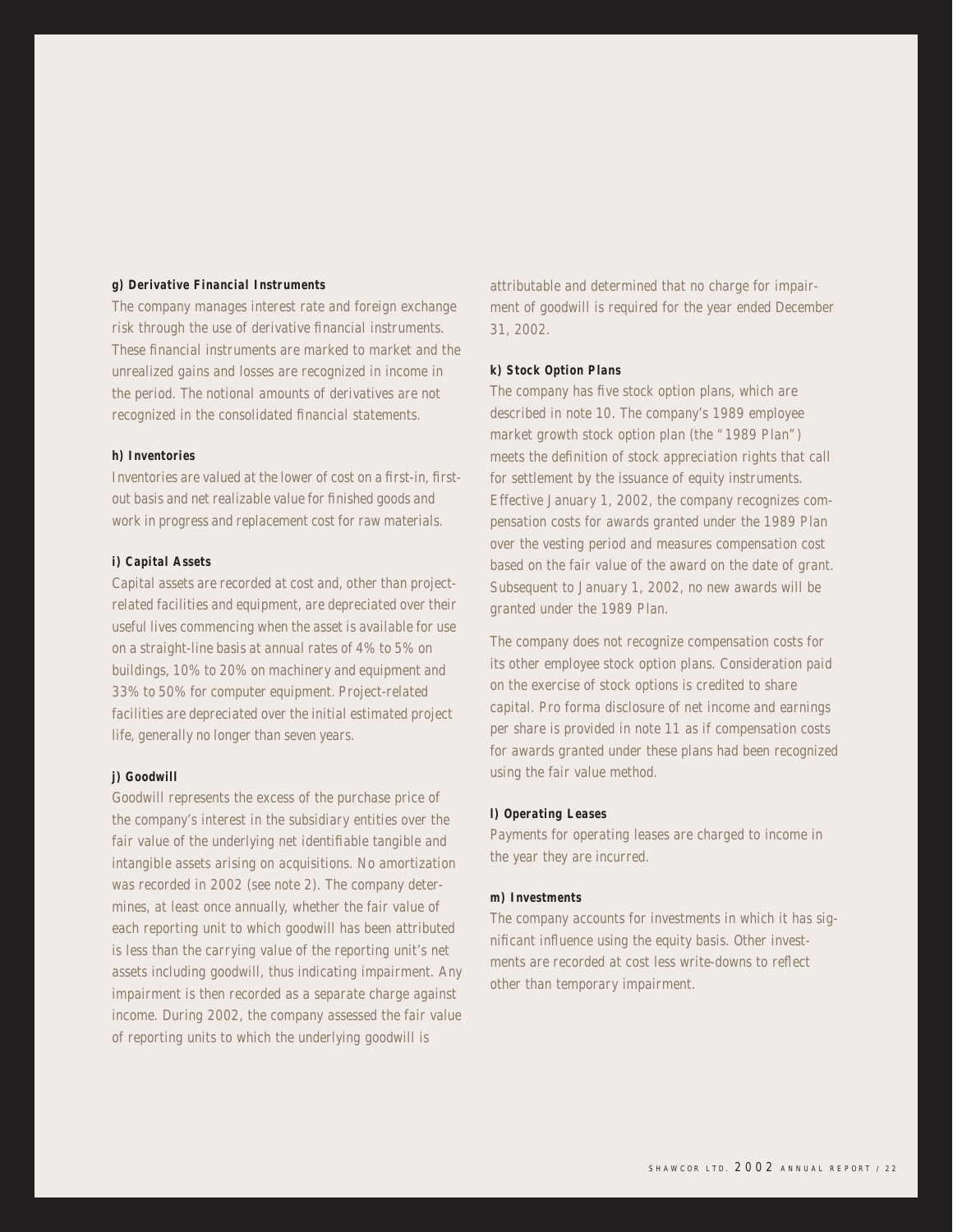#### **n) Earnings Per Share**

Basic earnings per share are calculated using the weighted average number of shares outstanding during the year.

Diluted earnings per share are calculated using the treasury stock method for determining the dilutive effect of outstanding options. Under this method the exercise of options is assumed at the beginning of the year (or at the time of issuance, if later) and shares are assumed issued. The proceeds from the exercise are assumed to be used to purchase common shares at the average market price during the period and the incremental number of shares (the difference between the number of shares assumed issued and assumed purchased) is included in the denominator of the diluted earnings-per-share computation.

#### **o) Comparative Figures**

Comparative figures have been reclassified where necessary to correspond with the current year's presentation.

#### 2. CHANGE IN ACCOUNTING POLICIES

Effective January 1, 2002, the company adopted the following new Canadian Institute of Chartered Accountants ("CICA") recommendations: "Goodwill and Other Intangible Assets," "Foreign Currency Translation," and "Stock-Based Compensation and Other Stock-Based Payments."

The new recommendations require the non-amortization of existing and future goodwill and accordingly the company ceased recording goodwill amortization effective January 1, 2002. Instead, the company must determine, at least annually, if any impairment to goodwill exists and if so, charge it against income. Impairment exists when the fair value of a reporting unit to which goodwill has been attributed is less than the carrying value of the reporting unit's

net assets including goodwill. In accordance with the new recommendations, the company prospectively applied these new rules without restatement of any comparative periods. However, if retroactively applied, net income for the comparative period ended December 31, 2001 would have been \$2.7 million or \$0.05 per share higher.

Under the new recommendations dealing with foreign currency translation, the most significant change is to eliminate the deferral and amortization method for unrealized translation gains and losses on non-current monetary assets and liabilities. The above change has no effect on the company's results for 2002.

The new recommendations on stock-based compensation are generally applicable only to stock option awards granted after the date of adoption. However, for awards outstanding under the 1989 Plan on January 1, 2002, the company is required to adopt the new recommendations retroactively, with an adjustment to opening retained earnings equal to the cumulative amount that would have been charged to income in prior years. The adoption of the new recommendations resulted in a charge to opening retained earnings at January 1, 2002, of \$2.5 million, with a corresponding offset to contributed surplus.

#### 3. ACQUISITIONS

Effective October 1, 2002, the company acquired the remaining 50% of the Bredero Shaw joint venture from Halliburton Company. Bredero Shaw, with its worldwide operations, is a preeminent supplier in the pipe coating industry.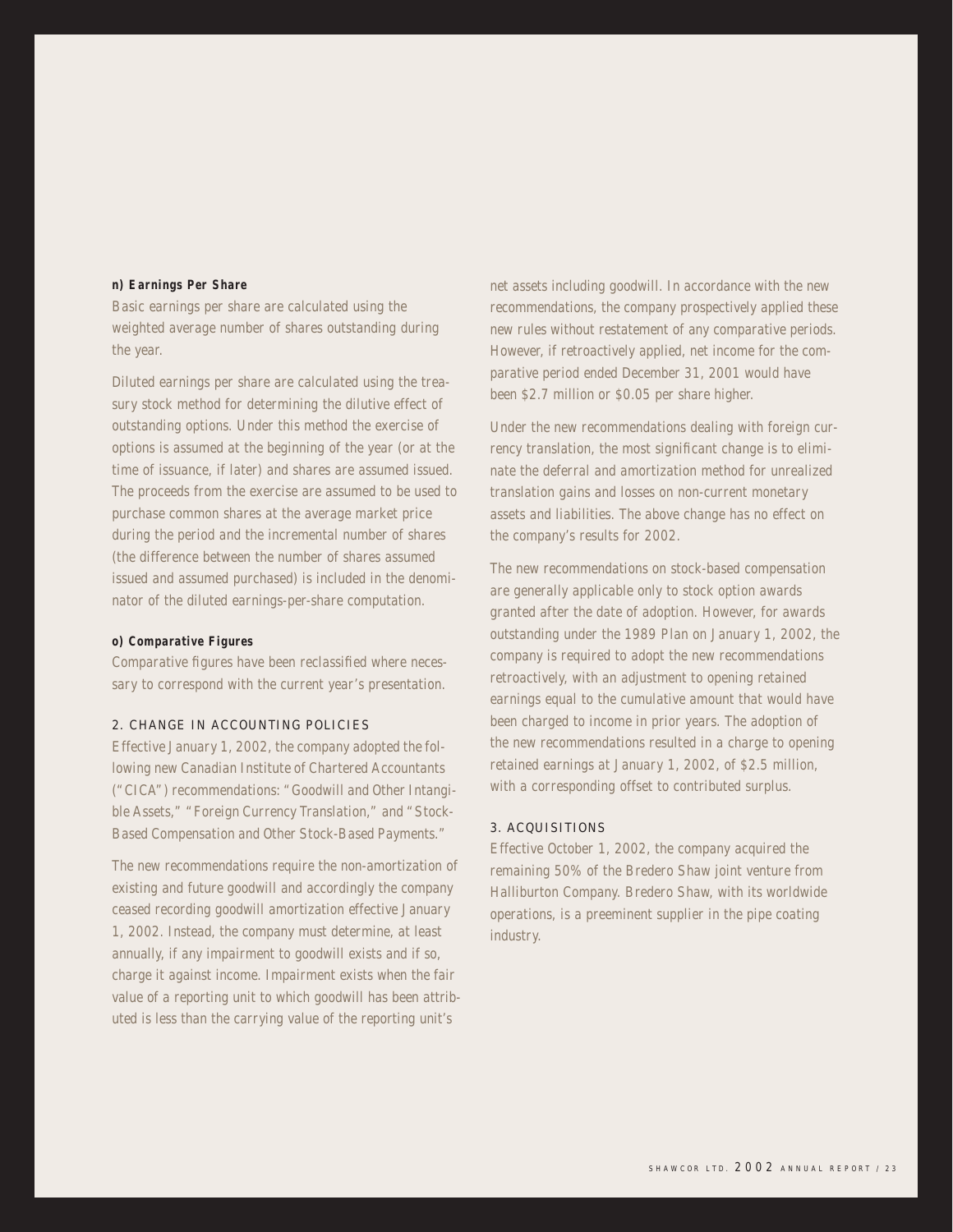Details of this acquisition are as follows:

| (In thousands)                         |                        |
|----------------------------------------|------------------------|
| Net assets acquired at estimated       |                        |
| assigned values:                       |                        |
| Capital assets                         | \$186,754              |
| Goodwill                               | 129,004                |
| Other assets and liabilities           | (19, 133)              |
| Debt acquired                          | (75,600)               |
|                                        | \$221,025              |
| Consideration given:                   |                        |
| Cash, net of cash acquired of \$14,420 | 69.198<br>$\mathbb{S}$ |
| Promissory note (US\$25 million,       |                        |
| 2.5% interest per annum, maturing      |                        |
| September 2003) <sup>(1)</sup>         | 39,443                 |
| Capital stock (7,723,996               |                        |
| Class A shares)                        | 112,384                |
|                                        | \$221,025              |

(1) The promissory note is redeemable on thirty days notice at the option of the holder anytime after November 30, 2002. If the note is presented for payment in the three month period ended March 29, 2003, the company, at its option, can extinguish the obligation either by paying cash or by issuance of 2,574,665 Class A Subordinate Voting Shares.

Effective January 1, 2001, Bredero Shaw acquired Thermotite A.S., based in Orkanger, Norway. On July 25, 2001, Bredero Shaw acquired 66.6% of Commercial Resins de Mexico S.A. de C.V., based in Monterrey, Mexico. Both companies operate in the pipe coating industry. On October 1, 2001, the remaining 33.4% of Commercial Resins de Mexico S.A. de C.V. was also acquired.

Details of these acquisitions for the company's 50% share are as follows:

| (In thousands)         | Thermotite<br>A.S. | Commercial<br><b>Resins</b><br>de Mexico | Total    |
|------------------------|--------------------|------------------------------------------|----------|
| Net assets acquired at |                    |                                          |          |
| assigned values        |                    |                                          |          |
| Net assets             | 6.631<br>\$.       | 4,721<br>$\mathbb{S}$                    | \$11,352 |
| Goodwill               | 11,796             | 6.550                                    | 18,346   |
| Future income taxes    | 121                | (3, 751)                                 | (3,630)  |
| Long-term debt         | (5,607)            |                                          | (5,607)  |
| Consideration given,   |                    |                                          |          |
| Cash paid              | \$12.941           | \$7.520                                  | \$20.461 |

These acquisitions have been accounted for by the purchase method with the results of operations included in the consolidated financial statements from the dates of acquisition.

## 4. INVENTORIES

| (In thousands)             | 2002                    | 2001     |
|----------------------------|-------------------------|----------|
| Raw materials and supplies | \$71,691                | \$39.253 |
| Work in progress           | 6,205                   | 18.049   |
| Finished goods             | 12,449                  | 16,446   |
|                            | <b>90.345</b> \$ 73.748 |          |

## 5. CAPITAL ASSETS

| (In thousands)               | 2002         | 2001                    |
|------------------------------|--------------|-------------------------|
| Cost                         |              |                         |
| Land and land improvements   | 54.864<br>\$ | 28.831<br>$\mathcal{L}$ |
| <b>Buildings</b>             | 120,333      | 71,611                  |
| Machinery and equipment      | 563,153      | 325.351                 |
| Capital projects in progress | 1,113        | 11,958                  |
|                              | 739,463      | 437,751                 |
| Accumulated depreciation     |              |                         |
| Land improvements            | 19,850       | 8.461                   |
| <b>Buildings</b>             | 49,978       | 35.937                  |
| Machinery and equipment      | 274,855      | 179.489                 |
|                              | 344,683      | 223,887                 |
|                              | \$394,780    | \$213.864               |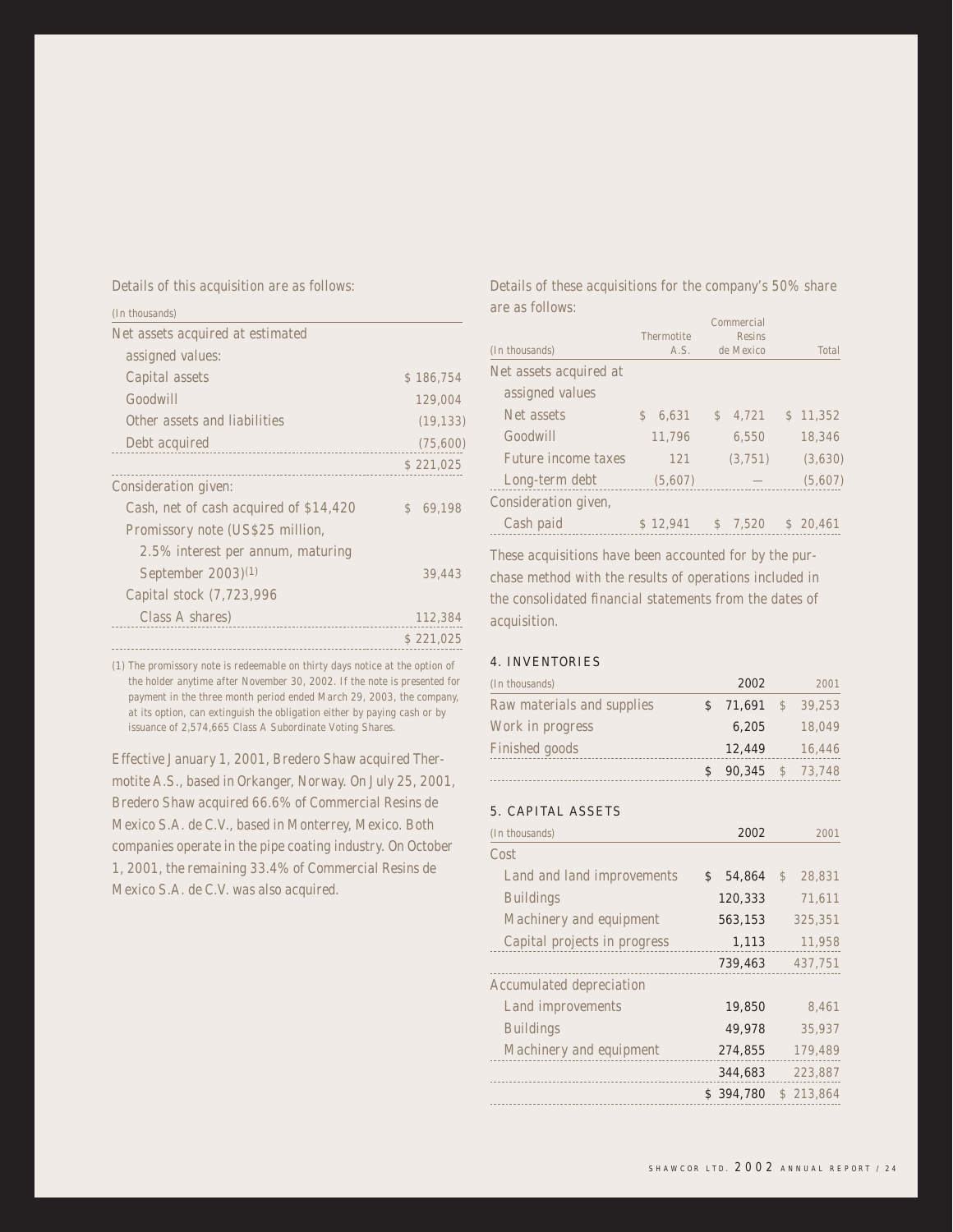# 6. OTHER ASSETS

| (In thousands)                   | 2002     | 2001     |
|----------------------------------|----------|----------|
| Long-term investment             | \$7,100  | \$26,100 |
| Deferred project costs           | 2,152    | 2.324    |
| Investment in associated company | 6,709    | 2.368    |
|                                  | \$15,961 | \$30.792 |

Long-term investment comprises publicly traded securities with a quoted market value at December 31, 2002, and February 14, 2003, of \$9.5 million and \$7.5 million respectively (December 31, 2001 – \$17.3 million). During the year a charge to earnings was recorded to recognize a significant decline in the estimated fair value of the long-term investment.

#### 7. DERIVATIVE FINANCIAL INSTRUMENTS

Foreign exchange options and forward exchange contracts are used to hedge foreign exchange exposures related to commercial activities. They are not used by the company for speculative purposes. At December 31, 2002, the company had notional amounts of \$17.4 million (2001 – \$3.1 million) of forward contracts outstanding. The amounts are used to express the volume of the transactions and do not represent exposure to loss. The difference between the carrying values and fair values of each of these contracts was not significant and was charged to earnings in the current year.

#### 8. BANK INDEBTEDNESS AND LONG-TERM DEBT

a) The company had unsecured long-term debt consisting of the following:

| (In thousands)                    | 2002        | 2001    |
|-----------------------------------|-------------|---------|
| Bredero Shaw Ioans payable        |             |         |
| bearing interest at rates between |             |         |
| 7.5% and 11.6% per annum,         |             |         |
| maturing between 2003 and 2006    |             |         |
| (Norwegian Krone 41.5 million,    |             |         |
| 2001 – NK 22.8 million)           | \$<br>9,267 | \$5.340 |
| Non-interest bearing obligation,  |             |         |
| due December 31, 2003             |             |         |
| (Euro 2.3 million, 2001 -         |             |         |
| Euro 2.3 million)                 | 3,802       | 3,541   |
|                                   | 13,069      | 8,881   |
| Less current portion              | 6,330       | 1,701   |
|                                   | \$<br>6,739 | \$7,180 |

Total interest paid during the year was \$6.0 million (2001 – \$3.5 million).

b) Long-term debt repayments during each of the next five years at current rates of exchange are as follows: (In thousands)

| (THE LITUQUOITUS) |          |
|-------------------|----------|
| 2003              | \$6,330  |
| 2004              | 2,354    |
| 2005              | 2,193    |
| 2006              | 2,192    |
| 2007              |          |
|                   | \$13,069 |
|                   |          |

c) The current bank indebtedness is unsecured and, except for US\$20.0 million fixed at 4.08% until August 2003, is at current market rates ranging from 2.5% to 8.0% depending on the currency of the debt. As at December 31, 2002 the company had unused operating lines of credit of \$141.0 million.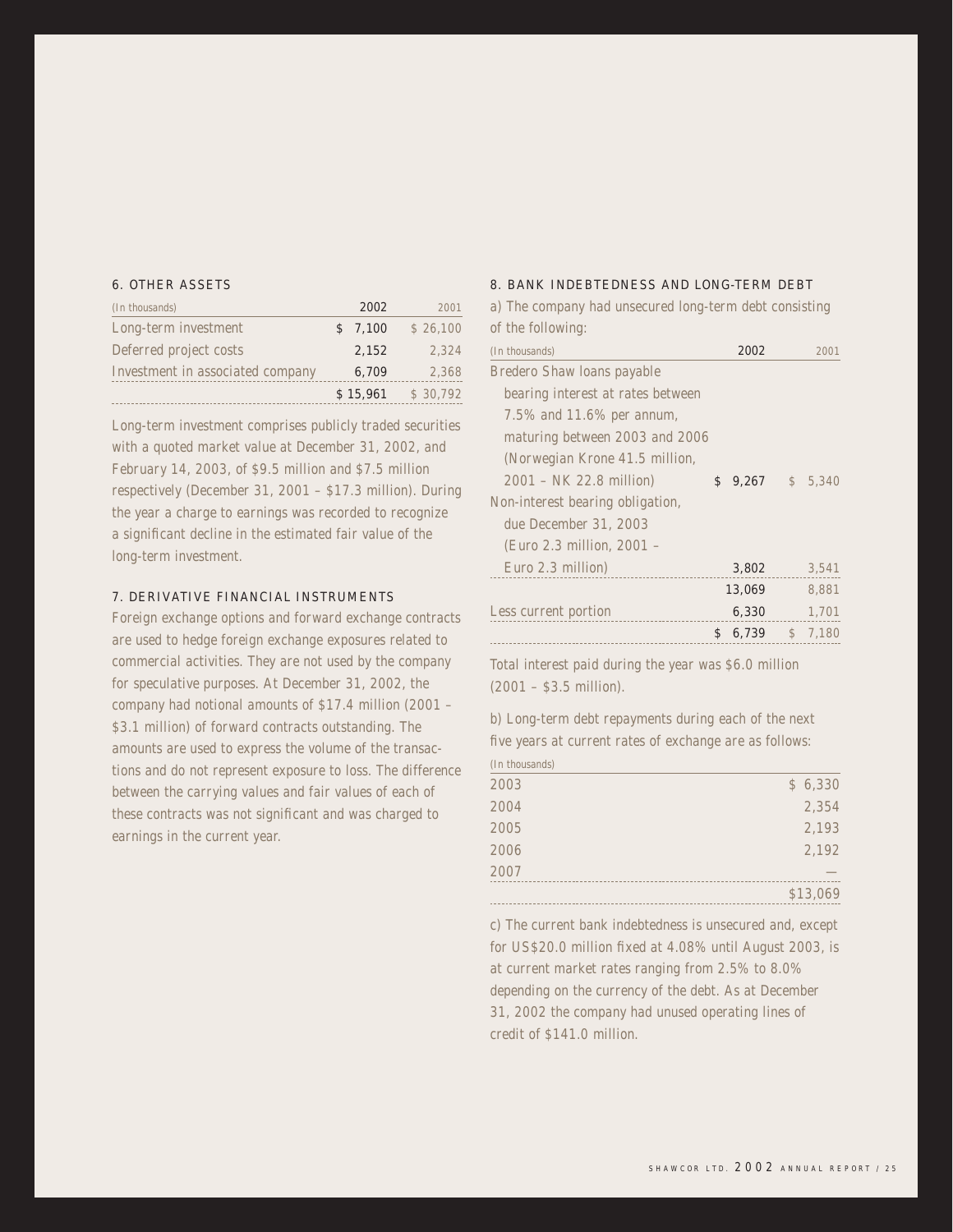# 9. CAPITAL STOCK

As at December 31, the following shares were outstanding:

| (In thousands except share information) |                | 2002       |                |         | 2001                             |         |
|-----------------------------------------|----------------|------------|----------------|---------|----------------------------------|---------|
|                                         | Class A        | Class B    | Total          | Class A | Class B                          | Total   |
| Number of shares:                       |                |            |                |         |                                  |         |
| Balance, beginning of the year          | 46,869,003     | 13,930,005 | 60,799,008     |         | 46,573,146 14,096,264 60,669,410 |         |
| Issued – stock options                  | 142,894        |            | 142,894        | 129,598 |                                  | 129,598 |
| Conversions Class B to A                | 115,410        | (115, 410) |                | 166,259 | (166, 259)                       |         |
| Issued – stock for October 1            |                |            |                |         |                                  |         |
| acquisition                             | 7,723,996      |            | 7,723,996      |         |                                  |         |
| Balance, end of the year                | 54,851,303     | 13,814,595 | 68,665,898     |         | 46,869,003 13,930,005 60,799,008 |         |
| Stated value:                           |                |            |                |         |                                  |         |
| Balance, beginning of the year          | \$<br>6,523    | \$1,069    | 7,592<br>\$    | \$6,309 | \$1,082                          | \$7,391 |
| Issued – stock options                  | $\overline{2}$ |            | $\overline{2}$ | 201     |                                  | 201     |
| Conversions Class B to A                | 9              | (9)        |                | 13      | (13)                             |         |
| Issued – stock for October 1            |                |            |                |         |                                  |         |
| acquisition                             | 112,384        |            | 112,384        |         |                                  |         |
| Compensation cost on                    |                |            |                |         |                                  |         |
| exercised options                       | 523            |            | 523            |         |                                  |         |
| Balance, end of the year                | \$119,441      | \$1,060    | \$120,501      | \$6,523 | \$1,069                          | \$7,592 |

Class A shares are entitled to one vote per share and receive a non-cumulative dividend premium of 10% of the dividends paid to holders of Class B shares. Class B shares are entitled to ten votes per share and are convertible at any time into Class A shares on a one-for-one basis.

#### 10. STOCK OPTION PLANS

The company has five stock option plans, initiated in 1989, 1995 and 1997 and two in 2001.

Under the company's 1989 employee market growth stock option plan (the "1989 plan"), options were granted to senior management and employees to acquire from the company, the number of Class A shares equal in value to the market growth of the shares from the grant date with respect to which the option is exercised. Options are exercisable up to a maximum of 20% of the option units, on a cumulative basis, per year, commencing one year after the date of grant. The number of shares to be issued under any option shall not exceed 75% of the number of units with

respect to which the option is exercised. Subsequent to January 1, 2002, no additional options will be granted under this plan.

Under the company's 1995 director stock option plan (the "1995 plan"), options to purchase Class A shares were granted at a price being the fair market value at the date of the grant. The maximum number of Class A Subordinate Voting Shares which may be purchased by a director pursuant to any single grant of option was equal to the lesser of 9,000 Class A Subordinate Voting Shares and a number equal to twice the number of Class A Subordinate Voting Shares and Class B Multiple Voting Shares owned by the eligible director as at the date of the grant. No additional options will be granted under the 1995 plan which has been replaced by the 2001 director plan.

Under the company's 1997 employee stock option plan (the "1997 plan"), options for 300,000 Class A shares were granted during 1997 at a price of \$14.00 per share,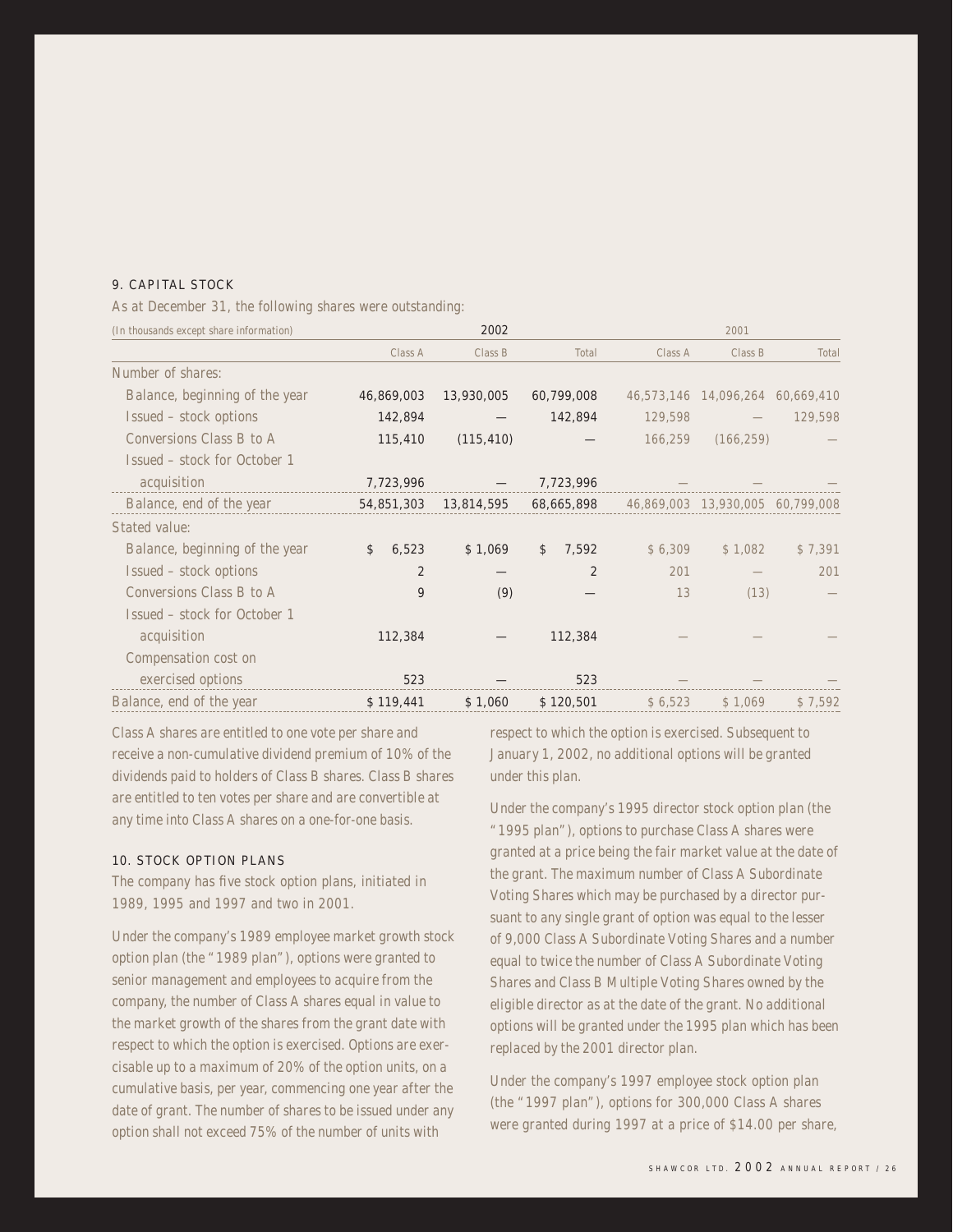being the fair market value at the date of the grant. The maximum number of shares which may be exercised during any one year is limited to 20% of the total grant, on a cumulative basis, in each of the five years commencing one year following the date of the grant.

Under the company's 2001 employee stock option plan (the "2001 employee plan"), which replaces the 1989 employee plan and is a traditional stock option plan, the options will have a term of ten years from the date of the grant. Exercises will be permitted on the basis of 20% of the optioned shares per year over five years, on a cumulative basis, commencing one year following the date of the grant. The grant price will equal the closing sale price of the Class A shares on the day prior to the grant.

Under the company's 2001 director plan (the "2001 director plan"), options are granted on an annual basis and the maximum number of Class A Subordinate Voting Shares issued in any single grant shall be equal to the number of Class A Subordinate Voting Shares and Class B Multiple Voting Shares of the company owned at the date of the option grant by the individual director, subject to a maximum of 8,000 Class A Subordinate Voting Shares for each of the Chairman and Vice Chair and 4,000 Class A Subordinate Voting Shares for each of the other eligible directors. The term of the options is five years and vesting is immediate upon grant. The grant price will equal the closing sale price of the Class A shares on the day prior to the grant.

A summary of the status of the company's stock option plans and changes during the year are presented below:

|                                        | 2002       |                          |               | 2001           |               |                |
|----------------------------------------|------------|--------------------------|---------------|----------------|---------------|----------------|
|                                        | Market     |                          |               | Weighted       |               | Weighted       |
|                                        | Growth     | Other                    | Total         | Average        |               | Average        |
|                                        | Plan(1)    | Plans                    | <b>Shares</b> | Exercise Price | <b>Shares</b> | Exercise Price |
| Balance outstanding, beginning of year | 1,514,100  | 342,000                  | 1,856,100     | \$13.92        | 1,440,540     | \$11.52        |
| Granted                                |            | 367.900                  | 367,900       | 16.68          | 599,400       | 17.91          |
| Exercised                              | (142, 894) | $\overline{\phantom{m}}$ | (142, 894)    | 9.25           | (129, 598)    | 5.83           |
| Forfeited/expired                      | (144, 791) | (11, 100)                | (155, 891)    | 24.55          | (54, 242)     | 13.91          |
| Balance outstanding, end of year       | 1,226,415  | 698,800                  | 1.925.215     | \$14.36        | 1.856.100     | \$13.92        |

(1) This maximum number is achieved only when the market value of the shares at the time of exercise is equal to no less than four times the value at the date of the grant.

| Options Outstanding    |                | Options Exercisable   |                |                |                       |
|------------------------|----------------|-----------------------|----------------|----------------|-----------------------|
|                        | Outstanding at | Weighted Average      | Weighted       | Exercisable at | Weighted              |
| Range of               | December 31,   | Remaining Contractual | Average        | December 31,   | Average               |
| <b>Exercise Prices</b> | 2002           | Life in Years         | Exercise Price | 2002           | <b>Exercise Price</b> |
| $$5.00 - $10.00$       | 305,970        | 1.92                  | \$10.20        | 182,850        | \$10.14               |
| $$11.00 - $15.00$      | 649,335        | 2.79                  | \$14.05        | 491,730        | \$14.04               |
| $$16.00 - $20.00$      | 969,910        | 5.50                  | \$17.52        | 176,930        | \$17.51               |
|                        | 1,925,215      |                       |                | 851,510        |                       |

## 11. STOCK-BASED COMPENSATION

The "1989 Plan" meets the definition of stock appreciation rights that call for settlement by issuance of equity instruments. Accordingly the company now recognizes compensation costs for awards granted under the 1989

Plan over the vesting period and has chosen to measure compensation costs based on the fair value of the award on the date of the grant. For awards outstanding on January 1, 2002, under the 1989 Plan the company has adopted the new recommendations retroactively, with an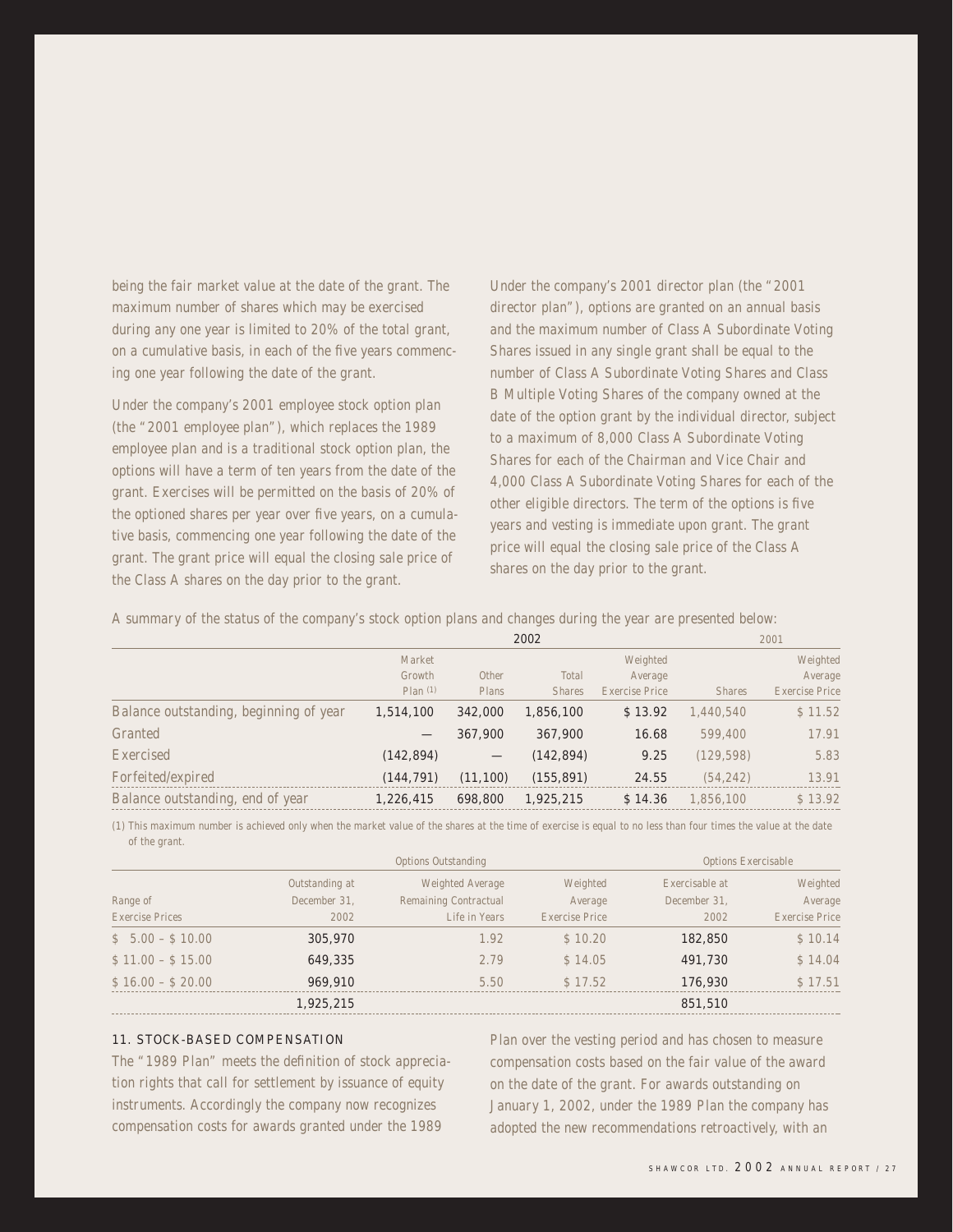adjustment to opening retained earnings equal to the cumulative amount that would have been charged to income in prior years. The adoption of the new recommendations results in a charge to opening retained earnings at January 1, 2002 of \$2.5 million with a corresponding increase in contributed surplus. Subsequent to January 1, 2002, no new awards will be granted under the 1989 Plan. The compensation costs relating to the 1989 Plan attributable to fiscal 2002 totaled \$0.7 million.

The company's other stock option plans are not "direct awards" plans, and the company has elected to disclose the effect of attributing a compensation cost to the awards granted after January 1, 2002, on a pro forma basis only. Had the company elected to recognize the cost of its stock-based compensation based on the estimated fair value of the stock options granted in 2002, the company's results would have been as follows:

|                                           |    | Year Fnded    |
|-------------------------------------------|----|---------------|
| (In thousands except per share amounts)   |    | Dec. 31, 2002 |
| Pro forma results                         |    |               |
| Net income as reported                    |    | \$1,134       |
| Less stock-based compensation awards cost |    | (729)         |
| Pro forma net income                      | S  | 405           |
| Pro forma per share data (Class A and B)  |    |               |
| <b>Basic</b>                              | \$ | 0.01          |
| Diluted                                   |    |               |
|                                           |    |               |

The fair value of each stock option was estimated on the date of grant using the Black-Scholes pricing model with the following assumptions for the year ended December 31, 2002: expected life of option – 3.25 years to 8.25 years, expected stock price volatility – 25%, expected dividend yield – 0.4%, and risk free interest rate – 4.8% to 5.8%. The weighted average fair value of the options granted during the year ended December 31, 2002 is \$5.77.

#### 12. EARNINGS PER SHARE

Basic earnings per share is calculated by dividing net income available to the shareholders by the weighted

average number of common shares outstanding during the year which was 62,787,908 (2001 – 60,771,391 shares). Diluted earnings per share is calculated to reflect the dilutive effect of exercising outstanding stock options by application of the treasury stock method. The weighted average number of common shares outstanding during the year plus the dilutive effect of outstanding stock options equaled 64,042,410 (2001- 62,234,650).

#### 13. CUMULATIVE TRANSLATION ACCOUNT

| (In thousands)                 | 2002                          | 2001       |
|--------------------------------|-------------------------------|------------|
| Balance at beginning of year   | $$ (16,913) \quad $ (23,119)$ |            |
| Translation of self-sustaining |                               |            |
| foreign operations             | 13,564                        | 6,206      |
| Balance at end of year         | \$ (3,349)                    | \$(16,913) |

During 2002, the Canadian dollar gained 1.1% (2001 – weakened 6.4%) against the U.S. dollar, weakened 17.4% (2001 – gained 0.1%) against the Euro and weakened 10.0% (2001 – weakened 3.0%) against the U.K. pound.

#### 14. PENSION OBLIGATIONS

The company provides pension benefits to its employees under a number of defined benefit and defined contribution arrangements. The company's pension obligations under the defined benefit plans for employees' service up to December 31, 2002, are estimated to be \$43.0 million (2001 – \$23.6 million). These pension plans have assets with a market value of \$36.4 million (2001 – \$25.4 million) available to meet these obligations. The cost of defined benefit plans is determined using the projected benefit method based on employment services and is expensed as employment is rendered. Past service costs which arose upon introduction of the plan are being amortized to income over the employees' expected average remaining service life. The company uses actuarial reports prepared by independent actuaries for funding and accounting purposes. Information about the company's defined benefit plans in aggregate is as follows: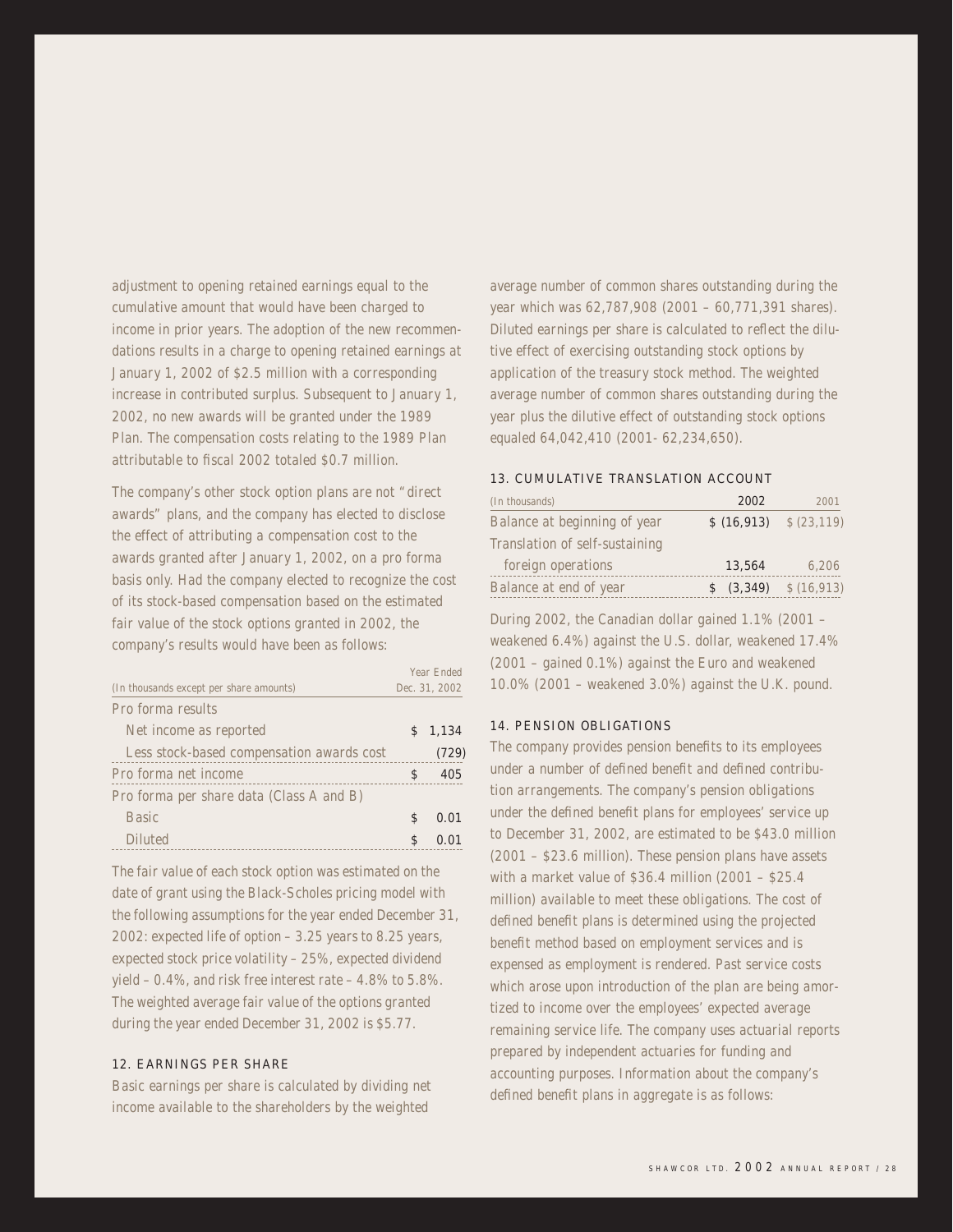| (In thousands)                        | 2002        |               | 2001     |
|---------------------------------------|-------------|---------------|----------|
| Accrued benefit obligation            |             |               |          |
| Accrued benefit obligation,           |             |               |          |
| beginning of year                     | \$23,559    |               | \$21,361 |
| Acquisition of remaining 50%          |             |               |          |
| of Bredero Shaw                       | 12,140      |               |          |
| Current service cost                  | 2,274       |               | 1,381    |
| Past service cost                     | 3,434       |               |          |
| Interest cost                         | 2,531       |               | 1,569    |
| <b>Actuarial losses</b>               | 11          |               | 85       |
| Benefits paid                         | (976)       |               | (837)    |
| Accrued benefit obligation,           |             |               |          |
| end of year                           | \$42,973    |               | \$23,559 |
| Plan assets                           |             |               |          |
| Fair value of plan assets,            |             |               |          |
| beginning of year                     | \$25,434    |               | \$23,200 |
| Acquisition of remaining 50%          |             |               |          |
| of Bredero Shaw                       | 10,689      |               |          |
| Actual return on plan assets          | 2,509       |               | 1,331    |
| <b>Employer contributions</b>         | 2,491       |               | 1,740    |
| Surplus applied to plan               | (3,760)     |               |          |
| Benefits paid                         | (976)       |               | (837)    |
| Fair value of plan assets,            |             |               |          |
| end of year                           | \$36,387    |               | \$25,434 |
| Funded status -                       |             |               |          |
| plan surplus (deficit)                | \$ (6,586)  | \$            | 1,875    |
| Unamortized net actuarial             |             |               |          |
| gains (losses)                        | 6,338       |               | (810)    |
| Unamortized past service costs        | 1,092       |               | 1,232    |
| Unamortized net transitional asset    | 1,113       |               | (197)    |
| Net accrued benefit asset             | \$<br>1,957 | $\frac{1}{2}$ | 2,100    |
| Net benefit expense for the year      |             |               |          |
| Current service cost                  | \$<br>2,208 | \$            | 1,381    |
| Interest cost                         | 2,531       |               | 1,569    |
| Expected return on plan assets        | (2, 510)    |               | (1, 541) |
| Amortization of net transitional      |             |               |          |
| amount                                | 136         |               | 6        |
| Amortization of prior service cost    | 140         |               | 299      |
| Amortization of actuarial loss (gain) | (8)         |               | (12)     |
| Net benefit expense                   | \$<br>2,497 | \$            | 1,702    |

Included in the above accrued benefit obligation and fair value of plan assets at year end are the following amounts in respect of plans that are not fully funded:

| (In thousands)                    | 2002          | 2001                   |
|-----------------------------------|---------------|------------------------|
| Accrued benefit obligation        | \$36,189      | \$14,672               |
| Fair value of plan assets         | 27,494        | 13,783                 |
| Funded status - plan (deficit)    | \$<br>(8,695) | (889)<br>$\mathcal{S}$ |
|                                   | 2002          | 2001                   |
| Significant assumptions used      |               |                        |
| Expected long-term rate of return |               |                        |
| on plan assets (%)                | 7.5           | 7.5                    |
| Discount rate (%)                 | 6.25          | 7.0                    |
| Rate of compensation increase (%) | 4.0           | 4.0                    |

#### 15. OTHER INCOME (EXPENSE)

| (In thousands)                  | 2002        |            | 2001     |
|---------------------------------|-------------|------------|----------|
| Interest income on short-term   |             |            |          |
| deposits                        | \$<br>1,118 |            | \$1,719  |
| Interest on bank indebtedness   | (5, 798)    |            | (3, 337) |
| Interest on long-term debt      | (509)       |            | (412)    |
| Share of earnings of associated |             |            |          |
| company                         | 3,798       |            | 1,309    |
|                                 | (1, 391)    | $\sqrt{5}$ | (721)    |

# 16. INCOME TAXES

i) The income tax expense is comprised of:

| (In thousands) | 2002                | 2001    |
|----------------|---------------------|---------|
| Current        | $$20,411$ $$18,060$ |         |
| <b>Future</b>  | (17, 838)           | (1,952) |
|                | $$2,573$ $$16,108$  |         |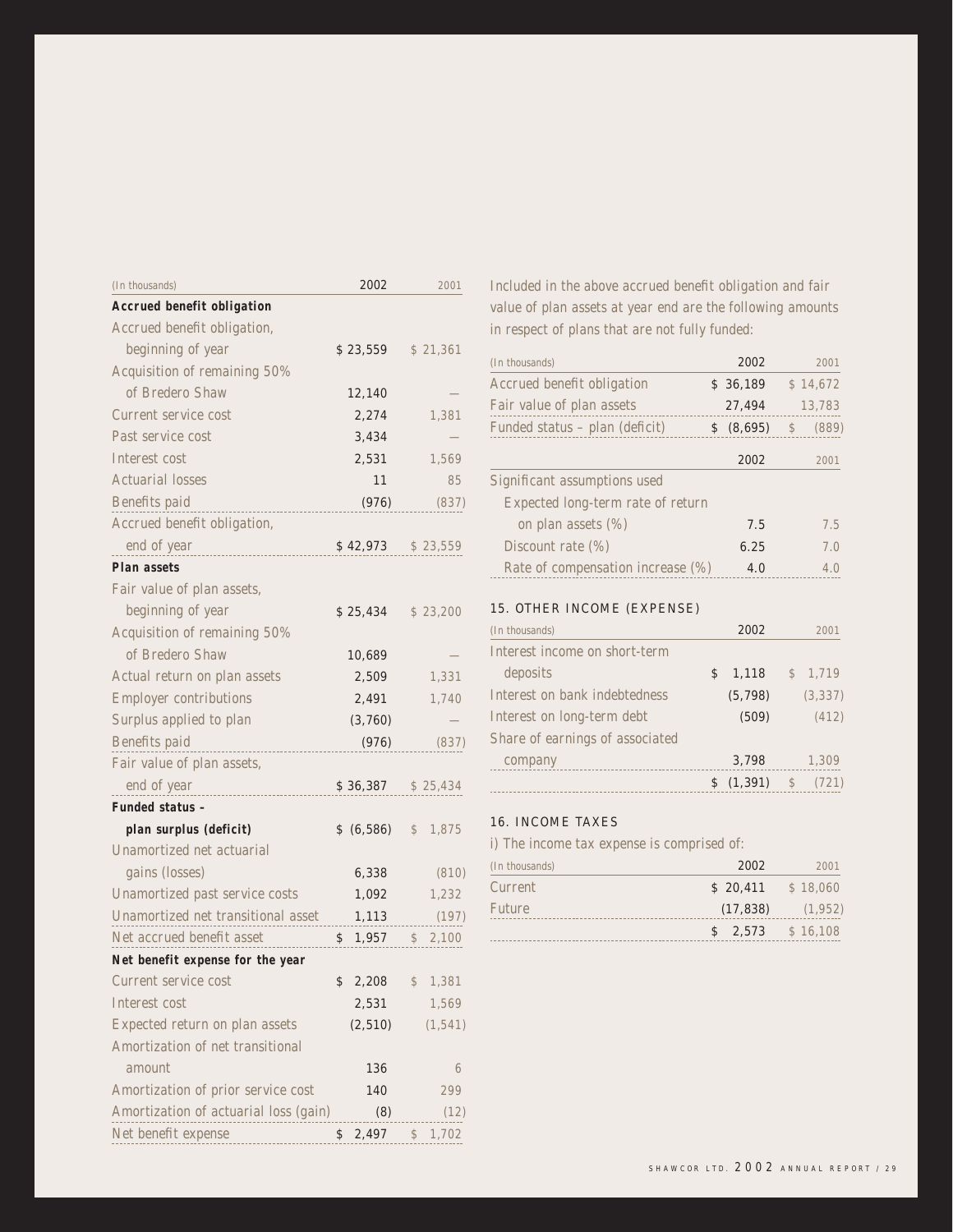ii) The company's effective income tax rate is composed of the following:

|                                    | 2002  | 2001  |
|------------------------------------|-------|-------|
| Combined basic Canadian federal    |       |       |
| and provincial income tax rate     | 41.6% | 422%  |
| Canadian manufacturing and         |       |       |
| processing profits deductions      | (8.5) | (8.5) |
| Expected rate                      | 33.1  | 33.7  |
| Tax rate differential on earnings  |       |       |
| of foreign subsidiaries            | 0.7   | (4.8) |
| Unrecognized tax losses of foreign |       |       |
| subsidiaries                       | 17.0  | 36    |
| Other                              | 8.8   | 0.1   |
|                                    | 59.6% | 32.6% |

iii) Components of future income taxes are summarized as follows:

| (In thousands)                     | 2002     | 2001     |
|------------------------------------|----------|----------|
| Future tax asset                   |          |          |
| Net operating losses carry forward | \$4,280  | \$8,482  |
| Net future tax asset               | 4,280    | \$8,482  |
| Future tax liability               |          |          |
| Depreciable capital assets         | \$35,438 | \$19,830 |
| Provisions and future expenditures | 548      | 3,774    |
| Total future tax liability         | \$35,986 | \$23,604 |

The company has income tax losses carried forward of \$33.6 million (2001 – \$36.8 million) which have not been utilized. The tax benefit of these loss carryforwards is recorded as a future tax asset. These tax losses may be utilized to offset taxable income from certain jurisdictions in future years. Tax losses of \$18.6 million carry forward beyond 2010. The remainder will expire, to the extent that they are not utilized, as follows: 2003 – \$2.3 million; 2004 – \$3.7 million; 2005 – \$7.3 million; 2006 – \$0.6 million and 2007 – \$1.1 million. Income taxes of \$13.3 million (2001 – \$21.8 million) were paid during the year.

# 17. OTHER COMMITMENTS

#### **a) Operating leases**

At December 31, 2002, the aggregate minimum annual obligations under non-cancelable operating leases were as follows:

| (In thousands)     |          |
|--------------------|----------|
| 2003               | \$9,296  |
| 2004               | 8,135    |
| 2005               | 6,294    |
| 2006               | 5,293    |
| 2007               | 4,930    |
| Subsequent to 2007 | 18,548   |
|                    | \$52,496 |

#### **b) General**

In the ordinary course of business activities, the company may be contingently liable for litigation and claims with customers, suppliers and former employees. Management believes that adequate provisions have been recorded in the accounts where required. Although it is not possible to estimate the extent of potential costs and losses, if any, management believes, but can provide no assurance, that the ultimate resolution of such contingencies would not have a material adverse effect on the consolidated financial position of the company.

#### 18. FOREIGN EXCHANGE GAINS AND LOSSES

Included in income from operations for the year ended December 31, 2002, are foreign exchange gains, primarily on the translation of foreign currency denominated cash and working capital balances totaling \$46 thousand (2001 – \$2.9 million).

#### 19. SEGMENTED INFORMATION

The company provides products and services to three general segments of the global energy industry: exploration and production, pipeline, and petrochemical and industrial. The exploration and production segment is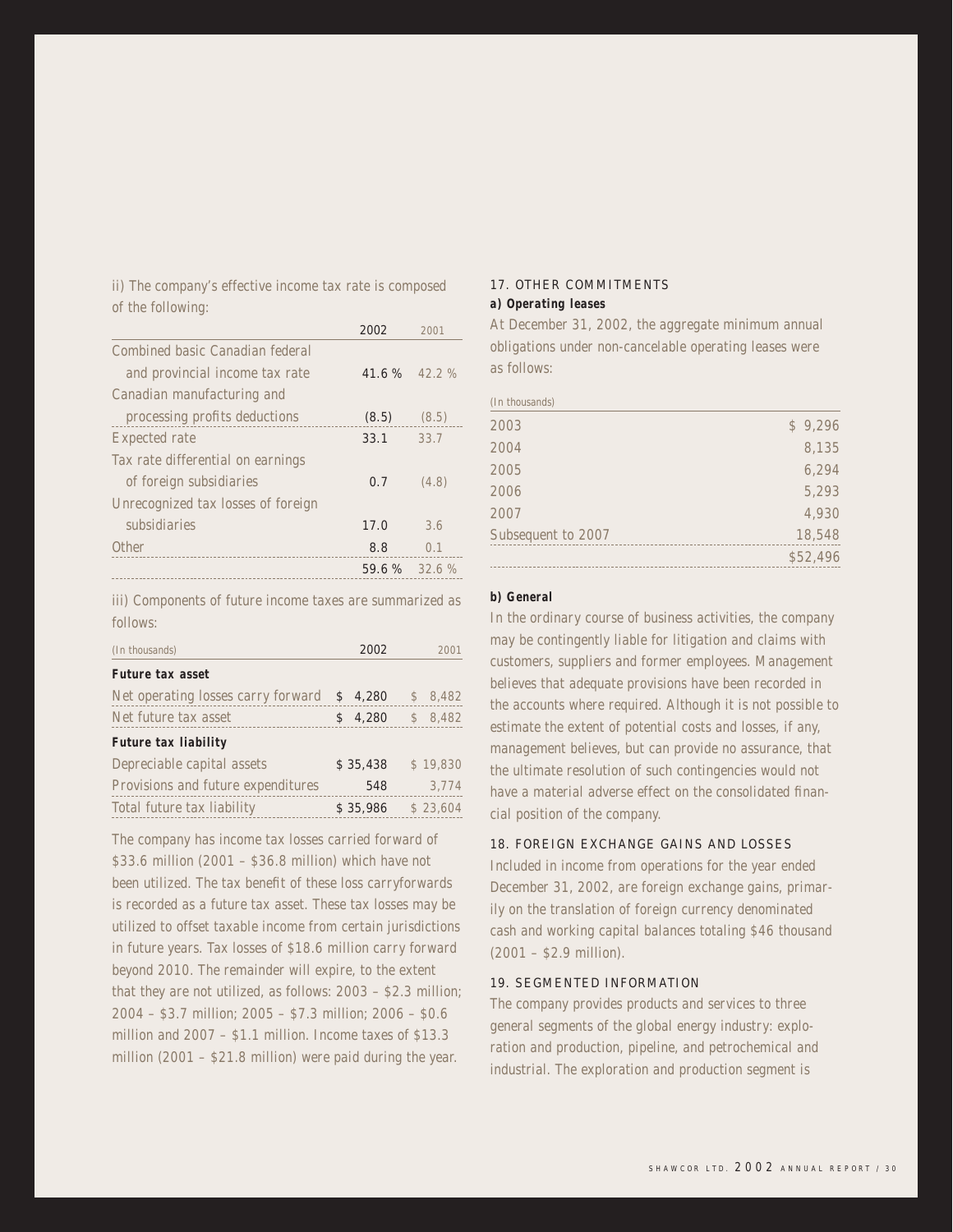comprised of OMSCO which manufactures drill string components and Guardian which provides oilfield tubular management services and inspection, testing and refurbishment of oilfield tubulars as well as selling OMSCO products in Canada and Mexico. The pipeline segment is comprised of Bredero Shaw which provides pipecoating, lining and insulation products, Canusa–CPS which manufactures heat shrinkable sleeves, adhesives and liquid coatings for pipeline joint protection applications and

Shaw Pipeline Services which provides ultrasonic and radiographic weld inspection services for land and marine pipeline construction. The petrochemical and industrial segment is comprised of ShawFlex which manufactures wire and cable for process instrumentation and control applications and DSG–Canusa which manufactures heat shrinkable tubing for automotive, electrical, electronic and utility applications.

Financial information by operating segment is as follows (in thousands of dollars):

|                                           | Exploration and<br>Production |                | Pipeline       |                | Petrochemical<br>and Industrial |                | Financial<br>and Corporate |          | Eliminations              |                      |         | Total   |
|-------------------------------------------|-------------------------------|----------------|----------------|----------------|---------------------------------|----------------|----------------------------|----------|---------------------------|----------------------|---------|---------|
|                                           | 2002                          | 2001           | 2002           | 2001           | 2002                            | 2001           | 2002                       | 2001     | 2002                      | 2001                 | 2002    | 2001    |
| Revenue - customer                        |                               | 66,188 156.281 | 518,921        | 428,051        | 113,873                         | 104,350        |                            |          |                           |                      | 698,982 | 688,682 |
| - intersegment<br>- total                 |                               | 66,188 156,281 | 766<br>519,687 | 853<br>428,904 | 656<br>114,529                  | 643<br>104,993 |                            |          | (1, 422)<br>(1, 422)      | (1, 496)<br>(1, 496) | 698,982 | 688,682 |
| Operating expenses                        | 71,602                        | 127,731        | 452,510        | 374,446        | 97,107                          | 91,467         | 7,610                      | 4,826    | (1, 422)                  | (1, 496)             | 627,407 | 596,974 |
| Depreciation of capital<br>assets         | 5,210                         | 4,833          | 32,921         | 22,878         | 4,032                           | 5,260          | 1.747                      | 3,243    |                           |                      | 43,910  | 36,214  |
| Research and development                  | 160                           | 166            | 2,614          | 3,110          | 1,409                           | 1,006          | 775                        | 1,095    |                           |                      | 4,958   | 5,377   |
|                                           |                               | 76,972 132,730 | 488,045        | 400,434        | 102,548                         | 97,733         | 10,132                     | 9,164    | (1, 422)                  | (1, 496)             | 676,275 | 638,565 |
| Income from operations                    | (10, 784)                     | 23,551         | 31,642         | 28,470         | 11,981                          | 7,260          | (10, 132)                  | (9, 164) |                           |                      | 22,707  | 50,117  |
| Interest, net                             | 52                            | 2,537          | 5,362          | 3,127          | 1,874                           | 2,251          | (2,099)                    | (5,885)  |                           |                      | 5,189   | 2,030   |
| Income tax expense<br>(recovery)          | (3, 374)                      | 6,953          | 10,627         | 9,945          | 1,721                           | (4, 307)       | (6, 401)                   | 3,517    |                           |                      | 2,573   | 16,108  |
| Goodwill additions                        |                               |                | 129,004        | 18,346         |                                 |                |                            |          |                           |                      | 129,004 | 18,346  |
| Total assets                              | 91,698                        | 95,535         | 787,408        | 299,176        | 85,549                          | 81,803         | 564,564 311,888            |          | $(543, 319)$ $(167, 777)$ |                      | 985,900 | 620,625 |
| Capital expenditures,<br>net of disposals | 1,506                         | 12,692         | 18,916         | 54,808         | 1,565                           | 7,144          | 344                        | 4,351    |                           |                      | 22,331  | 78,995  |

Revenue and capital assets by geographic segment are as follows. 'Other' in the Far East, Pacific and Other geographic segment includes operations in Mexico, Africa and the Middle East. The geographical segment is determined by the location of the company's country of operation (in thousands of dollars):

|                     | Far East, Pacific |         |                      |                 |                         |        |           |        |                                  |                                 |         |         |  |
|---------------------|-------------------|---------|----------------------|-----------------|-------------------------|--------|-----------|--------|----------------------------------|---------------------------------|---------|---------|--|
|                     | Canada            |         | <b>United States</b> |                 | Europe                  |        | and Other |        | Eliminations                     |                                 | Total   |         |  |
|                     | 2002              | 2001    | 2002                 | 2001            | 2002                    | 2001   | 2002      | 2001   | 2002                             | 2001                            | 2002    | 2001    |  |
| Revenue – customer  | 125,096           | 135.174 |                      | 199,968 296.972 | 187,124 167,688 186,794 |        |           | 88.848 |                                  |                                 | 698,982 | 688,682 |  |
| – interseament      | 65,053            | 37,043  | 13,851               | 34.241          | 8,738                   | 4.299  | 108       | 109    | $(87,750)$ $(75,692)$            |                                 |         |         |  |
| - total             | 190.149           | 172.217 |                      | 213,819 331,213 | 195,862 171,987 186,902 |        |           |        | 88,957 (87,750) (75,692) 698,982 |                                 |         | 688,682 |  |
| Capital assets, net | 99,422            | 69.209  | 185,241              | 102.209         | 77.149                  | 34.691 | 32,968    | 7.755  | $\overline{\phantom{0}}$         | $\hspace{0.1mm}-\hspace{0.1mm}$ | 394,780 | 213.864 |  |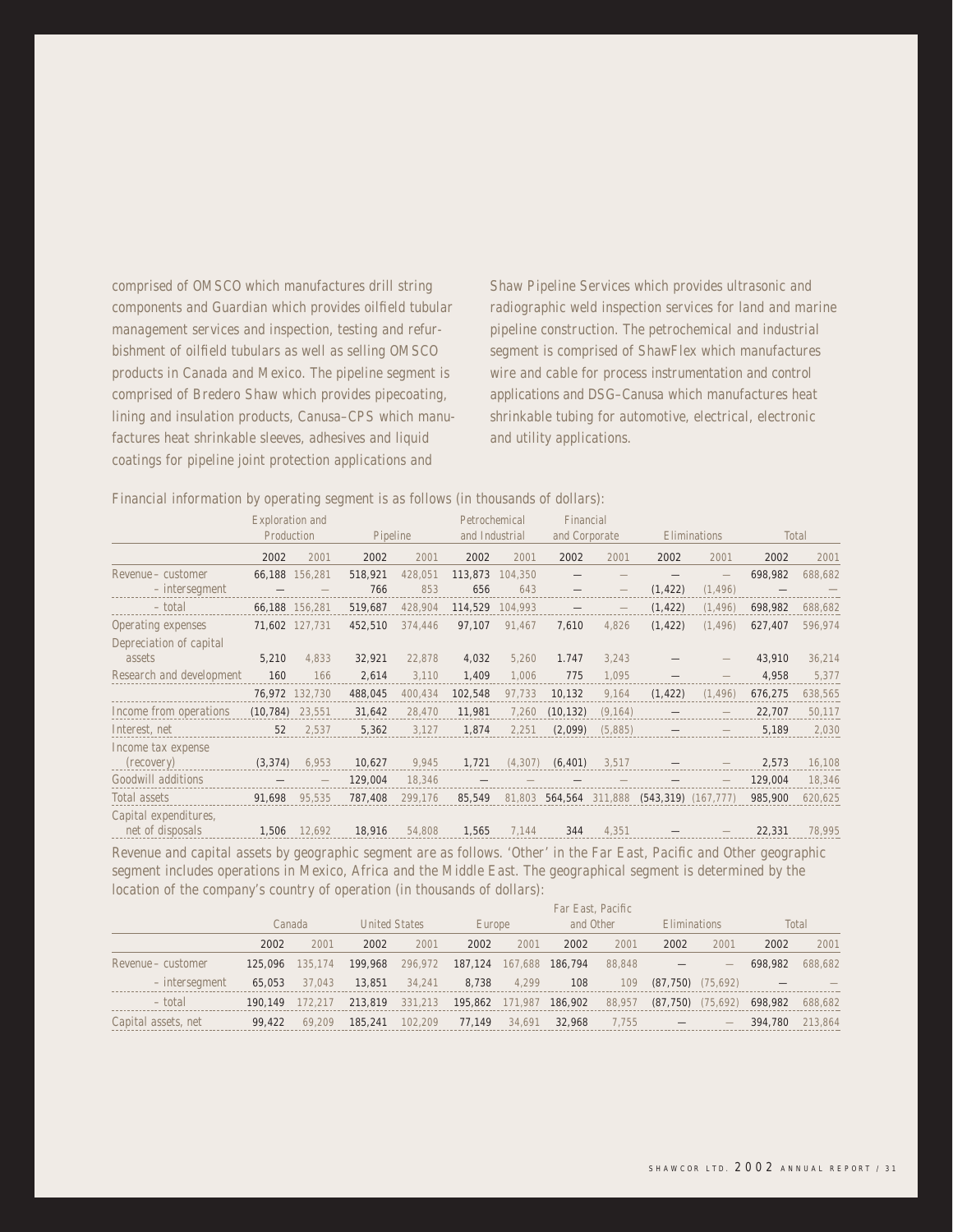# SIX YEAR REVIEW

| (In thousands except per share information) | 2002            |               | 2001      |               | 2000      |               | 1999      |               | 1998      |               | 1997      |
|---------------------------------------------|-----------------|---------------|-----------|---------------|-----------|---------------|-----------|---------------|-----------|---------------|-----------|
| <b>OPERATING RESULTS</b>                    |                 |               |           |               |           |               |           |               |           |               |           |
| Revenue (note 1)                            | \$698,982       |               | \$688,682 |               | \$467,208 |               | \$528,226 |               | \$728,264 |               | \$552,549 |
| EBITDA (notes 1 & 2)                        | 69,806          |               | 87,728    |               | 59,880    |               | 89,098    |               | 135,738   |               | 106,559   |
| Net income for the year (note 3)            | 1,134           |               | 33,376    |               | 23,860    |               | 30,761    |               | 69,624    |               | 58,662    |
| <b>CASH FLOW</b>                            |                 |               |           |               |           |               |           |               |           |               |           |
| Cash from operating activities              | \$<br>(2, 813)  | $\mathcal{S}$ | 30,346    | $\mathbb{S}$  | 31,995    |               | \$85,639  |               | \$102,412 | $\mathbb{S}$  | 75,172    |
| Additions to capital assets                 | 31,594          |               | 86,458    |               | 24,394    |               | 29,450    |               | 57,952    |               | 32,971    |
| <b>FINANCIAL POSITION</b>                   |                 |               |           |               |           |               |           |               |           |               |           |
| Working capital                             | \$<br>(79, 611) | $\mathcal{S}$ | 80,363    |               | \$119,135 |               | \$127,544 |               | \$128,502 |               | \$116,517 |
| Long-term debt                              | 13,069          |               | 8,881     |               | 3,242     |               | 20,151    |               | 48,027    |               | 34,570    |
| Shareholders' equity                        | 497,206         |               | 374,529   |               | 339,554   |               | 322,632   |               | 319,534   |               | 248,527   |
| Total assets                                | 985,900         |               | 620,625   |               | 468,523   |               | 479,441   |               | 561,181   |               | 432,269   |
| <b>PER SHARE INFORMATION</b>                |                 |               |           |               |           |               |           |               |           |               |           |
| (CLASS A AND CLASS B)<br>Net income         |                 |               |           |               |           |               |           |               |           |               |           |
| <b>Basic</b>                                | \$<br>0.02      | $\mathcal{S}$ | 0.55      | \$            | 0.39      | $\mathcal{L}$ | 0.51      | $\mathcal{S}$ | 1.15      | $\mathcal{L}$ | 0.98      |
| <b>Diluted</b>                              | \$<br>0.02      | \$            | 0.54      | $\mathbb{S}$  | 0.39      | $\mathcal{S}$ | 0.50      | $\mathcal{S}$ | 1.13      | $\mathbb{S}$  | 0.95      |
| <b>Dividends</b>                            |                 |               |           |               |           |               |           |               |           |               |           |
| Class A                                     | \$<br>0.0808    | $\mathbb{S}$  | 0.0808    | $\mathcal{S}$ | 0.0808    | $\mathcal{L}$ | 0.0808    | $\mathbb{S}$  | 0.0734    | $\mathbb{S}$  | 0.0605    |
| Class B                                     | \$<br>0.0734    | $\mathbb{S}$  | 0.0734    | $\mathbb{S}$  | 0.0734    | \$            | 0.0734    | $\mathbb{S}$  | 0.0663    | $\mathbb{S}$  | 0.0550    |
| Shareholders' equity                        | \$<br>7.24      | \$            | 6.16      | \$            | 5.60      | \$            | 5.34      | \$            | 5.26      | $\mathbb{S}$  | 4.12      |

Note 1: Restated to exclude discontinued operations.

Note 2: EBITDA is a non-GAAP measure and can be calculated by adding back to income from continuing operations, taxes, net interest, depreciation and amortization, and provision for asset impairment. EBITDA is used by many analysts in the oil and gas industry as one of several important analytical tools. There is no standard definition of EBITDA under GAAP.

Note 3: After a provision of \$13.8 million after tax for asset impairment.

# QUARTERLY INFORMATION (UNAUDITED)

|                    | (In thousands except per share information) |              | First     |               | Second    |               | <b>Third</b> |               | Fourth      |               | Total     |
|--------------------|---------------------------------------------|--------------|-----------|---------------|-----------|---------------|--------------|---------------|-------------|---------------|-----------|
| Revenue            | $-2002$                                     |              | \$151.731 |               | \$159,763 |               | \$154.243    |               | \$233,245   |               | \$698,982 |
|                    | $-2001$                                     |              | \$122.043 |               | \$155.078 |               | \$208.791    |               | \$202.770   |               | \$688,682 |
| Net income $-2002$ |                                             | \$           | 5.789     | \$            | 5,459     | \$            | 102          |               | \$(10,216)  | \$            | 1,134     |
|                    | $-2001$                                     | $\mathbb{S}$ | 5.875     | $\mathcal{S}$ | 6.962     | $\mathcal{S}$ | 9.931        | $\mathcal{S}$ | 10.608      | $\mathbb{S}$  | 33.376    |
|                    | Net income per share (Class A and Class B)  |              |           |               |           |               |              |               |             |               |           |
|                    | Basic $-2002$                               | \$           | 0.10      | \$            | 0.09      | \$            | 0.00         | \$            | $(0.17)$ \$ |               | 0.02      |
|                    | $-2001$                                     | $\mathbb{S}$ | 0.10      | $\mathcal{S}$ | 0.11      | $\mathbb{S}$  | 0.16         | $\mathbb{S}$  | 0.18        | $\mathcal{S}$ | 0.55      |
|                    | Diluted $-2002$                             | \$           | 0.09      | \$            | 0.09      | \$            | 0.00         | \$            | $(0.16)$ \$ |               | 0.02      |
|                    | $-2001$                                     | $\mathbb{S}$ | 0.10      | $\mathcal{S}$ | 0.11      | $\mathcal{S}$ | 0.16         | $\mathcal{S}$ | 0.17        | $\mathcal{S}$ | 0.54      |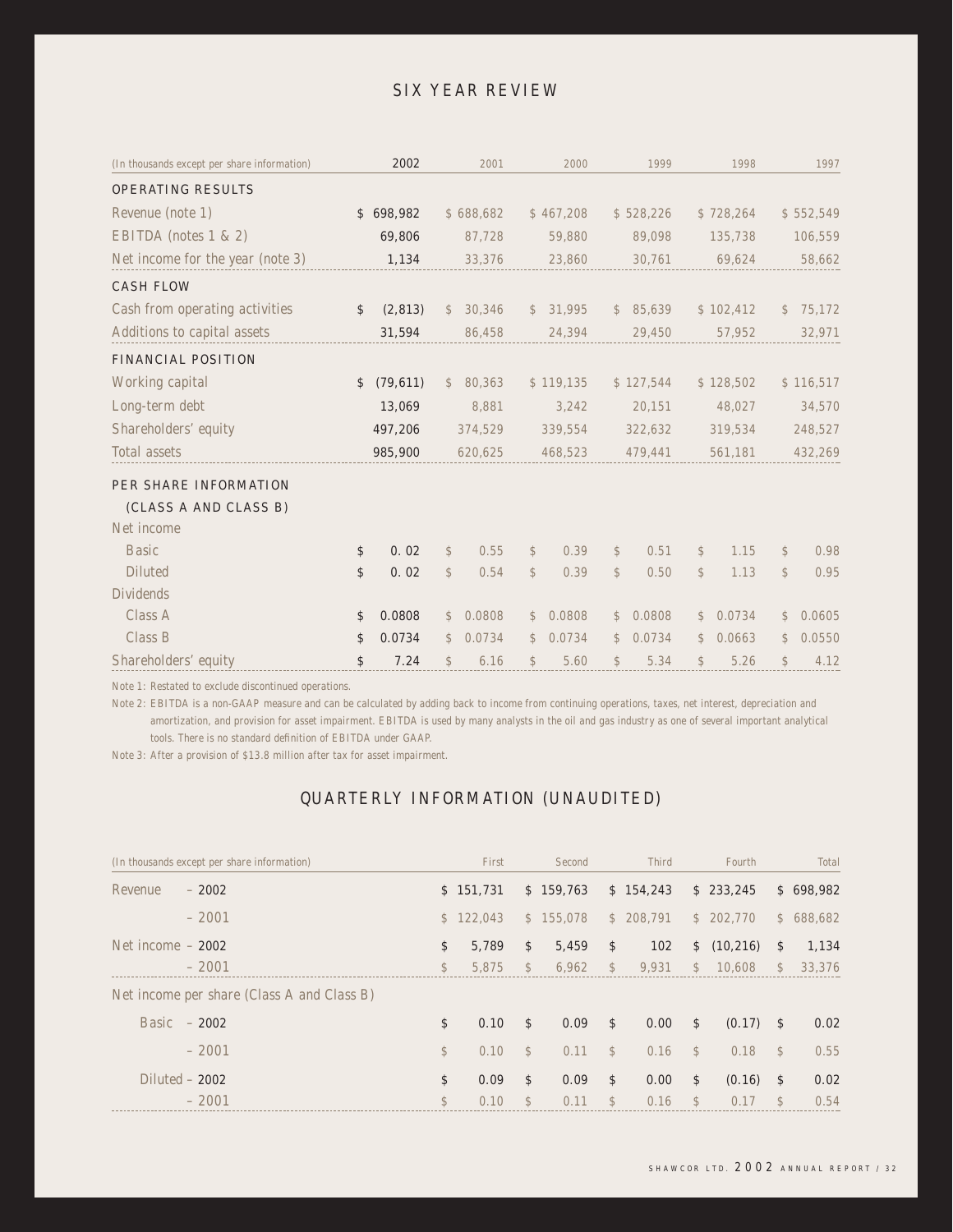## DIRECTORS, CORPORATE OFFICERS AND OPERATIONAL MANAGEMENT

#### DIRECTORS

**W.J. Deyell** Nanoose Bay Consultant

**A.F. Griffiths (2) (3)** Toronto Independent Consultant and Corporate Director

**G.F. Hyland Toronto** Chief Executive Officer ShawCor Ltd.

**J.J. Murphy Dallas Private Investor** 

**R.J. Ritchie (1)** Calgary President and Chief Executive Officer Canadian Pacific Railway **Company** 

(1) Audit Committee

(2) Compensation Committee

(3) Nominating & Governance

**P.G. Robinson (1) Woodbridge** President and General Manager Litens Automotive Group

**L.E. Shaw** Barbados Chairman of the Board ShawCor Ltd.

**V.L. Shaw (3)** Toronto Vice Chair of the Board ShawCor Ltd.

**W.J.V. Sheridan (2) Toronto** Partner Lang Michener

**Z.D. Simo (2) (3)** Oakville Corporate Director

**D.C. Vaughn (1)** Houston **Consultant** 

#### CORPORATE OFFICERS

**L.E. Shaw** Chairman of the Board

**V.L. Shaw**

Vice Chair of the Board **G.F. Hyland** President and Chief Executive Officer

**W.P. Buckley** Executive Vice President and Chief Operating Officer

**M.D. Reizer** President Bredero Shaw

**B.J. Conroy**

**A.R. Thomas** Vice President, Finance and Chief Financial Officer

**P.H. Langdon** Vice President, Human Resources and Assistant Secretary

**R.E. Steele** Vice President, Technology

**W.J.V. Sheridan**

#### OPERATIONAL MANAGEMENT

**V.E. Butera** Vice President and General Manager DSG–Canusa

**R.J. Dunn** Vice President and General Manager Canusa–CPS

**G.B. Ford** Senior Vice President Middle East/South East Asia

**D.V. Goodridge** Vice President and General Manager OMSCO

**G.L. Graham** Vice President, Corporate Development ShawCor Ltd.

**R.M. Hudson** Senior Vice President Americas Bredero Shaw

**J.T. King** Senior Vice President Europe/Africa/Asia Bredero Shaw

**L.W.J. Hutchison** Vice President and General Manager Shaw Pipeline Services

**E.W. Reynolds** Vice President and General Manager

**K.C. Willson** Vice President and General Manager Guardian

#### PETROCHEMICAL AND INDUSTRIAL

**ShawFlex** 25 Bethridge Road Toronto, Ontario M9W 1M7 Phone: 416-743-7111 Fax: 416-743-2565

**DSG–Canusa** 25 Bethridge Road

#### EXPLORATION AND PRODUCTION

#### **OMSCO**

6300 Navigation Blvd. Houston, Texas 77011 Phone: 713-844-3700 Fax: 713-844-3708

#### **Guardian**

950 – 78th Avenue Fax: 780-440-4261

#### PIPELINE

**Bredero Shaw**

ShawCor Pipe Protection Bredero Shaw 2350 N. Sam Houston Pkwy. E. Suite 500 Houston, Texas 77032-3130 Phone: 281-886-2350 Fax: 281-886-2351

Bredero Shaw Imperial Dock Leith, Edinburgh EH6 7DT Scotland Phone: 44-131-554-6232 Fax: 44-131-553-9604

**Canusa–CPS** 25 Bethridge Road Toronto, Ontario M9W 1M7 Fax: 416-743-5927

Shaw Pipe Protection Shaw Court 1200 – 630, 3rd Avenue S.W. Calgary, Alberta T2P 4L4 Phone: 403-263-2255 Fax: 403-264-3649

PRIMARY OPERATING LOCATIONS

Bredero Shaw 400 Orchard Road #12-08-09 Orchard Tower Singapore 238875 Phone: 65-732-2355 Fax: 65-732-9073

**Shaw Pipeline Services** 200 – 15411 W. Vantage Pkwy. Houston, Texas 77032 Phone: 832-601-0850 Fax: 281-442-1593